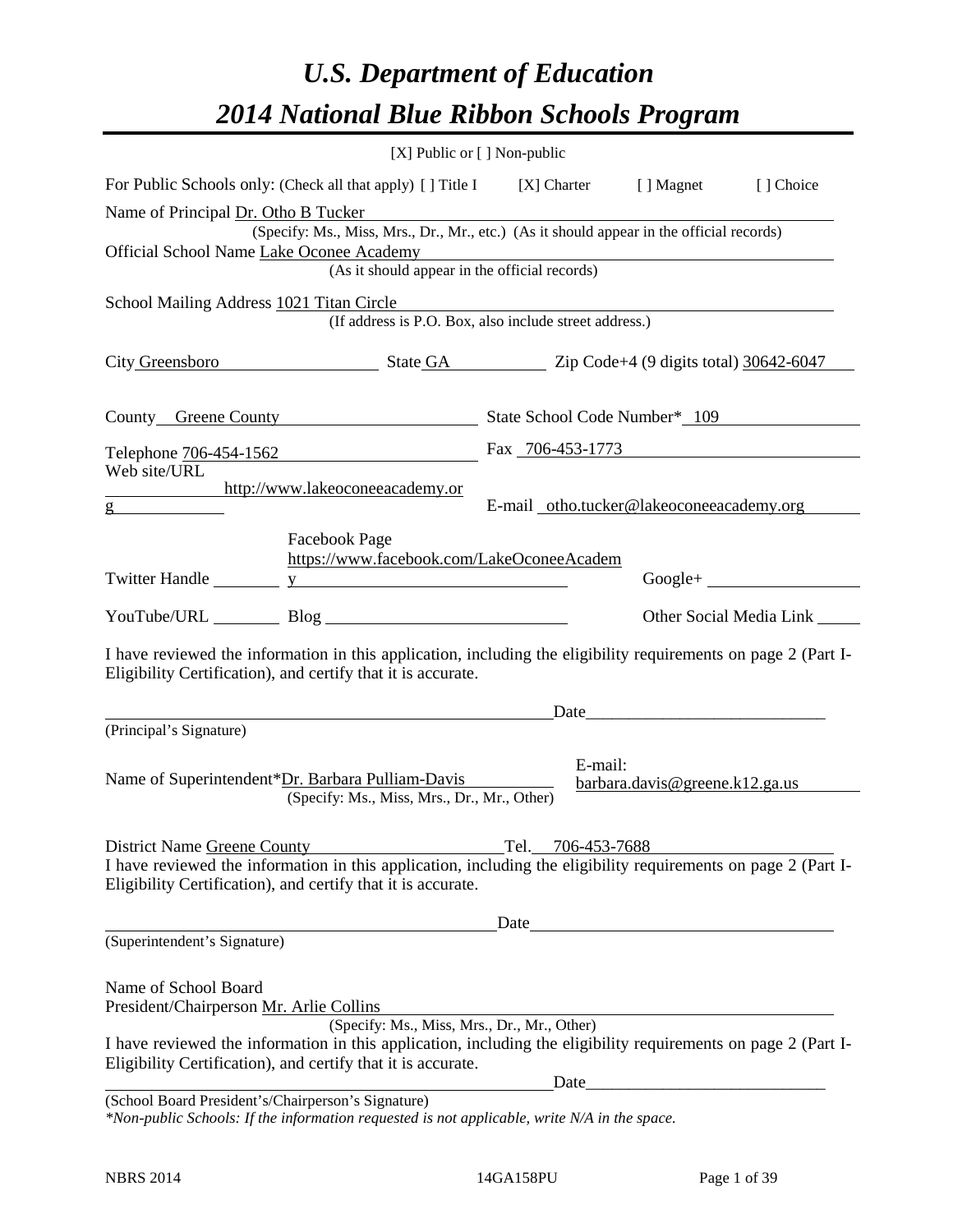### **Include this page in the school's application as page 2.**

The signatures on the first page of this application (cover page) certify that each of the statements below concerning the school's eligibility and compliance with U.S. Department of Education, Office for Civil Rights (OCR) requirements is true and correct.

- 1. The school configuration includes one or more of grades K-12. (Schools on the same campus with one principal, even a K-12 school, must apply as an entire school.)
- 2. The school has made its Annual Measurable Objectives (AMOs) or Adequate Yearly Progress (AYP) each year for the past two years and has not been identified by the state as "persistently dangerous" within the last two years.
- 3. To meet final eligibility, a public school must meet the state's AMOs or AYP requirements in the 2013-2014 school year and be certified by the state representative. Any status appeals must be resolved at least two weeks before the awards ceremony for the school to receive the award.
- 4. If the school includes grades 7 or higher, the school must have foreign language as a part of its curriculum.
- 5. The school has been in existence for five full years, that is, from at least September 2008 and each tested grade must have been part of the school for the past three years.
- 6. The nominated school has not received the National Blue Ribbon Schools award in the past five years: 2009, 2010, 2011, 2012, or 2013.
- 7. The nominated school has no history of testing irregularities, nor have charges of irregularities been brought against the school at the time of nomination. The U.S. Department of Education reserves the right to disqualify a school's application and/or rescind a school's award if irregularities are later discovered and proven by the state.
- 8. The nominated school or district is not refusing Office of Civil Rights (OCR) access to information necessary to investigate a civil rights complaint or to conduct a district-wide compliance review.
- 9. The OCR has not issued a violation letter of findings to the school district concluding that the nominated school or the district as a whole has violated one or more of the civil rights statutes. A violation letter of findings will not be considered outstanding if OCR has accepted a corrective action plan from the district to remedy the violation.
- 10. The U.S. Department of Justice does not have a pending suit alleging that the nominated school or the school district as a whole has violated one or more of the civil rights statutes or the Constitution's equal protection clause.
- 11. There are no findings of violations of the Individuals with Disabilities Education Act in a U.S. Department of Education monitoring report that apply to the school or school district in question; or if there are such findings, the state or district has corrected, or agreed to correct, the findings.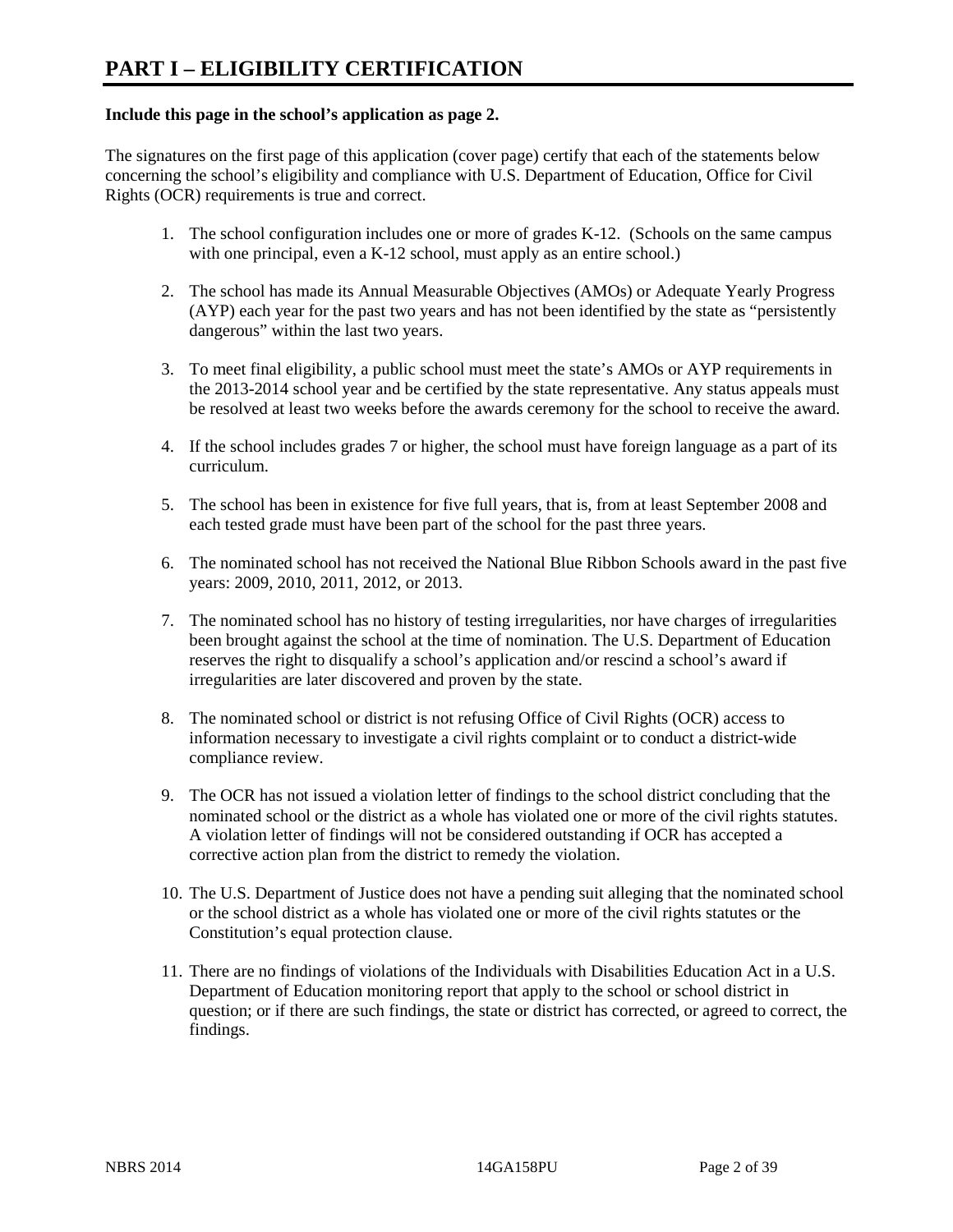## **PART II - DEMOGRAPHIC DATA**

### **All data are the most recent year available.**

**DISTRICT** (Question 1 is not applicable to non-public schools)

| -1. | Number of schools in the district<br>(per district designation): | $\overline{3}$ Elementary schools (includes K-8)<br>1 Middle/Junior high schools<br>1 High schools |
|-----|------------------------------------------------------------------|----------------------------------------------------------------------------------------------------|
|     |                                                                  | $0 K-12$ schools                                                                                   |

5 TOTAL

**SCHOOL** (To be completed by all schools)

- 2. Category that best describes the area where the school is located:
	- [] Urban or large central city
	- [ ] Suburban with characteristics typical of an urban area
	- [ ] Suburban
	- [ ] Small city or town in a rural area

[X] Rural

- 3. 7 Number of years the principal has been in her/his position at this school.
- 4. Number of students as of October 1 enrolled at each grade level or its equivalent in applying school:

| Grade                           | # of         | # of Females | <b>Grade Total</b> |
|---------------------------------|--------------|--------------|--------------------|
|                                 | <b>Males</b> |              |                    |
| <b>PreK</b>                     | 0            | $\theta$     | $\Omega$           |
| K                               | 30           | 30           | 60                 |
| $\mathbf{1}$                    | 18           | 22           | 40                 |
| $\boldsymbol{2}$                | 18           | 22           | 40                 |
| 3                               | 20           | 22           | 42                 |
| 4                               | 15           | 25           | 40                 |
| 5                               | 20           | 21           | 41                 |
| 6                               | 15           | 29           | 44                 |
| 7                               | 10           | 17           | 27                 |
| 8                               | 14           | 18           | 32                 |
| 9                               | 0            | 0            | 0                  |
| 10                              | 0            | $\theta$     | 0                  |
| 11                              | 0            | 0            | 0                  |
| 12                              | 0            | 0            | 0                  |
| <b>Total</b><br><b>Students</b> | 160          | 206          | 366                |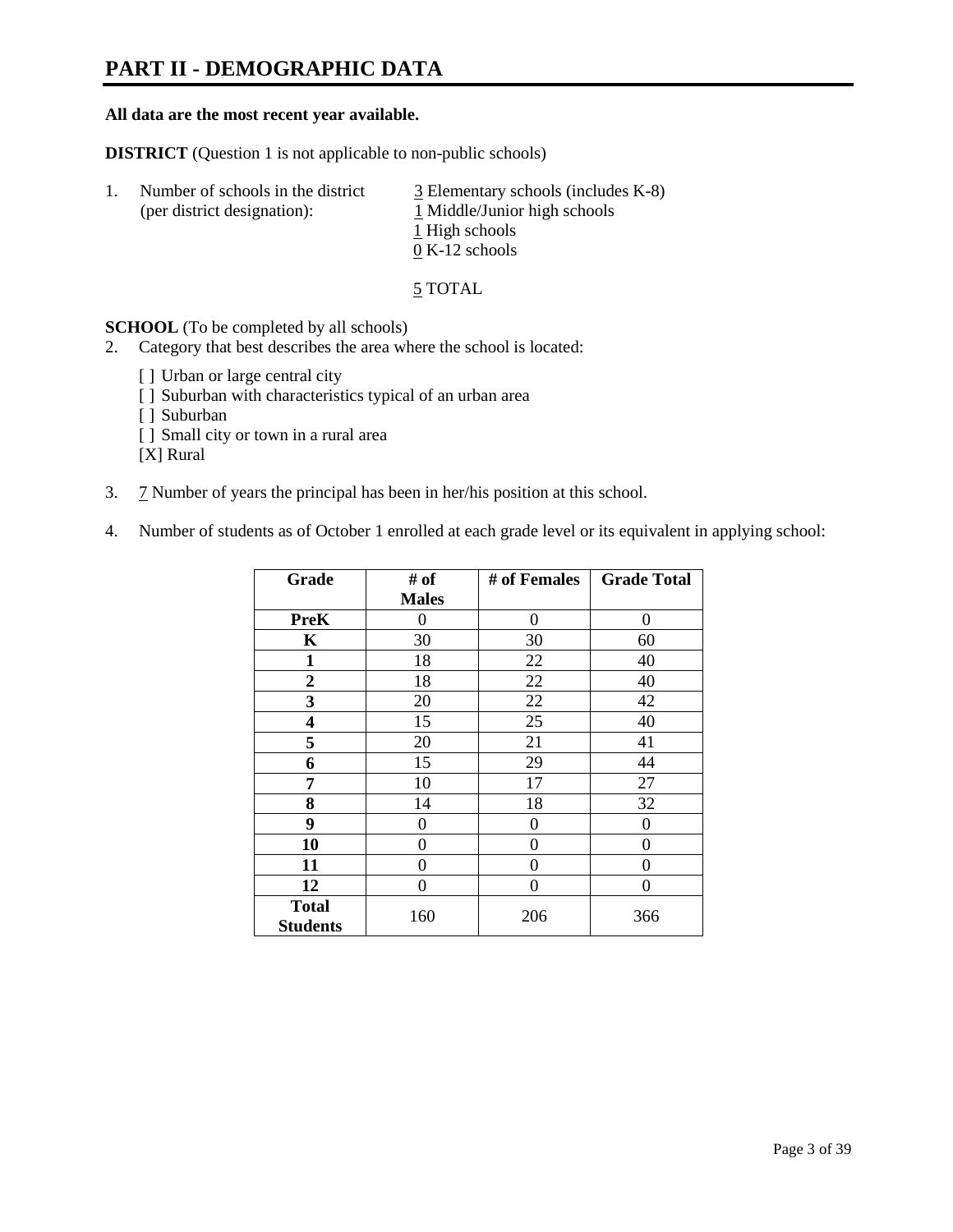5. Racial/ethnic composition of  $\qquad \qquad \underline{0}$  % American Indian or Alaska Native the school: 1 % Asian

 7 % Black or African American 1 % Hispanic or Latino 0 % Native Hawaiian or Other Pacific Islander 85 % White 6 % Two or more races **100 % Total** 

(Only these seven standard categories should be used to report the racial/ethnic composition of your school. The Final Guidance on Maintaining, Collecting, and Reporting Racial and Ethnic Data to the U.S. Department of Education published in the October 19, 2007 *Federal Register* provides definitions for each of the seven categories.)

6. Student turnover, or mobility rate, during the 2012 - 2013 year: 3%

This rate should be calculated using the grid below. The answer to (6) is the mobility rate.

| <b>Steps For Determining Mobility Rate</b>         | <b>Answer</b> |
|----------------------------------------------------|---------------|
| (1) Number of students who transferred to          |               |
| the school after October 1, 2012 until the         | 5             |
| end of the school year                             |               |
| (2) Number of students who transferred             |               |
| <i>from</i> the school after October 1, 2012 until | 5             |
| the end of the 2012-2013 school year               |               |
| (3) Total of all transferred students [sum of      | 10            |
| rows $(1)$ and $(2)$ ]                             |               |
| (4) Total number of students in the school as      | 295           |
| of October 1                                       |               |
| $(5)$ Total transferred students in row $(3)$      | 0.034         |
| divided by total students in row (4)               |               |
| $(6)$ Amount in row $(5)$ multiplied by 100        | 3             |

# 7. English Language Learners (ELL) in the school:  $1\%$

1 Total number ELL

Number of non-English languages represented:  $1$ Specify non-English languages: Spanish

8. Students eligible for free/reduced-priced meals: 22 %

Total number students who qualify:  $\frac{44}{1}$ 

If this method is not an accurate estimate of the percentage of students from low-income families, or the school does not participate in the free and reduced-priced school meals program, supply an accurate estimate and explain how the school calculated this estimate.

Data provided by Greene County School Nutrition Program as of October 2, 1012. This data is collected every four years.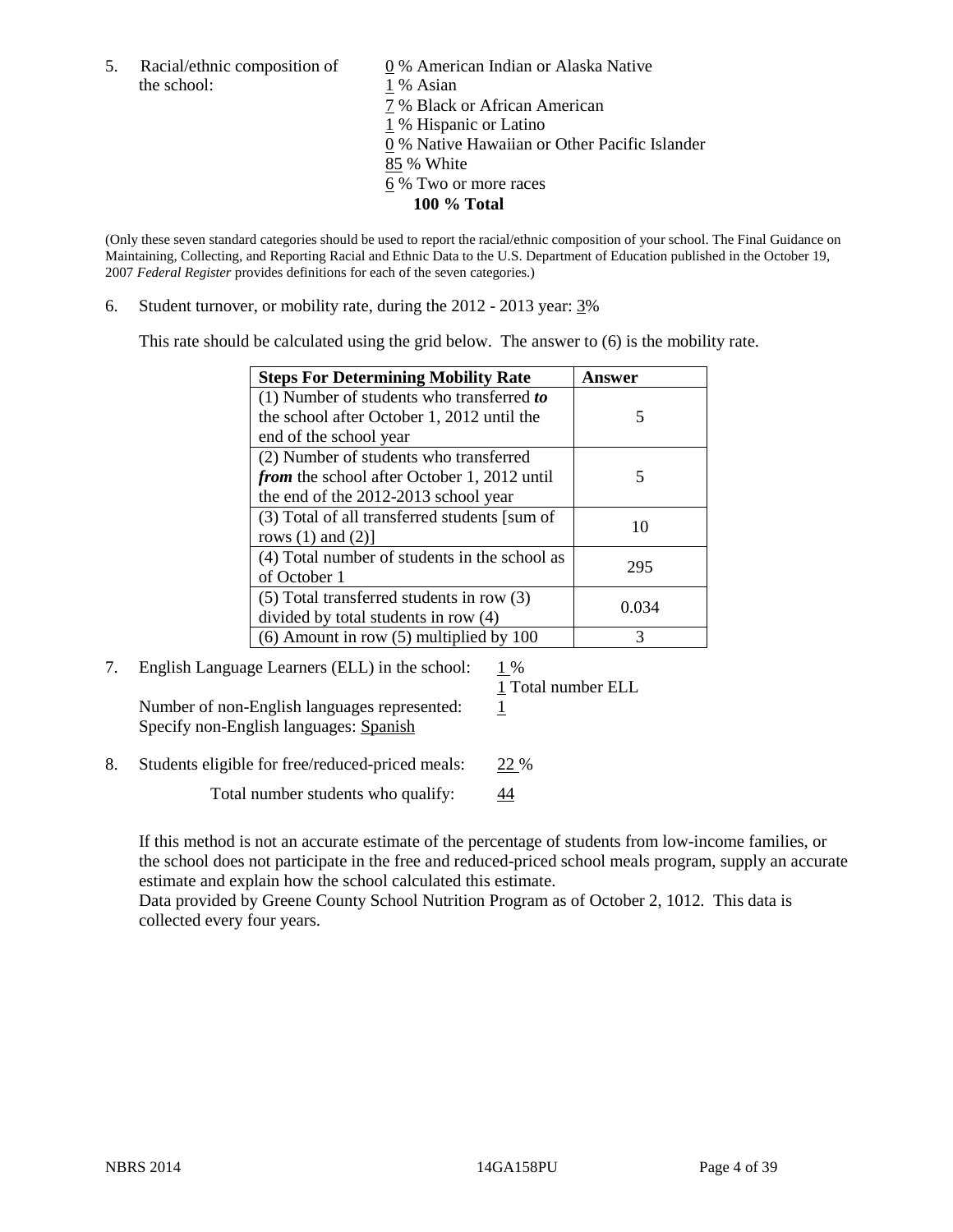15 Total number of students served

Indicate below the number of students with disabilities according to conditions designated in the Individuals with Disabilities Education Act. Do not add additional categories.

| 0 Autism                | 0 Orthopedic Impairment                 |
|-------------------------|-----------------------------------------|
| 0 Deafness              | 0 Other Health Impaired                 |
| 0 Deaf-Blindness        | 6 Specific Learning Disability          |
| 0 Emotional Disturbance | 7 Speech or Language Impairment         |
| 0 Hearing Impairment    | 0 Traumatic Brain Injury                |
| 1 Mental Retardation    | 1 Visual Impairment Including Blindness |
| 0 Multiple Disabilities | 0 Developmentally Delayed               |
|                         |                                         |

10. Use Full-Time Equivalents (FTEs), rounded to nearest whole numeral, to indicate the number of personnel in each of the categories below:

|                                       | <b>Number of Staff</b> |
|---------------------------------------|------------------------|
| Administrators                        |                        |
| Classroom teachers                    | 20                     |
| Resource teachers/specialists         |                        |
| e.g., reading, math, science, special | 9                      |
| education, enrichment, technology,    |                        |
| art, music, physical education, etc.  |                        |
| Paraprofessionals                     | 3                      |
| Student support personnel             |                        |
| e.g., guidance counselors, behavior   |                        |
| interventionists, mental/physical     |                        |
| health service providers,             |                        |
| psychologists, family engagement      |                        |
| liaisons, career/college attainment   |                        |
| coaches, etc.                         |                        |
|                                       |                        |

11. Average student-classroom teacher ratio, that is, the number of students in the school divided by the FTE of classroom teachers, e.g.,  $22:1$  18:1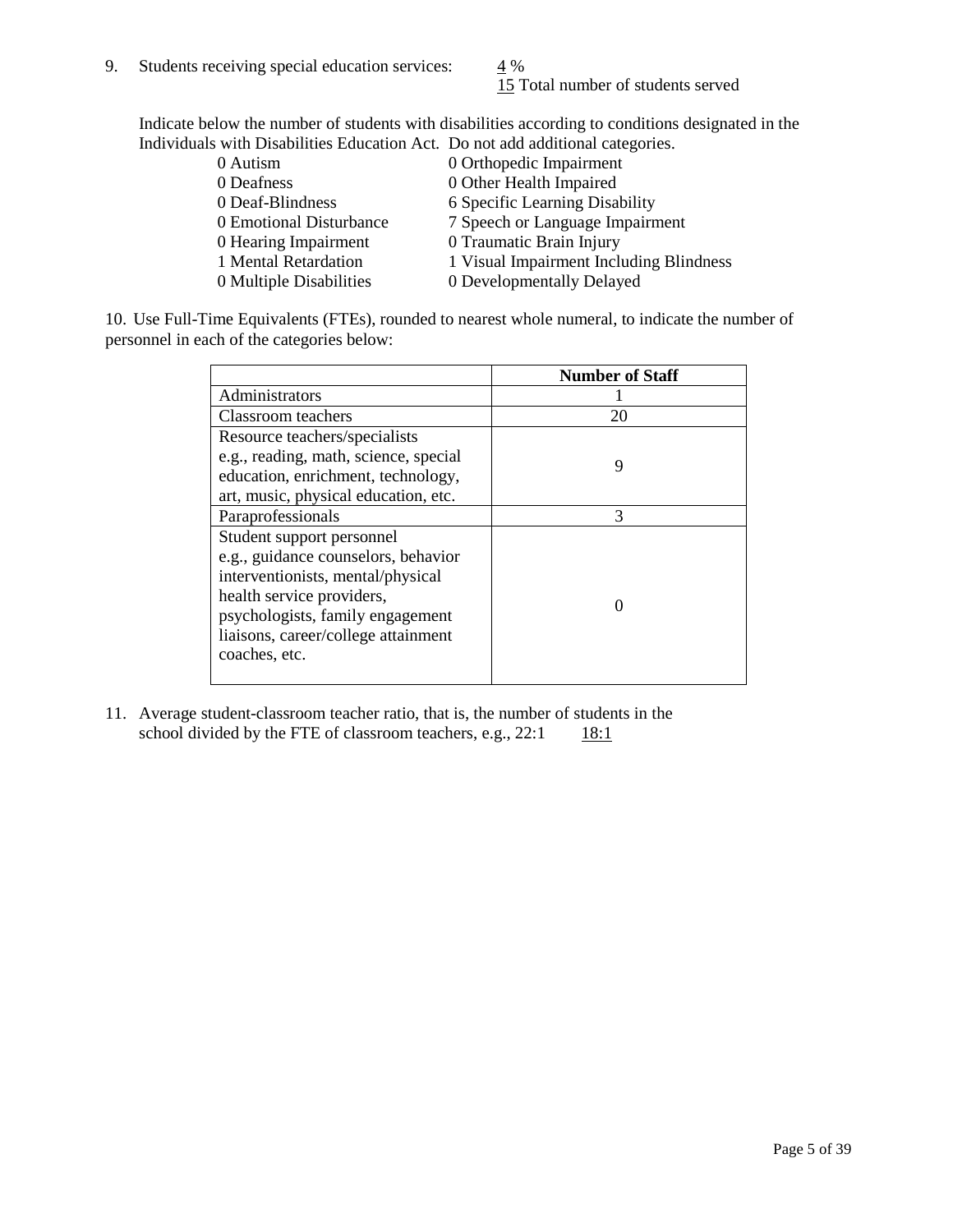12. Show daily student attendance rates. Only high schools need to supply yearly graduation rates.

| <b>Required Information</b> | 2012-2013 | 2011-2012 | 2010-2011 | 2009-2010 | 2008-2009 |
|-----------------------------|-----------|-----------|-----------|-----------|-----------|
| Daily student attendance    | 77%       | 97%       | 27%       | 97%       | 97%       |
| High school graduation rate | 0%        | 9%        | 0%        | 0%        | 0%        |

### 13. **For schools ending in grade 12 (high schools)**

Show percentages to indicate the post-secondary status of students who graduated in Spring 2013

| <b>Post-Secondary Status</b>                  |    |
|-----------------------------------------------|----|
| Graduating class size                         |    |
| Enrolled in a 4-year college or university    | 0% |
| Enrolled in a community college               | 0% |
| Enrolled in career/technical training program | 0% |
| Found employment                              | 0% |
| Joined the military or other public service   | 0% |
| <b>Other</b>                                  | 2% |

14. Indicate whether your school has previously received a National Blue Ribbon Schools award. Yes  $No \underline{X}$ 

If yes, select the year in which your school received the award.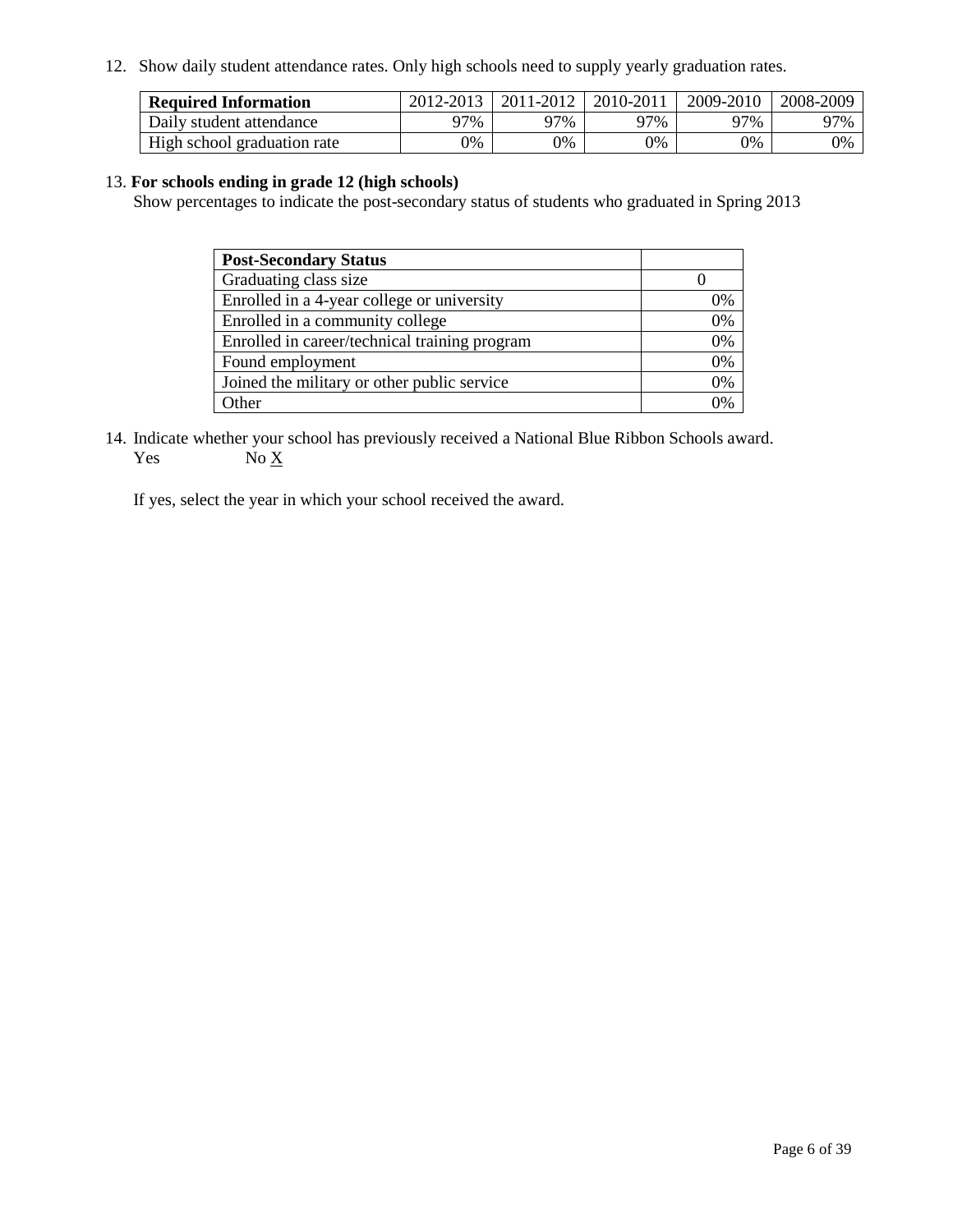## **PART III – SUMMARY**

A rural public charter school in Greensboro, Georgia, Lake Oconee Academy (LOA) is proud to offer another educational opportunity for the students of Greene County. Currently serving Kindergarten through 8th grade with an enrollment of 366 students, LOA is a college preparatory school promoting an atmosphere of high expectations and high achievement for all children. As the number of grades served expands into high school, all students will be expected to take honors classes with Advanced Placement courses available. Students are admitted through a lottery process as prescribed by Georgia and federal law. LOA also has a Georgia Bright from the Start PreK-4 program that serves 44 students.

The cornerstones of LOA are "Citizenship, Scholarship, and Community: preparing students for the global society in which we live, work, and play."

The mission of LOA is to increase student achievement by building a culture of high expectations for all students. The Academy will incorporate common sense and proven principles, such as a research-based curriculum, high expectations for students, both academically and behaviorally, an emphasis on outstanding school leadership and faculty, and parental involvement. The culture of the Academy is built on these fundamental principles.

Lake Oconee Academy opened in 2007 with 11 kindergarten students housed in a local church. Attendance and demand for an exceptional educational experience has continued to increase, and in seven short years LOA has become one of the highest performing schools in the state. In 2013, LOA was the highest performing charter school in Reading and Math as rated by the Georgia Charter School Association and the third highest performing public elementary school in Georgia according the website schooldigger.com. LOA moved into its permanent campus at the beginning of the 2010-11 school year. Lake Oconee Academy serves under the direction of CEO, Dr. Otho Tucker.

During each of its years, LOA has performed in the top 4% or higher of Georgia schools. LOA has been recognized as a Bronze, Silver, Gold and Platinum School for Highest Percentage of Students Meeting or Exceeding Standards from the Governor's Office of Student Achievement. LOA has met Platinum standards six out of the seven years but received Bronze and Gold status which is the highest level a first and second year school could attain due to required AYP data. LOA has exceeded all expectations and goals in the charter design while serving a county-wide student body. LOA delivers high quality college preparatory education that would normally be found in a metropolitan area to a rural community of approximately 17,000 residents in Central Georgia.

It is important to note that the LOA grading scale is 3 points higher than most schools (A: 93-100, B: 85-92, C: 77-84). A 76 or below is considered a lack of mastery and the lowest passing grade. Any student not attaining this grade level receives tutoring assistance and is not allowed to participate in extra-curricular activities until his or her grade is at or above a 77. The students understand this expectation and rise to meet the standard.

In 2011, LOA was honored by the Georgia Partnership for Excellence in Education as a stop on the 19th annual "Bus Trip Across Georgia" tour. LOA was nominated and then chosen as one of eight schools to be visited by a large contingent of educators, business, government, and community leaders from around the state. After a rigorous review, LOA was deemed to exemplify the theme of "Georgia's Public Schools: Changing Culture, Building Community, and Reaching Excellence." In 2013, LOA received full accreditation from the Southern Association of Colleges and Schools (SACS) and was awarded nine Level 4 ratings of "superior" during the external review visit. Due to the outstanding preparation for the review visit, the LOA SACS organizational team was invited to present to schools across the southeast at the National Advanced Education conference about their approach to organizing the data collected over two years and how they prepared for the external review visit.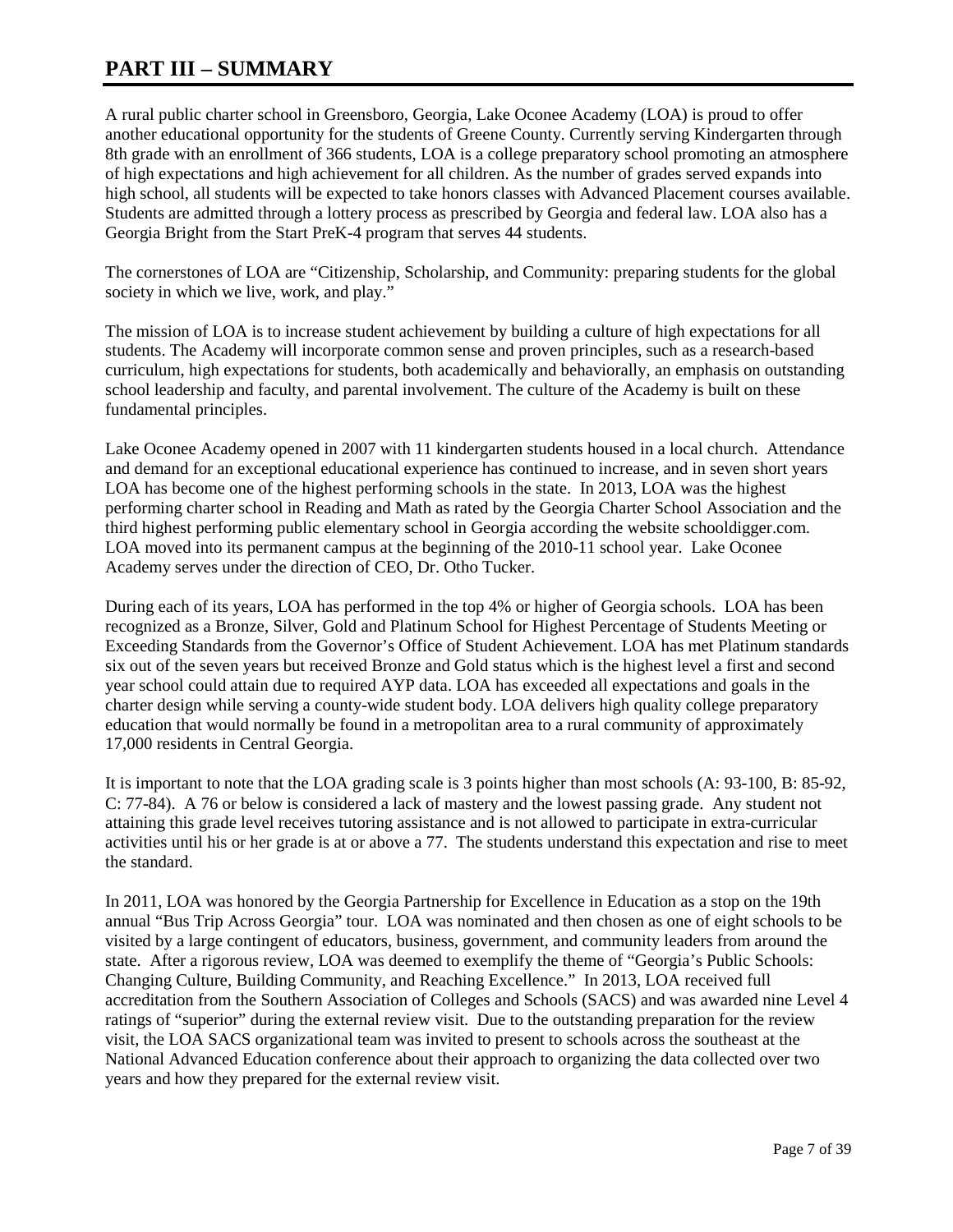In addition to fostering strong relationships in the community, LOA has developed external partnerships with Georgia College and State University (GC&SU) as well as Kennesaw State University (KSU). GC&SU directs student teachers to complete internships with the highly qualified educators at LOA. KSU and LOA were invited by the Georgia Department of Education to partner in a school leadership program designed to prepare the charter leaders of tomorrow. The partnership was created to prepare a cohort of 15 leaders to develop, operate, or oversee future charter schools. LOA has hosted numerous cohort retreats for KSU students and program leaders. LOA also hosted the first-ever Georgia Charter Schools Association Leadership Conference in January 2014.

LOA believes that all children can learn through a culture of high expectations both academically and behaviorally. By providing a well-taught, rigorous curriculum, as well as a strong focus on foreign language and the liberal arts, LOA will prepare a greater number of students from all socio-economic levels to enter, compete, and succeed in post-secondary educational opportunities and careers of their choice. While emphasizing academic excellence, LOA has created an outstanding culture of respect, kindness, and responsibility for students, faculty and parents alike. LOA is a family.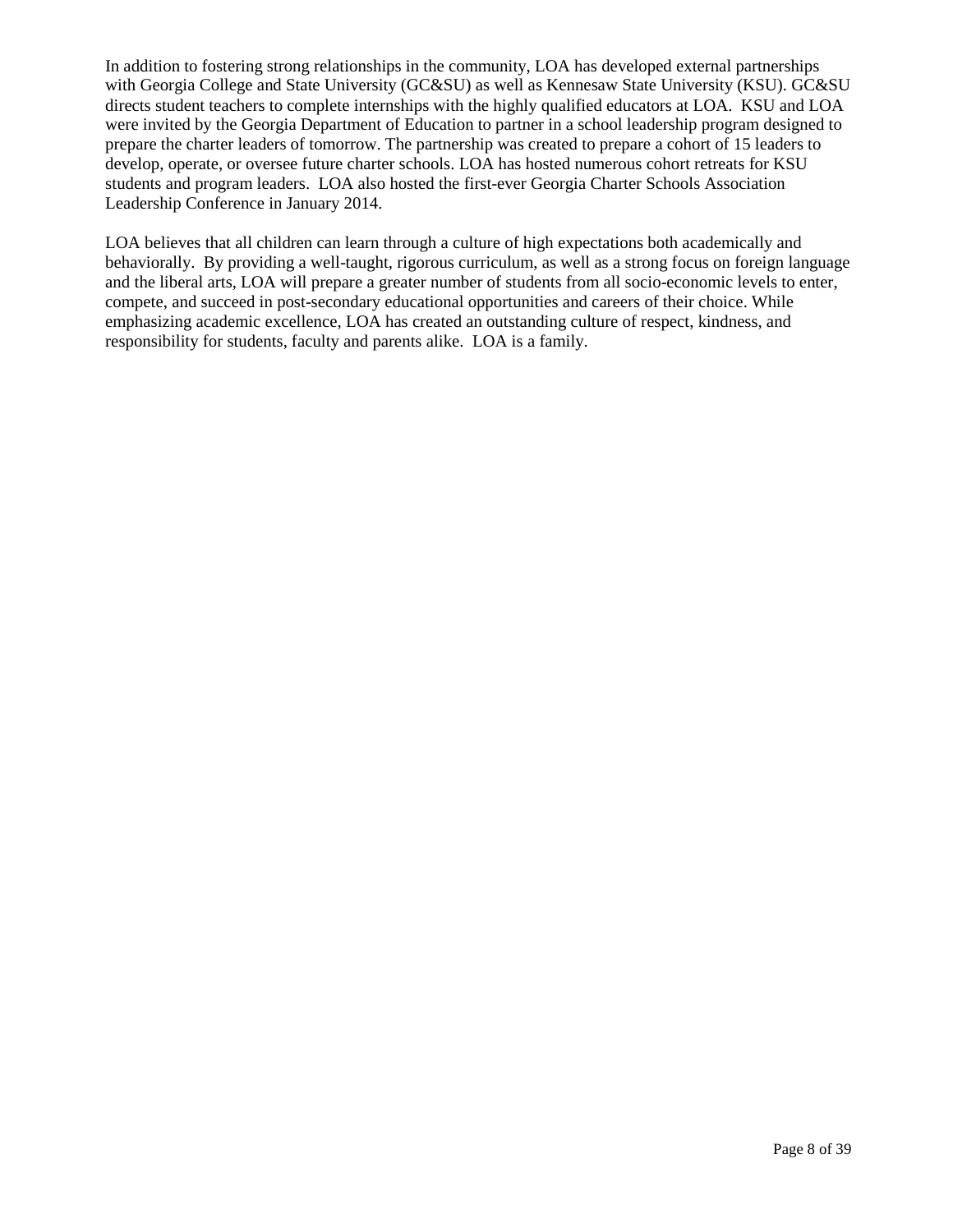### **1. Assessment Results:**

State Assessments and Performance Indicators:

Lake Oconee Academy (LOA) administers the Criterion Referenced Competency Test (CRCT) developed by the Georgia Department of Education (DOE). It is mandated that all public schools administer this assessment to grades 3-8. Due to the yearly grade level expansion of LOA, the CRCT was given to the available and appropriate grade levels per year administered. The CRCT is administered in Reading, Language Arts, Math, Science, and Social Studies. The state of Georgia categorizes students' scores in the following ranges: does not meet (799 or below), meets (800-849) and exceeds (850 and above).

Georgia DOE has implemented a new performance index for rating schools based on achievement, progress, and achievement gaps. This performance index replaced the previously used AYP Report Card (Annual Yearly Progress). According to the College and Career Ready Performance Index (CCRPI), the state of Georgia sets the benchmark at 100% of all students assessed to meet and/or exceed expectations on all subtests. While the level of expectations is high, for the 2012-13 school year, LOA received an overall score of 99.3% of all students assessed to meet and/or exceed expectations on all subtests. During the 2012-13 school year the state of Georgia, as a whole, received an overall score of 86% of all students assessed, in grades 3-8, to meet and/ or exceed expectations on all subtests.

The CCRPI sets performance benchmark indicators for achievement on the each subtest of the CRCT. In order for school systems to earn all points for their school they must meet and/or exceed that benchmark indicator. The benchmark indicators are determined on a year-to-year basis. Once all data is compiled, schools are ranked accordingly. The benchmarks are pulled from the school that ranks at the 95th percentile. Therefore, if a school is exceeding the benchmark indicator, it is performing above the 95th percentile. During the 2012-13 school year LOA's 3rd – 5th grade students had 66.5% of students scoring within the "Exceeds "category, while the benchmark indicator was 65.7%. The state of Georgia had 37.7% exceed. During the 2012-13 school year, LOA's 6th – 7th grade students had 69.5% of students scoring within the Exceeds category, while the benchmark indicator was 59.1%. The state of Georgia had 35.5% exceed.

Analysis of School Performance Trends in Math and Reading:

When analyzing the performance trend over the past four years, LOA has continuously made gains in the area of students exceeding expectations on the state Criterion Referenced Competency Test (CRCT). For example, LOA grade 3 students have consistently performed in the 94 -100% range of students meeting expectations on the Mathematics portion of the CRCT. LOA strives to move those students from the Meets level into the Exceeds category. Research has shown that students who are performing within the Exceeds category are said to be ready for college level academics, which is the ultimate goal for all LOA students. Over the past four years LOA has moved from 47% of students exceeding expectations to 65-70% of students exceeding expectations. Over the last two years, Georgia has adopted the Common Core Georgia Performance Standards. Therefore, the test has changed to reflect those standards. Georgia has increased the rigor of the Mathematics curriculum; therefore LOA has focused professional development and training in this area. LOA has shifted to a more conceptual understanding of Mathematics and moved away from a basic skills level of understanding of Math. For example, LOA has seen an increasing percentage of students move from the "Meets" to" Exceeds" category in 4th grade Mathematics. In the 2010-11 school year, LOA had 67% of all students tested exceeding expectations and has increased that number to 85% in the year 2012-13. The trend is seen throughout all grade levels in the area of Mathematics.

In the area of Reading, LOA hovers between 60-70% of the total population exceeding expectations. When looking at the scores as a whole, LOA's total tested population in 2011 averaged a scale score of 852 in Reading. For example, LOA has increased the percentage of students exceeding expectations in grade 3 Reading throughout the four years of data collection. In 2010, 60% of students tested exceeded expectations. Since then LOA has seen consistent growth in the percentage of student exceeding expectations. In 2013,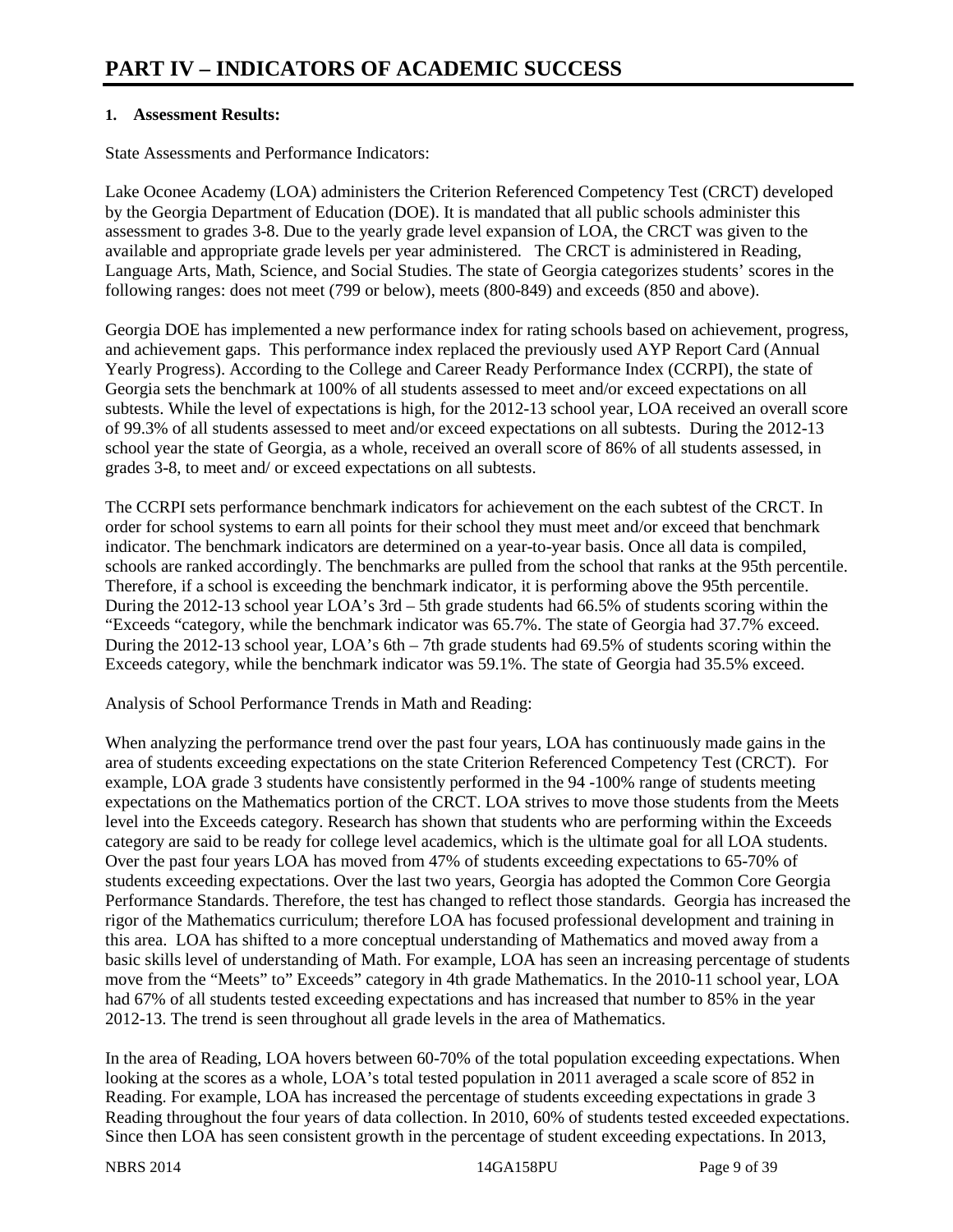83% of students in grade 3 exceeded expectations. Since 2011, LOA has increased that average scale score by 9 scale score points (861). The super-group at LOA began in 2011, with average scale score of 836 and has increased the average score earned by 18 points to 854.

Due to the number of students tested within a particular grade level the percentages can become misleading. One student can considerably affect the percentage; therefore when there is a slight loss in percentages throughout the data tables, this may not be statistically significant. The state of Georgia administers the following categories of the CRCT: does not meet (799 or below), meets (800-849), and exceeds (850 or above). Due to FERPA regulations LOA was unable to report out a super-group for individual grade levels, as students could be identified based on the size of the sample. LOA's super-group consists of the following: Latino or Hispanic, African-American, Asian, and two or more races. When looking at the data as a whole, LOA is consistently seeing gains within all students tested and the super-group. When looking at the scale scores, LOA has seen an increase overall throughout the last three years. LOA's Mathematics average scale score in 2011 was 852, which falls within the Exceeds category. By 2013, LOA had increased the mean scale score to 867 for all students. The super-group for LOA has increased from a 2011 scale score of 850 to a scale score of 861 in 2013, consistently performing above the "Exceeds" level of expectancy.

As stated earlier, LOA strives for all students to not only meet the standards being taught, but move into the "Exceeds" category toward college readiness. To accomplish this goal, LOA continues to look to professional development for best practice, research and standards- based reading support materials and program innovations.

### **2. Using Assessment Results:**

Data Sources and How They Are Used:

Lake Oconee Academy utilizes a variety of formal and informal assessment tools throughout the academic year. To begin each year, LOA administers the Iowa Test of Basic Skills. The data from this assessment is used by teachers to help drive instruction, monitor the "summer slide," and differentiate instruction to meet the academic needs of each individual student. Throughout the year, LOA students participate in the following standardized assessments: Georgia Writing Assessments (grades 3, 5, and 8), Georgia Kindergarten Inventory of Developing Skills, and Georgia Criterion Referenced Competency Test (grades 3- 8). All these standard scores are placed on the State Longitudinal Data System for teachers to access and use within the classroom. For example, if a teacher has concerns with a student's performance in math, the teacher has the ability to review that student's math scores, analyze the scores, and narrow it down to the domain or concept the student is having difficulty mastering. Along with standardized testing, teachers also use informal assessments such as unit assessments, AIMSweb (online benchmark and progress monitoring program), subject tests, checklist, and grade level entering/exiting expectations. Collectively, the data is used to help teachers prepare a rigorous, appropriate level of instruction for all students.

### Informing Parents of Student Progress:

LOA staff keeps families informed of their students' progress through monthly progress reports sent home every 4 ½ weeks. Classroom teachers are in constant communication with parents through weekly newsletters, grade level websites, daily/weekly folders, quarterly progress reports, report cards, and regularly scheduled parent conferences. Parents have access to an online program, Infinite Campus Parent Portal, where they can check their student's grades at any given point. LOA ensures that grades are updated within a 10 day period. Throughout the year, LOA invites all parents and community members to attend annual Curriculum Night, Technology Night, "Meet and Greet" Open House, Math Night, Reading Night, and a variety of performing arts presentations. LOA's CEO presents annually to the LOA Board of Governors, the Greene County Board of Education, and community members a summation of the academic results for each grade for the year.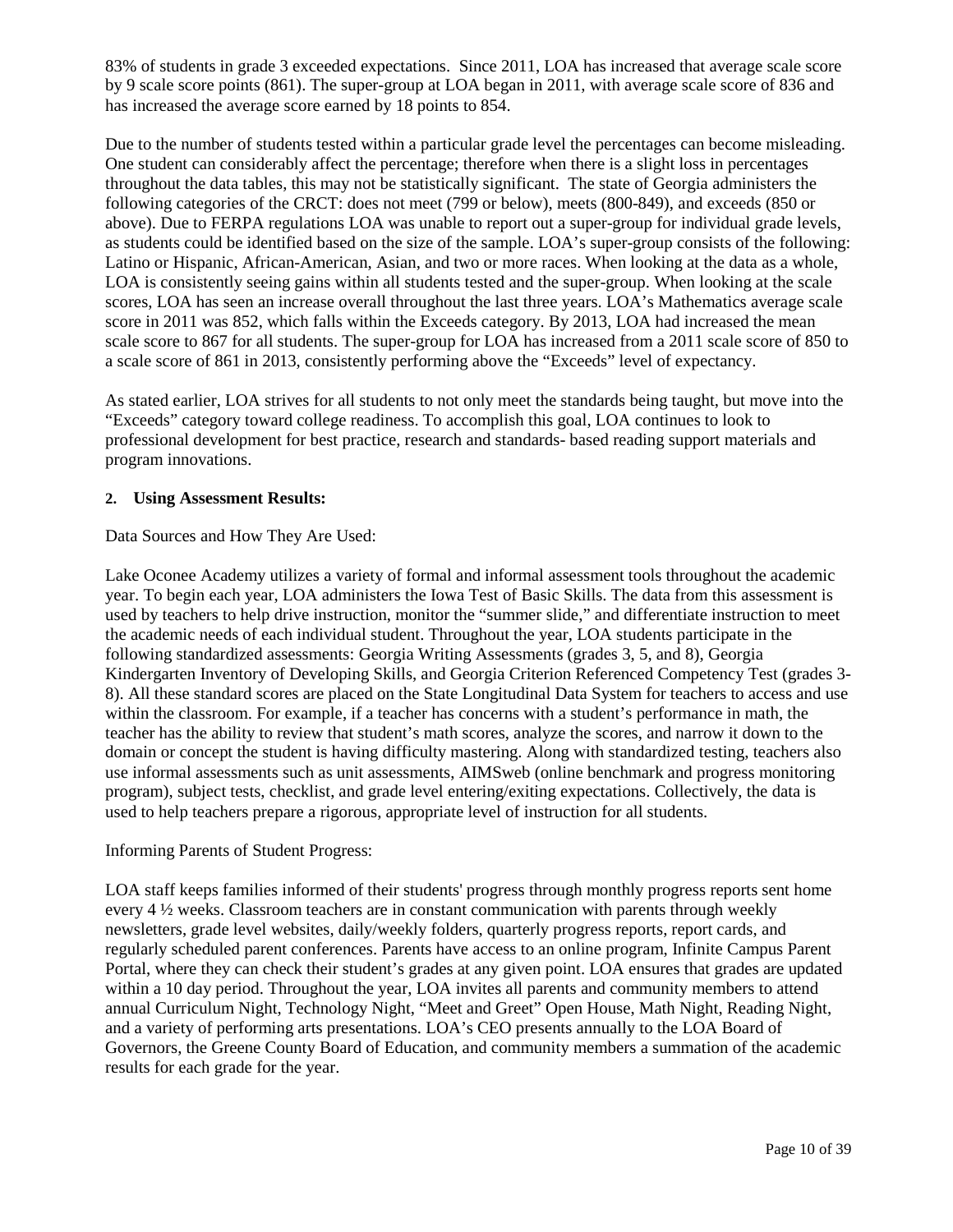Data Analysis and Use For Program Evaluation:

Comparisons of year-to-year growth of the students in each grade level and cumulative school data are made allowing the faculty and administration to look for positive and negative trends assisting in program evaluation and school planning. In addition, LOA is supporting the graduate programs of several teachers by utilizing their action research projects and increased knowledge of assessment and evaluation, which in turn adds to the academic strength of the school.

### **3. Sharing Lessons Learned:**

Lake Oconee Academy (LOA) strives to share best practices that will lead to success within other schools in the district, state, region and the nation. LOA's leadership teams and administrator also work through professional associations to disseminate information to educator regarding pedagogy, curriculum and leadership initiatives that have contributed significantly to the success of LOA.

Locally, the LOA Board of Governors and administration sponsored three collaborative "board retreats" in 2011-12 between the Greene County Schools (GCS) Board of Education, GCS Superintendent of Schools, principals and vice principals from other county elementary, middle and high schools. The purpose of these meetings was to foster an exchange of ideas about best practices from ALL schools in the county and how to work together as a unified school system.

The LOA Student Support Team (SST) has worked closely with GCS in sharing ideas of best practices in the area of Students with Disabilities (SWD). LOA shares resources with the GCS student support department (occupational therapist, speech therapist, vision impairment teacher) and has been active in refining systems for use by the entire county. LOA SST team designed an implementation plan to oversee the processes of the Response to Intervention (RTI) frameworks that was shared with GCS as well. Also, the LOA SST lead teacher along with GCS lead SWD teachers conducted Individualized Education Plan (IEP) training for GCS SST educators.

In 2013, LOA established a cohort of 20 educators in a graduate program through Kennesaw State University (KSU). LOA invited other Greene County educators to join LOA faculty members in working alongside each other earning graduate degrees and exploring best practices. The present and future teacher leaders will be completing their Masters, Specialist and Doctoral degrees in teacher leader programs. They will use these skills to improve curriculum, pedagogy, data analysis, and operational leadership in each of the GCS. The LOA CEO currently serves on the Greene County Chamber of Commerce Board as the Education Representative and also as the Chairman of the Board for the Georgia Charter Schools Association (GCSA).

LOA sees a responsibility to take best practices outside of just the local level and share it on a regional and national level. LOA opens its doors to other schools, educators, and college students for observation and communication with LOA administration and teachers. Teams of educators from Atlanta Neighborhood Charter School and Drew Charter School (Atlanta, Ga.) have visited classrooms on numerous occasions for observation and modeling purposes. Kennesaw State University (KSU) and LOA partnered to create a cohort of 15 leaders to develop, operate, or oversee future charter schools. KSU students and program leaders have spent time observing LOA teachers doing what they do best – educating students at the highest level. These visiting educators are looking at all aspects of the classroom – curriculum, pedagogical approaches, environment, and teacher/student interaction – that contribute to student success.

LOA has had the opportunity to reach educators across the state and the country. LOA was selected by the Georgia Partnership for Excellence in Education as a stop on the 19th annual "Bus Trip Across Georgia" tour in 2011. LOA was nominated and then chosen as one of eight schools to be visited by a diverse contingent of educators, business, state government, and community leaders from around the state. Visitors spent hours in classrooms observing and conversing with teachers and students to better understand how LOA fulfilled the 2011 bus tour theme of "Georgia's Public Schools: Changing Culture, Building Community, and Reaching Excellence."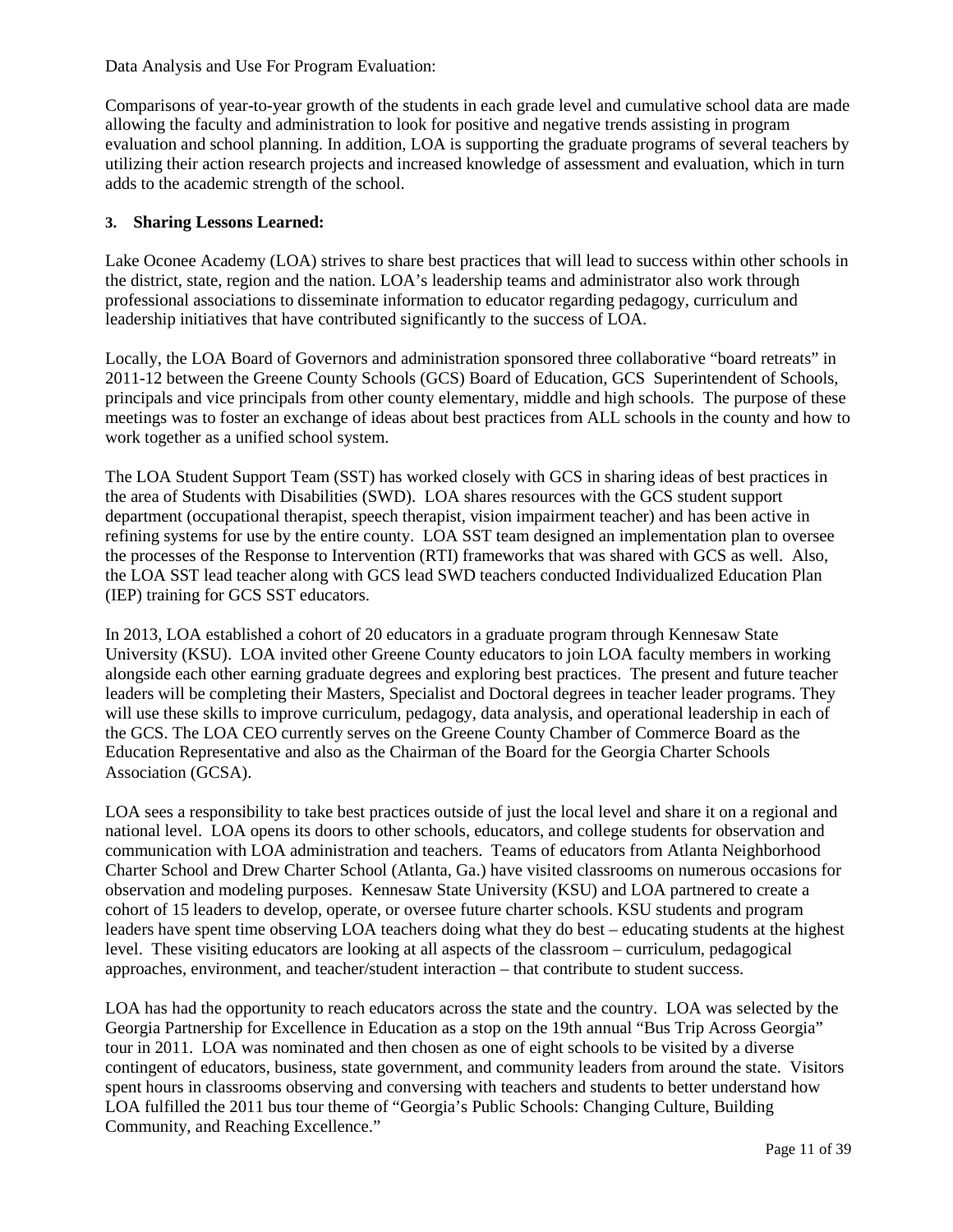In 2013, LOA received full accreditation from the Southern Association of Colleges and Schools (SACS). Due to the tremendous success of the external review visit, the LOA SACS organizational team was invited to present to schools across the southeast at the National Advanced Education conference about their approach to organizing the data collected over two years and how they prepared for the external review visit.

LOA and KSU leaders presented leadership practices gleaned from the leadership cohort that visited LOA as the school of excellence leadership model. The school/college collegial model that brought this cohort of exceptional leaders together was then presented at the National Charter School Conference in Atlanta in 2012 and in Washington, DC in 2013.

In January 2014, LOA became the first-ever school to host the Georgia Charter Schools Association Leadership Conference. Attendees had the opportunity to spend discussion time with LOA teachers, administration and the LOA Board, while also studying other successful leadership practices found across the state and nation. The conference was a tremendous success with an overflow crowd of approximately 300 leaders and board members from Georgia and the southeast. LOA prides itself in the work it has done to bring the highest quality education to Greene County, Georgia. However, the faculty, administration, and board of LOA have been keenly aware of their responsibility to disseminate best practices to the local school system, other education leaders, state organizations, and the nation. They have worked diligently at the completing this task while staying focused on the students they serve each day.

### **4. Engaging Families and Community:**

LOA is committed to being a viable part of the Greensboro and Lake Oconee area – a true community within a community. The school has a very active and engaged parent population that supports the students in the classroom and in extracurricular activities. Parents are always welcome and take advantage of the opportunity for tutoring and classroom assistance, chaperoning field trips, or to join their child for lunch in the cafeteria. LOA's athletic programs (elementary basketball, middle school basketball, soccer and baseball) are managed and coached by parent volunteers. LOA also benefits from the time and talent of many community volunteers who provide support as tutors, guest speakers, readers and career coaches.

Communication is a key component for parent and student success. LOA uses multiple forms of communication with parents such as weekly parent emails, class newsletters, a private LOA Parents Facebook page, LOA website, and a text message service. Teachers are always available for tutoring and for parent meetings outside of the regular scheduled quarterly conferences. The CEO is readily accessible and maintains a strong relationship with parents and community stakeholders. Academic presentations such as Curriculum Night, Technology Night, Math Night, and Reading Night are well-attended by parents. LOA also hosted a College Preparedness presentation with a member of the College Board for LOA parents and community members.

With the challenge of a student population that grows each year as grade levels increase, LOA is determined to maintain the culture it has created for its student, staff and parents. The SACS evaluators commented on the unique quality and strength of the LOA culture of excellence. Based on interviews from parents, students and faculty, the evaluators praised LOA for its environment and general well-being of students and staff. Data collected from parent surveys confirms this observation (97.69% agree and strongly agree that the school's purpose statement is clearly focused on student success).

The LOA Foundation and Parent Association work together to organize fundraising and community events such as the annual Tees for Titans Golf Tournament, Denim & Diamonds Dinner and Auction, and the Lake Oconee Fall Fest & 5K Run. These events broaden LOA's reach into the community and fund extra projects to enhance the experience of every LOA student such as the construction of the baseball/softball field, addition of an upper elementary playground, sound and light system for the performing arts stage, and many more.

LOA has worked diligently to make its campus available to the community. Many organizations such as the Rotary Club, the Chamber of Commerce, church groups, county recreation, theater groups, the Oconee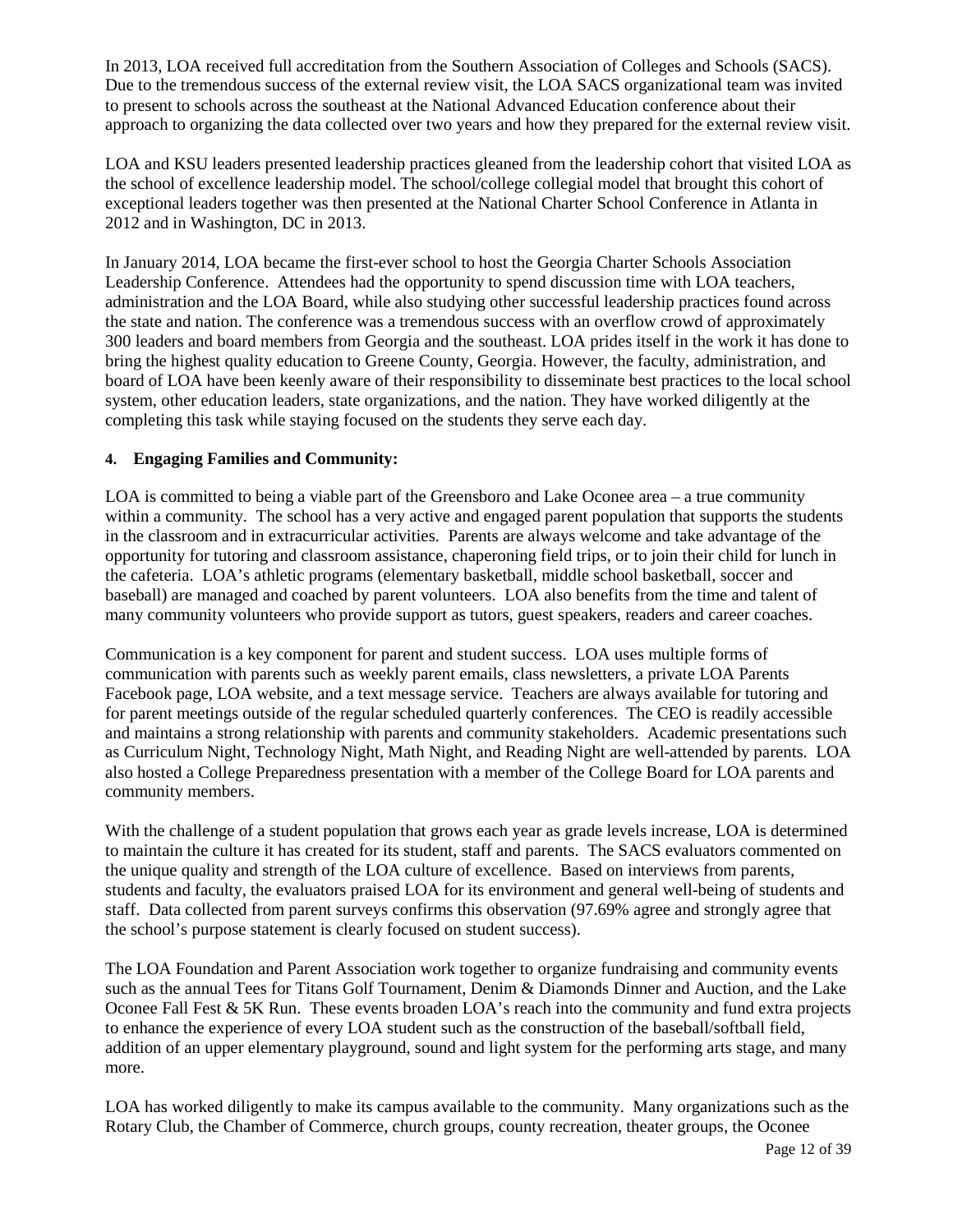Performing Arts Society, and others have found our facility open and inviting. LOA is establishing itself as a community partner as well as an excellent educational institution.

Research shows that the maximum amount of time a student can spend in front of a quality teacher is directly related to that student's success. LOA has a high expectation for student attendance, therefore excessive absences and tardies are not tolerated. LOA reports a 97% attendance record for the 2012-13 school year (an integration issue with LOA joining the county-wide reporting system Infinite Campus has resulted in a 100% report for the preceding years but the accurate number is approximately 97%).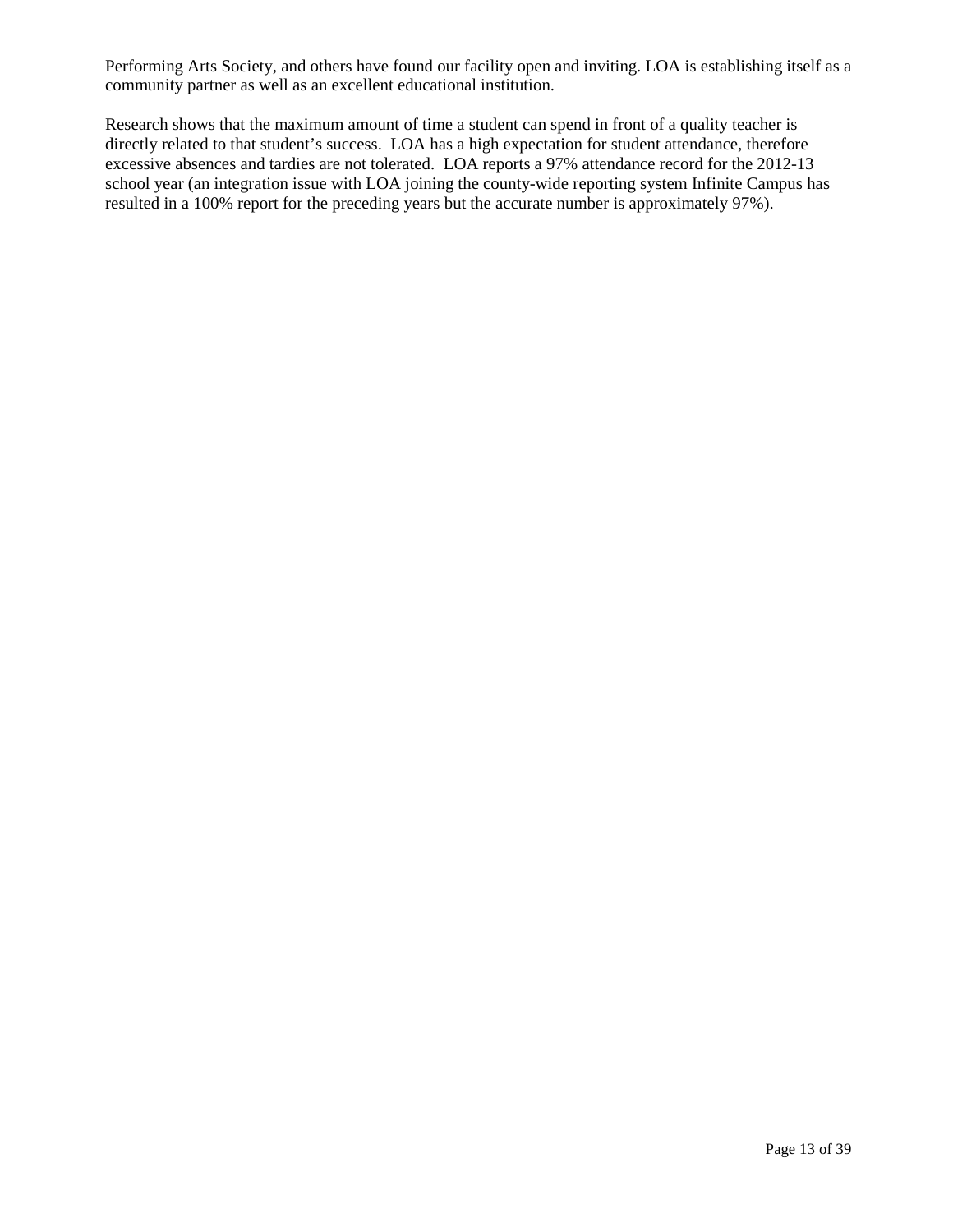### **1. Curriculum:**

Lake Oconee Academy's (LOA) curriculum is designed to meet the students at their current academic level and advance their academic experience as they proceed through LOA. Through state mandate, LOA implements Common Core Performance Standards (CCPS) in the areas of Math, Reading, and Language Arts, and follows Georgia Performance Standards (GPS) in all other instructional areas. In order to help children establish strong foundations of knowledge, Core Knowledge (CK) curriculum is implemented school-wide beginning at the kindergarten level, which also serves to enhance the state standards. CK offers a solid foundation on which to build instruction. The CK sequence offers a comprehensible plan that scaffolds year by year; it helps prevent gaps in instruction. CK introduces topics in the early grades, which helps establish background knowledge. When students are presented with state standards, there is prior knowledge to build upon. CCGPS, GPS and CK are integrated across grade levels and across the curricula. For example, the sixth grade state standards in social studies include a unit on Latin America. Collaboration between the Spanish, Art, and Social Studies classes resulted in integration of the topic throughout multiple subject areas and a deeper understanding of Latin America. Reading teachers strive to incorporate nonfiction and fiction text related directly to the Science and Social Studies curriculum being taught at the same time. This allows for deeper conceptual understanding of the topic. For example, teachers read aloud texts two to three levels above grade level expectations, exposing students to higher level vocabulary.

Research-based instructional practices are used by teachers to engage all students and prepare them to be 21st century global learners. LOA teachers are encouraged to provide cooperative group learning situations for students in order to promote sharing, discovering and building a common knowledge base to support critical thinking skills. To assist with setting the direction for student learning, general learning objectives are shared with the students and they are encouraged to personalize these learning goals by identifying areas of interest to them. Rubrics are developed and used in order to assist with the mastery of learning objectives and to provide student feedback. Cross-curricular activities that stimulate in-depth learning and higher-order thinking skills are utilized in order to summarize and apply acquired knowledge. For example, the third grade students read "Alice in Wonderland", a Core Knowledge suggested reading; as a culminating activity the students partner with the Art and Drama departments to perform a stage production of the story.

The Georgia Department of Education has implemented 17 career clusters in grades 1-5. These clusters guide teachers in developing career awareness lessons, and guide the elementary students in exploring different career opportunities. Students learn about these areas through readings, guest speakers, field trips, and role playing. The fifth grade students create a portfolio addressing careers in which they are interested. The middle school students explore career options through interest inventories. Career strands are recommended based on their interests. Students are required to research and present on a career of their choice. At the end of the eighth grade, students, parents, and teachers develop a "graduation plan" addressing their academic pathways, career goals, and post-secondary options.

Technology is integrated throughout core content classes. Not only are students offered a technology curriculum that consists of instructing the students in the use of creating spreadsheets, word documents, computer based presentations, and programming, students are able to apply this knowledge cross-curricular. For example, students have created web pages, blogs, and online presentations. Teachers and students participate in online class discussions, maintain online calendars, post and submit assignments, and access instructional resources.

Foreign language (Spanish) instruction for LOA students begins in Pre-K4. Spanish instruction is accelerated in grade 7 so that students will enter high school (grade 9) next year with a Spanish I high school credit. Students regularly participate in the FLES (Foreign Language for Elementary Students) Elementary Spanish Competition and the FLAG (Foreign Language Association of Georgia) High School Competition. These annual events give students from across the state an opportunity to demonstrate their ability to use the target language in oral communication.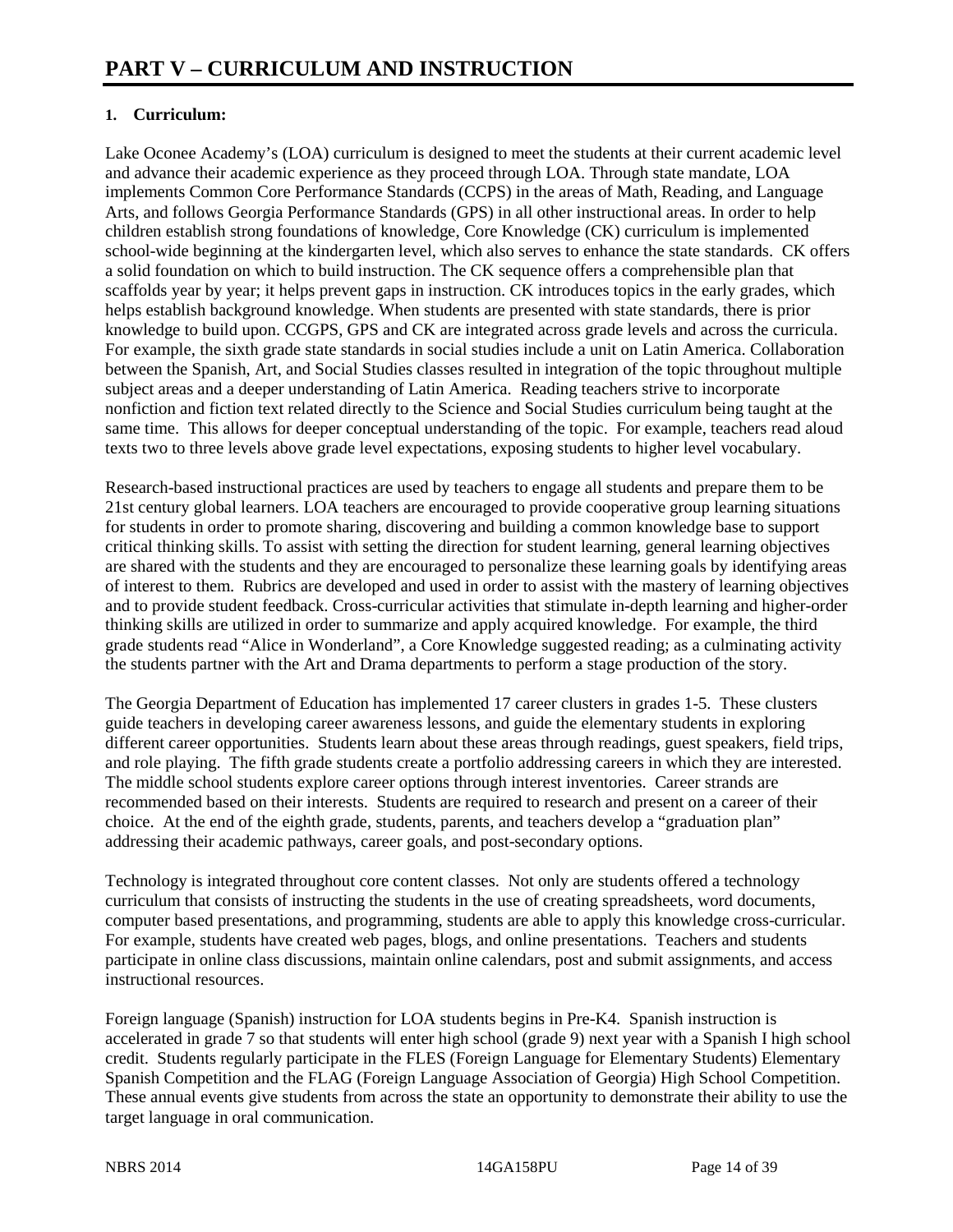All students receive physical education at Lake Oconee Academy. The P.E. program and science program have teamed with the county food service program to eliminate unhealthy foods and beverages. As a result, Lake Oconee Academy has received a Bronze Level award from the Alliance for a Healthier Generation founded by the American Heart Association. LOA was a gold medal recipient of the Georgia SHAPE School which included the Governor's SHAPE Honor Roll. This was awarded due to the students building flower and vegetable gardens and outstanding performance on state mandated physical fitness assessments. The school received three thousand dollars which helped to fund our currently established soccer program. In addition to these acknowledgments, LOA had a 100% participation in Get Active, Get Fit Disney School Challenge, thus the students were granted a dance party from Radio Disney. The PE standards used are aligned with the Fitness Gram Curriculum.

### **2. Reading/English:**

Lake Oconee Academy (LOA) has designed a unique reading curriculum based on the needs of the students for PreK – 8th grades that sets us apart from other schools. Instead of using traditional Basal reading programs as the primary source of instruction, our teachers have created a research-based, comprehensive and challenging learning experiences using curriculum maps that integrate all subject areas for reading instruction. The LOA curriculum combines an equal balance of Common Core Performance Standards (CCPS) with the rigorous Core Knowledge Sequence outlined in our Charter. All grade levels utilize a variety of instructional methods such as fluid grouping, the use of fiction and non-fiction novel-based studies for Social Studies and Science, genre studies, technology integration, and centers-based, hands-on small group instruction.

All teachers differentiate instruction based on the level and needs of the students in each classroom. In the primary grades, teachers use a balanced literacy approach combining phonemic awareness with whole language instruction. This is facilitated by having a two-teacher team throughout the school day. This allows innovative, Lexile-based differentiated grouping methods that help teachers reach all students at their ability levels. Small groups are pulled, as needed, by teachers who have been trained using the Orton-Gillingham method to help readers who may need additional phonemic awareness and phonological strategies. With the use of curriculum maps, reading instruction never ceases throughout the day as teachers incorporate reading using cross-curricular instructional methods.

For all grades, technology is integrated daily utilizing tools such as; SmartBoards, iPads, Nooks, and individual student devices (4th-8th grades) to access programs like Wordly Wise 3000, Study Island, Scholastic Reading programs, RAZ-Kids, and Moby Max. Research shows that reading non-fiction texts are essential for effective reading instruction and all classrooms put an emphasis on teaching Science and Social Studies content through reading lessons. The use of higher order, critical thinking questioning is a vital tool in every lesson, as is collaboration among grade levels as teachers help students transition from year to year. In conclusion, the use of curriculum maps to integrate and expand the teaching of reading into all curriculum areas, plus the use of personalized and varied instructional strategies and groupings, technology innovations, and teacher collaboration help make LOA a school of excellence.

### **3. Mathematics:**

Lake Oconee Academy's (LOA) Mathematics department, Pre-K4 -8th grade, offers a rigorous curriculum beginning with Georgia's Bright from the Start Pre-K program extending into the Common Core State Standards and Core Knowledge Sequence. Instruction is embedded in the following five domains: Number Systems and Operations; Operations and Algebraic Thinking / Expressions and Equations; Ratios and Proportions; Geometry and Measurement; and Data / Statistics / Probability.

Daily instruction is delivered by highly qualified and motivated educators specializing in research based pedagogical methods. At the primary level co-teaching is of the highest importance because it allows for small group instruction for all levels of students. Consistent spiral preview and review enables the teacher to address each of the five domains on a weekly basis. Teachers assess foundational skills and differentiate instruction in order to meet individual developmental needs.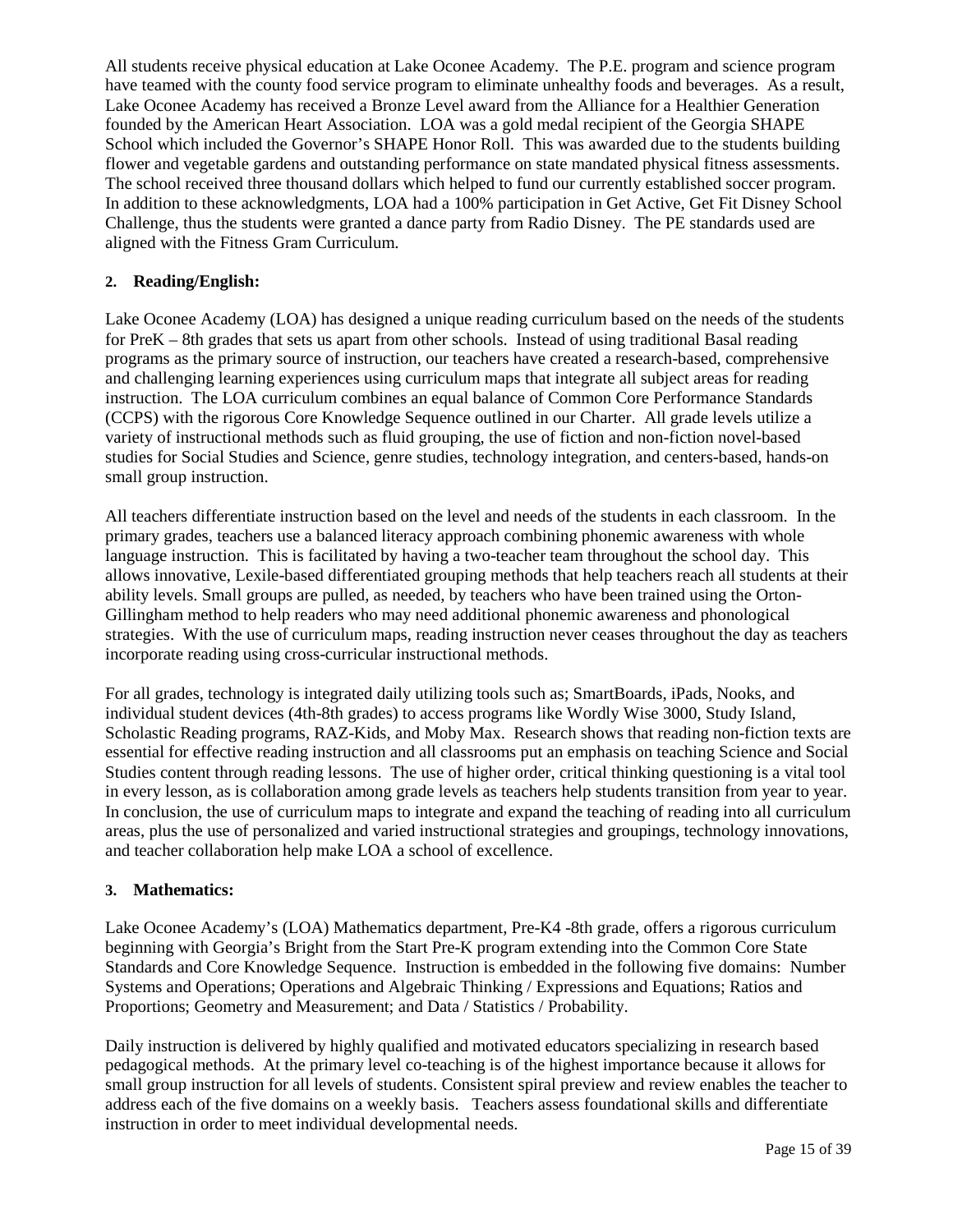At the elementary level we utilize flexible scheduling which provides for extended time on the mathematics lesson to develop problem solving skills through the Common Core Frameworks and technology. This flexibility allows for grouping strategies that provide remediation, enrichment and acceleration. In the middle school students are heterogeneously and homogeneously grouped. This allows for student centered learning which provides appropriate content and addresses individual learning differences. Formative Assessment lessons are incorporated throughout the unit to enhance the development of real world problem solving and critical thinking skills and to inform teachers of the standards that need more work allowing students to master the mathematics over a period of time. The co-teaching model is incorporated in the classroom on a daily basis throughout Pre-K4 – 8th grade.

As stated in the LOA mission statement, extensive parental involvement and high academic and behavioral expectations play a key role in our success. Parental and community support is exhibited through mentoring and academic assistance during the school day. Curriculum Night, Math Night, Technology Night, My Big Campus Parent Portal, Infinite Campus Parent Portal, parent conferences with 100% participation, along with other forms of communication and parent / teacher partnerships lead to our very high student achievement.

### **4. Additional Curriculum Area:**

Lake Oconee Academy (LOA) advocates the arts and currently offers a strong and unique liberal arts education to all students in grades Pre-K4 through 8. Offering art and music in the early years fosters an interest, a foundation of knowledge, and an appreciation for the arts. Research has proven that art and music are a foundation on which all other disciplines flourish. One of the goals of LOA is to offer all children the opportunity to explore and develop their artistic talents, which, in turn enhances their academic achievement.

The Georgia Bright from the Start Pre-K4 program at LOA provides a core curriculum that aligns with Georgia Early Learning and Development Standards (GELDS) and Core Knowledge Preschool Standards. The core curriculum includes: Movement and Coordination, Autonomy, Social Skills and Work Habits, Language and Literacy, Mathematical Reasoning and Number Sense, Orientation in Time, Orientation in Space, Scientific Reasoning and the Physical World, Music, and Visual Arts. Utilizing the core curriculum and GELDS we are providing our students with a strong foundation for success in the primary grades and beyond. Our print rich environment helps to foster early literacy skills. Art experiences in the classroom help the children to develop fine motor skills that are used in creating artwork and in writing. Art experiences allow Pre-K students the opportunity to develop their social skills by learning to make appropriate choices, to work independently and in a group, and to communicate and share materials. Discussion of art work fosters students' oral language by providing opportunities for them to hear and use descriptive vocabulary and express opinions. The studio art classroom experience establishes an environment that promotes development of higher-order thinking skills. The Pre-K program at LOA raises the awareness and understanding about the significance of the early years as the foundation for school success, lifelong learning, and the importance of the teacher's role in the process. We support early intervention by identifying and referring children with special needs.

The Pre-K4 and younger elementary students are introduced to music through group activities which foster physical development (playing small percussion instruments), emotional development (responding expressively to various genres of music), language development (expression preferences of instruments and sounds), social development (cooperative play and sharing), cognitive development (making choices, problem solving, finding patterns, remembering sequences), and musical development (integration of movement, language, emotions, social interaction, recognizing steady beats, singing, acquiring a beginning vocabulary for musical terms).

These concepts are taught and enhanced with age appropriate advancements through the progression of grade levels. The progression continues with 2nd and 3rd graders beginning to read music and play recorders and Orff instruments. Students in the 4th grade receive piano instruction in the school's piano lab (10 student pianos and one instructor piano), and 5th graders are assessed and fit with a suitable instrument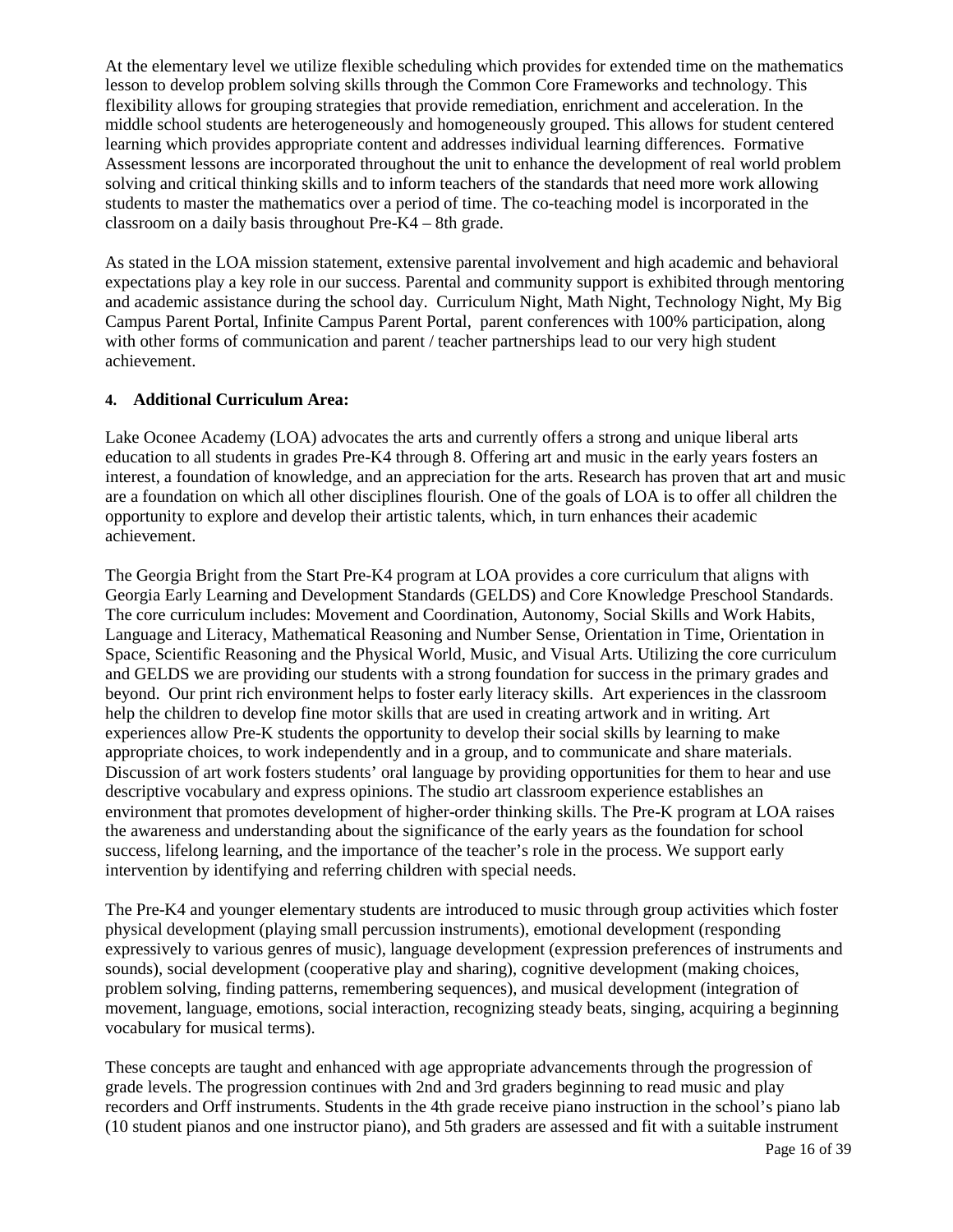to meet their needs and offer opportunity for musical competency in the band program. Middle school students have the chance to select chorus, drama, piano, band and/or visual art depending on their preference and interest. Students have the opportunity to perform and experience teamwork as part of a group. Through learning the discipline of an instrument and performing as an individual, the student learns the connection of parts to a whole which is a concept transferable to core classes.

Young art students are introduced to art history, master artists, world cultures, and art skills and techniques. As they progress in their knowledge and competencies they learn more about the methods and terminology of the various arts becoming familiar with a wide range of artists and masterworks. Attaining a basic knowledge of the arts helps students to understand and appreciate works of art and also to communicate ideas and judgments to others.

Children are introduced to the three modes of knowledge; creative, historical and analytical with a special emphasis on creativity and active participation. Our Core Knowledge curriculum promotes respect for diversity in our population and is fostered by multicultural studies as planned in the grade level sequence. Special attention is also paid to specific classroom culture and instruction is planned to study and celebrate all of the diverse cultures represented. Older students are exposed to more in-depth art history which often evolves into an art project. Projects are presented as "problems" to solve and students are encouraged to ask questions, think critically, and work collaboratively and creatively throughout the art process. Selfevaluation and critique are routine steps in the art process where students have the chance to give and receive feedback from peers as well as from the instructor, placing an emphasis on solving problems, encouraging others, and improving techniques.

LOA stages two main theatrical performances each year. The 3rd grade class, with the assistance of the faculty, parents and community members, produce and perform "Alice in Wonderland" after completion of reading the novel. This process gives the students their first experience with theater and theater production. The LOA Drama Club for middle school students produces one major show a year. Last year, students presented "Princess and the Pea" and in 2014 they have selected "The Little Mermaid." Students audition for parts, create teams for production, set design, lighting and sound, marketing, and advertising. The Drama Club is proud to stage this year's show at The Plaza Arts Center in Eatonton, Ga. Our courses reflect our mission by teaching integrity, cooperation, encouragement, and teamwork leading our students to academic excellence.

### **5. Instructional Methods:**

Lake Oconee Academy (LOA) provides and differentiates instruction to meet the diverse needs of students. Instruction is modified to ensure high levels of student learning and achievement. LOA demonstrates significant strengths in planning individualized instruction derived from a battery of "research-based" assessments. Data is thoroughly analyzed and specific strategies and interventions are put into place by teachers for all students. Both formative and summative assessments are ongoing. Examples of formative assessments are Brigance, GKIDS, ITBS, CRCT, GWA, and COGAT. Teachers also use informative assessments such as unit assessments, AIMS Web, tests, checklists, Study Island pre and post-tests, Scholastic Reading Inventory, and grade level entering/exiting expectations.

To ensure student success, teachers use assessments to arrange flexible learning groups that meet the individual instructional needs of students as needed. Data from formative and summative assessments identifies students that need remediation or acceleration, as well as assists teachers in the formation of learning groups within classrooms and grade levels. Students that fall below school and national norms are referred to the Student Support Team for further analysis and possible placement in the Response to Intervention (RTI) program. This three-tiered process targets individualized student interventions. Students that do not meet the level of growth expected after progressing through all three tiers are referred to the county for further evaluations. Within the classroom, students are challenged to reach their highest academic potential through differentiated assignments, projects, and classwork. Pre-tests are used to assess students' current knowledge and develop specialized lesson plans for classroom learning groups.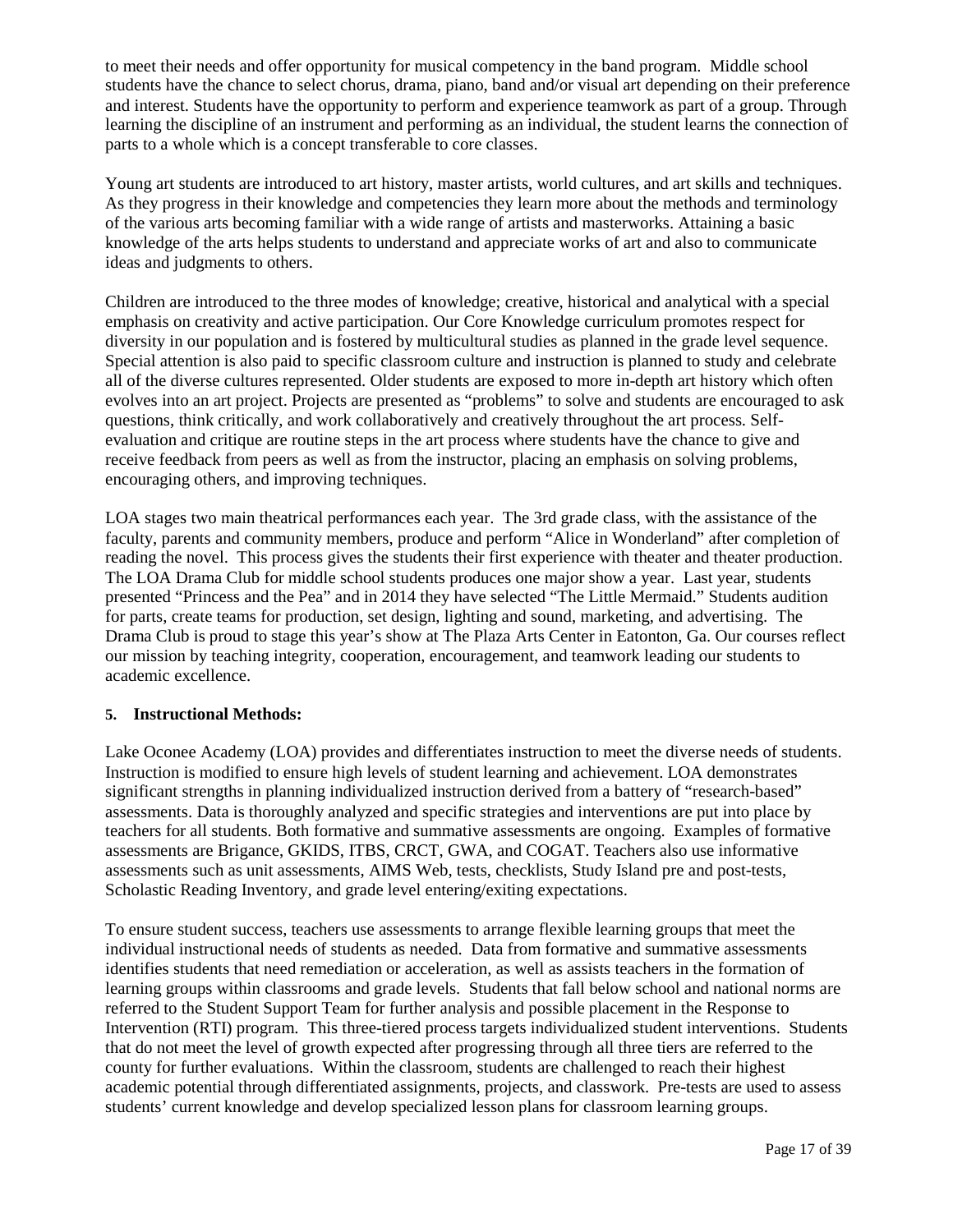LOA's technology vision revolves around the integration of technology in order to promote differentiated instruction in all subject areas. School-wide WiFi access, classroom computers, a media center computer lab, laptop carts, and integration of a Bring Your Own Device program provides equity of resources and access to technology for all students. LOA applied and obtained a grant from the Federal Government for the creation of a virtual desktop system. This system enables students and teachers to access all school programs anywhere WiFi is available. Technology also supports instruction in the classroom. Online programs such as MobyMax, Study Island, LearnZillion and Learning A-Z, help to differentiate learning while SMART boards and Student Response Systems engage and support 21st century learning in all classrooms.

### **6. Professional Development:**

The vision and mission of LOA is to produce high quality instruction thus enhancing high academic success through the use of proven methods and research-based practices. We believe, that knowing WHAT to teach lies at the heart of good instruction. To meet this expectation, professional and support staff are trained in the evaluation, interpretation and use of data at the student level. To assist teachers throughout the school year, LOA has an appointed testing coordinator who, with the support of the CEO, compiles data for the faculty to review and provides ongoing curriculum support.

Trained by state officials in the interpretation and use of data for school improvement, the testing coordinator trains the faculty and, with assistance from the technology coordinator, finds and implements curriculum materials directly aligned to common core standards that will benefit the academic growth of students. This training program enables teachers to analyze their students' performance in comparison with their classroom, grade level, district, state, and nation.

Teachers regularly participate in professional development after they assess their students' needs as well as their professional growth needs. By combining these two factors, teachers improve their teaching skills, which in turn improves the learning potential of their students. LOA believes that the individual growth of the teacher will impact the collective growth of the class. Also aligning this training with the curriculum maximizes the impact on student achievement. All professional development must be directed at the improvement of student outcomes.

In theory, staff development can take one of two forms: (1) teaching strategies which focus on delivery systems and structure, or (2) academic content knowledge in a specific subject area. Recently, LOA teachers have received professional development to master the "Daily 5," a structure to help students develop the daily habits of reading, writing and working independently in small group settings. This methodology was used in reading and modified by LOA faculty for use in mathematics, lesson planning and implementation. LOA also sent a staff member to training in Orton-Gillingham reading instructional methods. These skills will be utilized in all reading classes to accentuate learning for typical readers, struggling readers, and students with disabilities.

For training to broaden subject area knowledge, LOA teachers received multiple visits from the Northeast Georgia Regional Education Service Agency (NEGA RESA) for the expressed purpose of understanding the Common Core mathematics principles. This training put LOA at least one year ahead of area schools because LOA was teaching Common Core math while the remainder of the state was still teaching the old GPS standards. The result was noticeable improvement in mathematical scores.

When teachers identify a need within their classroom and are given the tools to address those needs the result is a greater buy-in, a more cohesive faculty, and greater success for students.

### **7. School Leadership**

Lake Oconee Academy (LOA) has established itself as an innovator and entrepreneur in the charter school sector of leadership. Not only has the school prospered but the leadership within the school has extended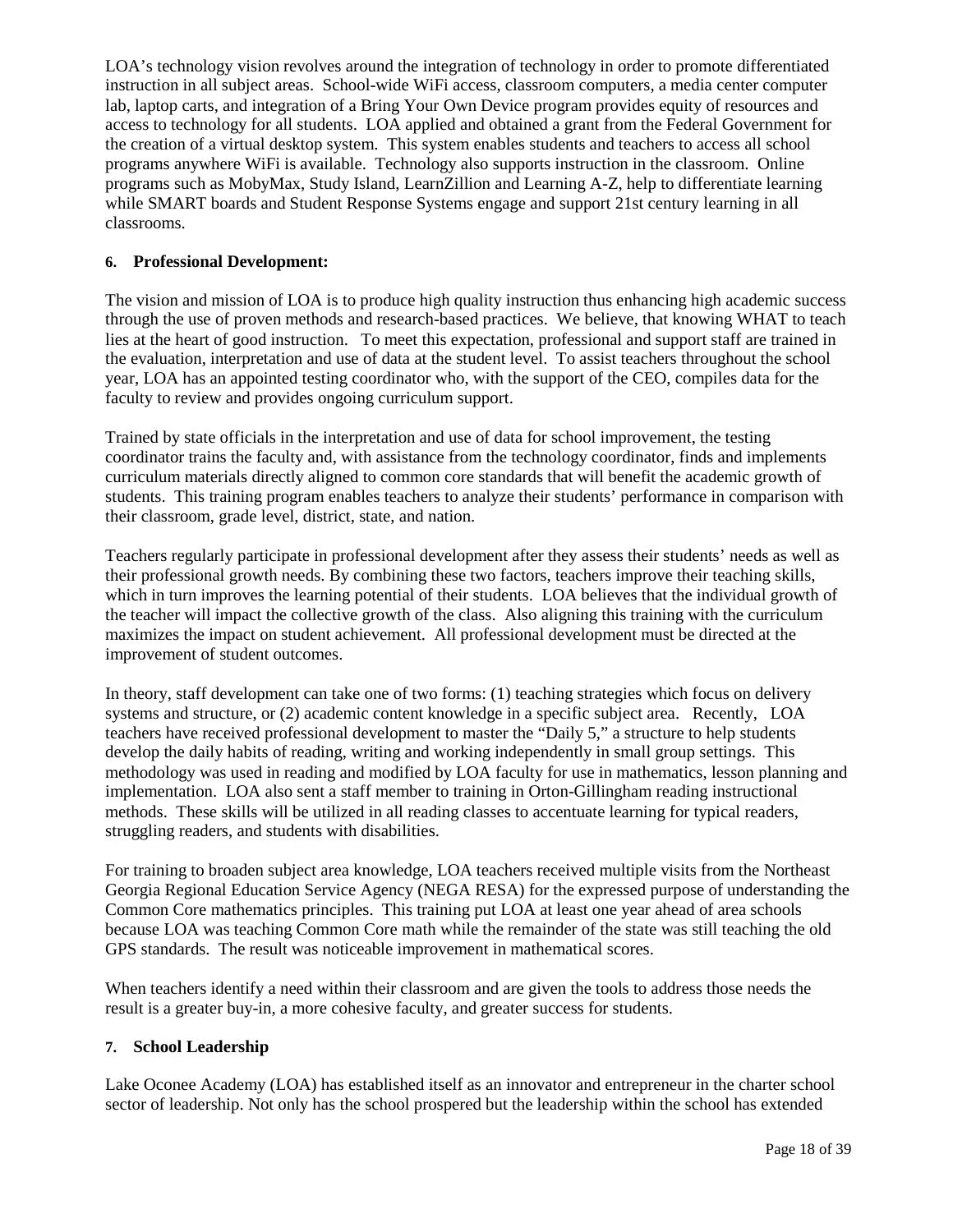beyond the day-to-day school leadership as a contributor to Charter School advancements at the state, regional and national levels.

The foundation for quality school leadership for any school comes from the board of governors. LOA is no different. After seven years of operation the founding board still remains stewards of the policy and financial well-being of the school. All decisions are made with thorough understanding of the vision and mission to be a high performing school meeting the needs of all students who enter the school. The board makes sound financial decisions by always placing the future of the students it is currently serving before the potential students that may attend. The board serves those in the school knowing those decisions will cause the school to prosper in the future.

Even though there is only one "administrator" the leadership of the school is a collegial cooperative effort of all the faculty and staff. Every person working at LOA brings expertise that is valued. This shared management model utilizes each staff member's contribution to move our mission forward toward excellence. Ideas are welcomed, discussed, and implemented creating an environment that will help all students prosper.

The school has a central leadership team that is involved in major decisions of school operation. In addition, middle and primary grade teachers work as division level teams to focus on issues that pertain mainly to those age groups and grade level needs. Response to intervention teams, special education teams, and ad hoc committees such as the SACS team also work together to complete school-based initiatives. This cohesive team-leadership approach provides continuity across grade levels in all aspects of the educational process which in turn benefits students and parents.

LOA leadership goes beyond the school level by sharing their best practice and successful strategies with other educators. For example, the SACS team of LOA educators was invited to present at the National Advanced Education conference to highlight the extraordinary job they did preparing and presenting the school's SACS accreditation proposal. LOA is also an approved Core Knowledge Visitation School.

LOA, as a model school and model leadership program, partnered with Kennesaw State University (KSU) to create a cohort of fifteen future school leaders who took classes at KSU and spent time at LOA learning leadership techniques that could be used in their present or future schools. Funding for this program came from a Federal Dissemination Grant from LOA and tuition remission from KSU. Segments of the leadership cohort practices were presented by LOA and KSU leaders at the National Charter School Conference in Atlanta in 2012 and in Washington, DC in 2013.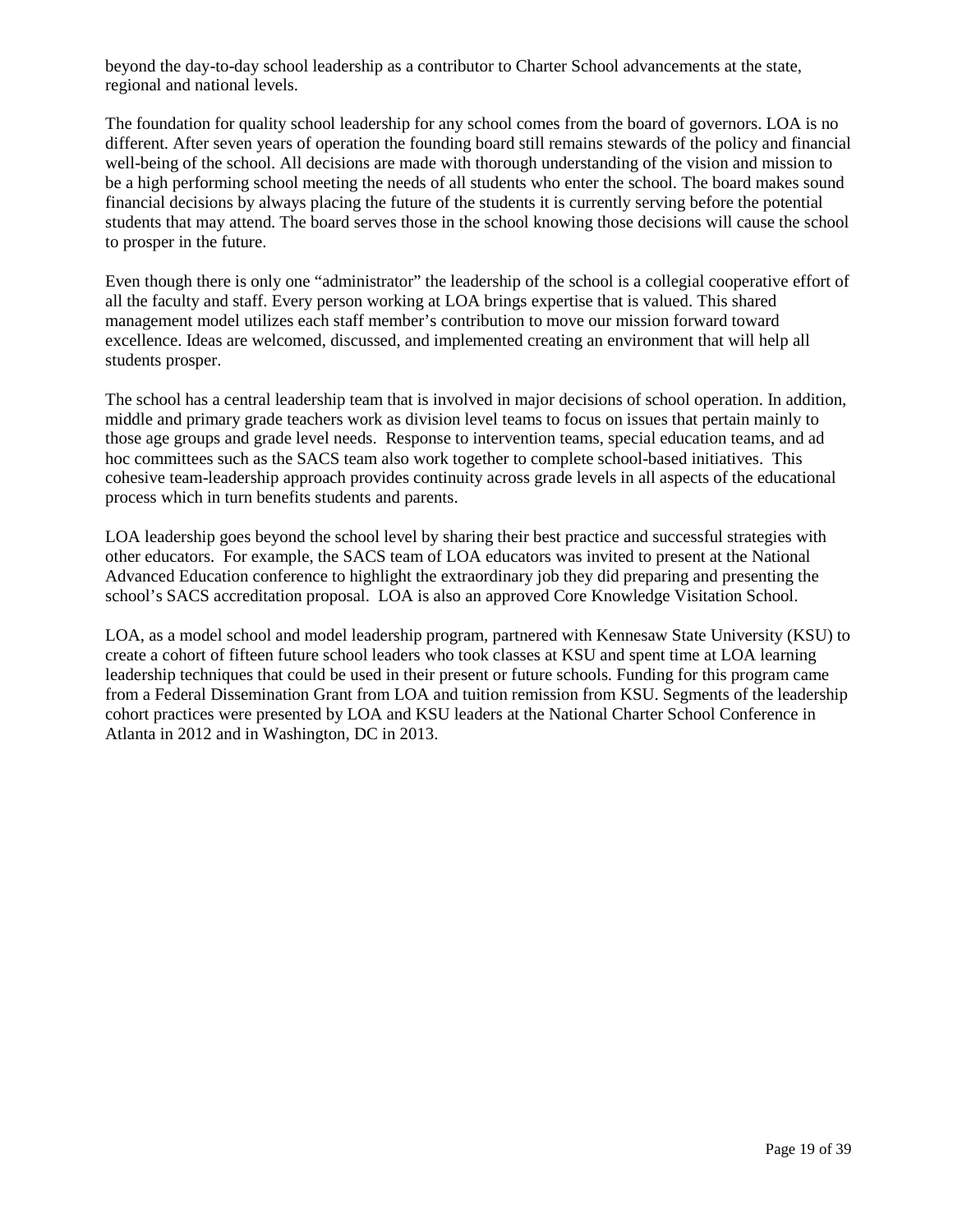**Subject:** Math **Test:** GA Criterion Referenced Competency Test (CRCT) **All Students Tested/Grade:** 3 **Edition/Publication Year:** 2013

Publisher: **Georgia Department of Education** 

| School Year                                    | 2012-2013      | 2011-2012      | 2010-2011        | 2009-2010       | 2008-2009 |
|------------------------------------------------|----------------|----------------|------------------|-----------------|-----------|
| Testing month                                  | Apr            | Apr            | Apr              | Apr             | Jan       |
| <b>SCHOOL SCORES*</b>                          |                |                |                  |                 |           |
| % Meets plus % Exceeds                         | 98             | 100            | 94               | 100             |           |
| % Exceeds                                      | 65             | 72             | 53               | 47              |           |
| Number of students tested                      | 40             | 39             | 32               | $\overline{15}$ |           |
| Percent of total students tested               | 100            | 100            | 100              | 100             |           |
| Number of students tested with                 | $\overline{0}$ | $\overline{0}$ | $\overline{0}$   | $\overline{0}$  |           |
| alternative assessment                         |                |                |                  |                 |           |
| % of students tested with                      | $\overline{0}$ | $\mathbf{0}$   | $\boldsymbol{0}$ | $\overline{0}$  |           |
| alternative assessment                         |                |                |                  |                 |           |
| <b>SUBGROUP SCORES</b>                         |                |                |                  |                 |           |
| 1. Free and Reduced-Price                      |                |                |                  |                 |           |
| Meals/Socio-Economic/                          |                |                |                  |                 |           |
| <b>Disadvantaged Students</b>                  |                |                |                  |                 |           |
| % Meets plus % Exceeds                         |                |                |                  |                 |           |
| % Exceeds                                      |                |                |                  |                 |           |
| Number of students tested                      |                |                |                  |                 |           |
| 2. Students receiving Special                  |                |                |                  |                 |           |
| <b>Education</b>                               |                |                |                  |                 |           |
| % Meets plus % Exceeds                         |                |                |                  |                 |           |
| % Exceeds                                      |                |                |                  |                 |           |
| Number of students tested                      |                |                |                  |                 |           |
| 3. English Language Learner<br><b>Students</b> |                |                |                  |                 |           |
| % Meets plus % Exceeds                         |                |                |                  |                 |           |
| % Exceeds                                      |                |                |                  |                 |           |
| Number of students tested                      |                |                |                  |                 |           |
| 4. Hispanic or Latino                          |                |                |                  |                 |           |
| <b>Students</b>                                |                |                |                  |                 |           |
| % Meets plus % Exceeds                         |                |                |                  |                 |           |
| % Exceeds                                      |                |                |                  |                 |           |
| Number of students tested                      |                |                |                  |                 |           |
| 5. African-American                            |                |                |                  |                 |           |
| <b>Students</b>                                |                |                |                  |                 |           |
| % Meets plus % Exceeds                         |                |                |                  |                 |           |
| % Exceeds                                      |                |                |                  |                 |           |
| Number of students tested                      |                |                |                  |                 |           |
| <b>6. Asian Students</b>                       |                |                |                  |                 |           |
| % Meets plus % Exceeds                         |                |                |                  |                 |           |
| % Exceeds                                      |                |                |                  |                 |           |
| Number of students tested                      |                |                |                  |                 |           |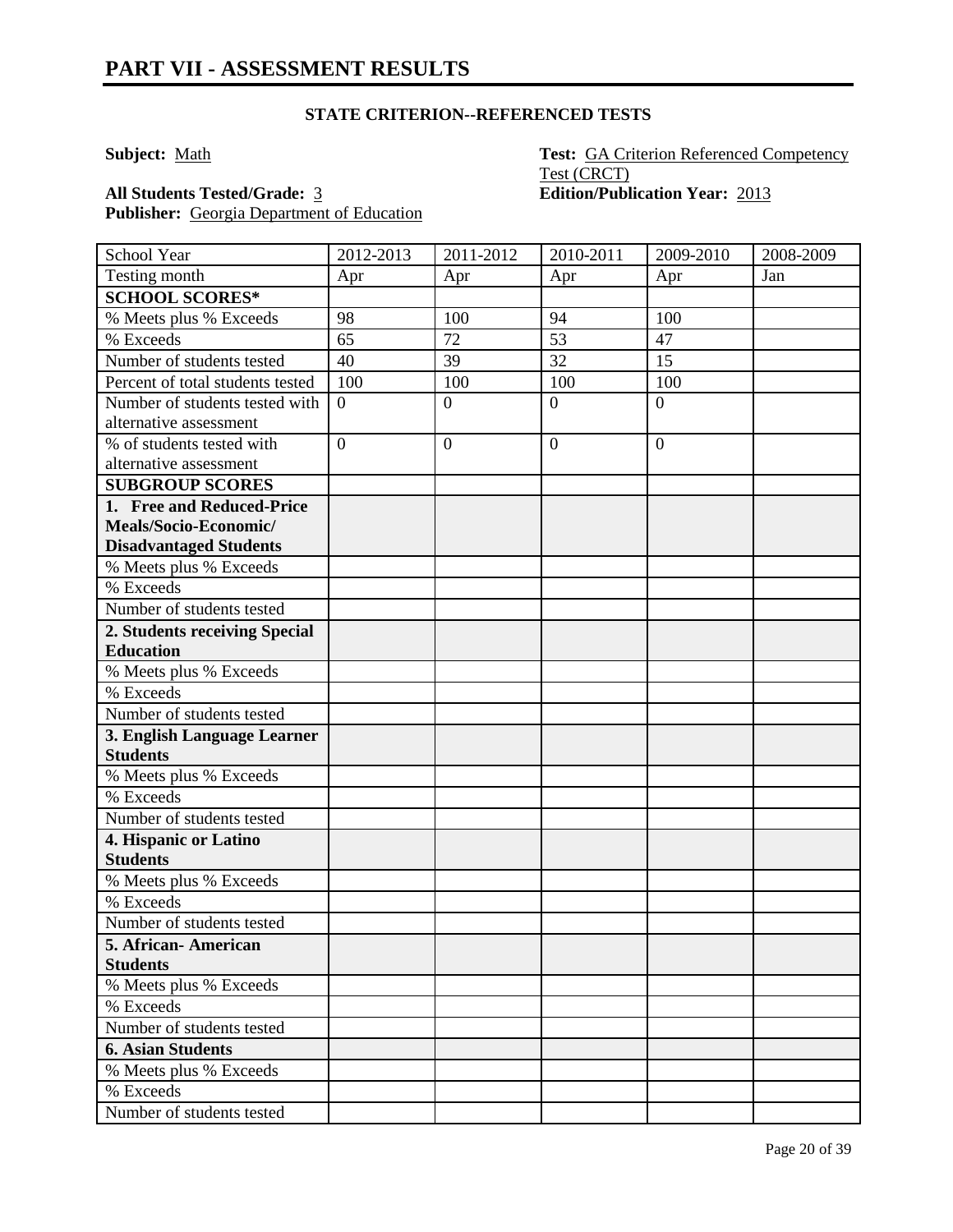| 7. American Indian or            |    |     |    |     |  |
|----------------------------------|----|-----|----|-----|--|
| <b>Alaska Native Students</b>    |    |     |    |     |  |
| % Meets plus % Exceeds           |    |     |    |     |  |
| % Exceeds                        |    |     |    |     |  |
| Number of students tested        |    |     |    |     |  |
| 8. Native Hawaiian or other      |    |     |    |     |  |
| <b>Pacific Islander Students</b> |    |     |    |     |  |
| % Meets plus % Exceeds           |    |     |    |     |  |
| % Exceeds                        |    |     |    |     |  |
| Number of students tested        |    |     |    |     |  |
| 9. White Students                |    |     |    |     |  |
| % Meets plus % Exceeds           | 97 | 100 | 92 | 100 |  |
| % Exceeds                        | 66 | 76  | 50 | 45  |  |
| Number of students tested        | 38 | 33  | 24 | 11  |  |
| 10. Two or More Races            |    |     |    |     |  |
| identified Students              |    |     |    |     |  |
| % Meets plus % Exceeds           |    |     |    |     |  |
| % Exceeds                        |    |     |    |     |  |
| Number of students tested        |    |     |    |     |  |
| 11. Other 1: Other 1             |    |     |    |     |  |
| % Meets plus % Exceeds           |    |     |    |     |  |
| % Exceeds                        |    |     |    |     |  |
| Number of students tested        |    |     |    |     |  |
| 12. Other 2: Other 2             |    |     |    |     |  |
| % Meets plus % Exceeds           |    |     |    |     |  |
| % Exceeds                        |    |     |    |     |  |
| Number of students tested        |    |     |    |     |  |
| 13. Other 3: Other 3             |    |     |    |     |  |
| % Meets plus % Exceeds           |    |     |    |     |  |
| % Exceeds                        |    |     |    |     |  |
| Number of students tested        |    |     |    |     |  |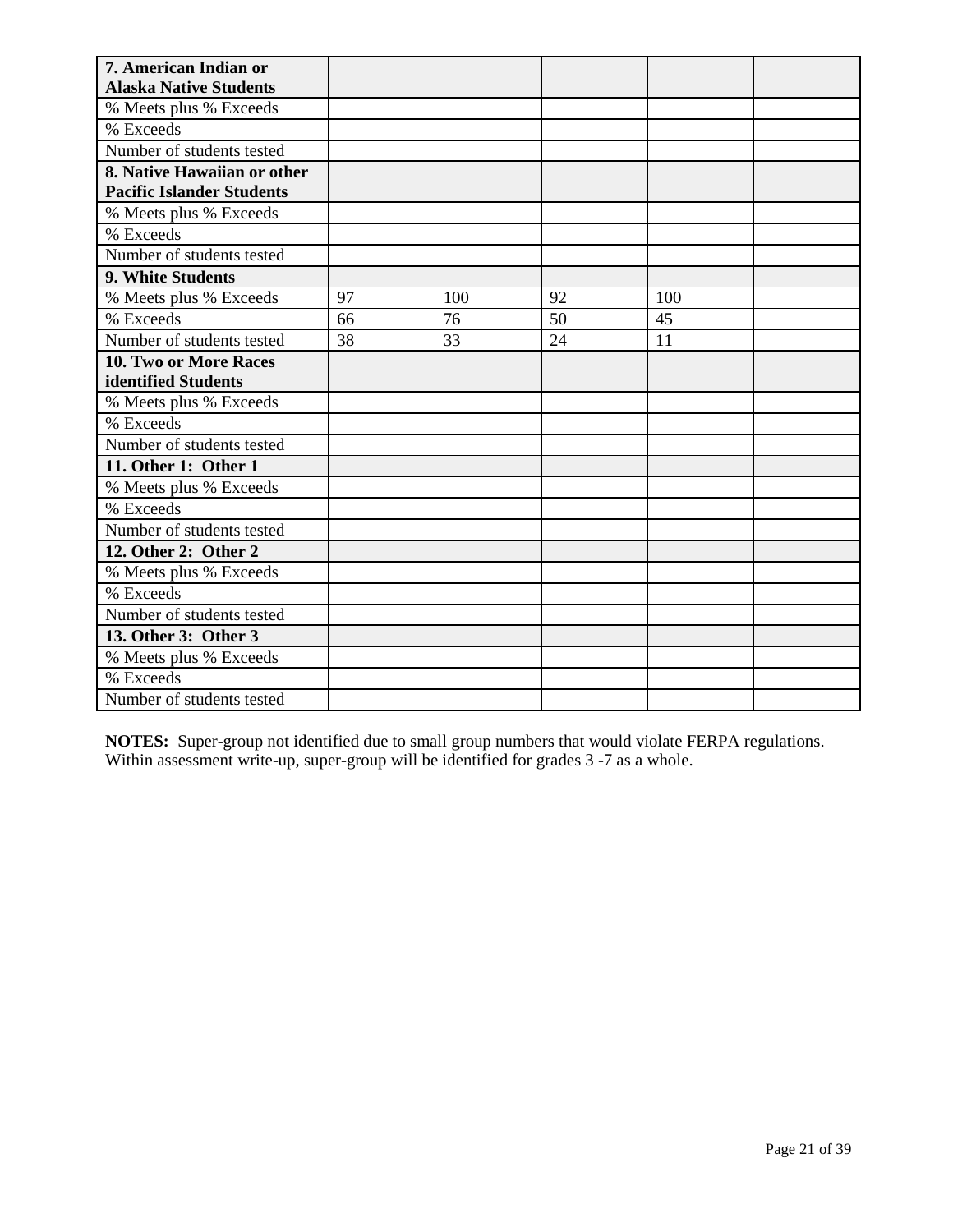## **Subject:** <u>Math</u> **Test:** <u>GA CRCT</u><br> **All Students Tested/Grade:** 4 **Test: GA CRCT**<br> **Edition/Publication** Publisher: Georgia Department of Education

# **All Students Tested/Grade:** 4 **Edition/Publication Year:** 2013

| School Year                      | 2012-2013      | 2011-2012        | 2010-2011      | 2009-2010 | 2008-2009 |
|----------------------------------|----------------|------------------|----------------|-----------|-----------|
| Testing month                    | Apr            | Apr              | Apr            | Jan       | Jan       |
| <b>SCHOOL SCORES*</b>            |                |                  |                |           |           |
| % Meets plus % Exceeds           | 100            | 100              | 100            |           |           |
| % Exceeds                        | 85             | 43               | 67             |           |           |
| Number of students tested        | 40             | 40               | 18             |           |           |
| Percent of total students tested | 100            | 100              | 100            |           |           |
| Number of students tested with   | $\overline{0}$ | $\overline{0}$   | $\overline{0}$ |           |           |
| alternative assessment           |                |                  |                |           |           |
| % of students tested with        | $\overline{0}$ | $\boldsymbol{0}$ | $\overline{0}$ |           |           |
| alternative assessment           |                |                  |                |           |           |
| <b>SUBGROUP SCORES</b>           |                |                  |                |           |           |
| 1. Free and Reduced-Price        |                |                  |                |           |           |
| Meals/Socio-Economic/            |                |                  |                |           |           |
| <b>Disadvantaged Students</b>    |                |                  |                |           |           |
| % Meets plus % Exceeds           |                |                  |                |           |           |
| % Exceeds                        |                |                  |                |           |           |
| Number of students tested        |                |                  |                |           |           |
| 2. Students receiving Special    |                |                  |                |           |           |
| <b>Education</b>                 |                |                  |                |           |           |
| % Meets plus % Exceeds           |                |                  |                |           |           |
| % Exceeds                        |                |                  |                |           |           |
| Number of students tested        |                |                  |                |           |           |
| 3. English Language Learner      |                |                  |                |           |           |
| <b>Students</b>                  |                |                  |                |           |           |
| % Meets plus % Exceeds           |                |                  |                |           |           |
| % Exceeds                        |                |                  |                |           |           |
| Number of students tested        |                |                  |                |           |           |
| 4. Hispanic or Latino            |                |                  |                |           |           |
| <b>Students</b>                  |                |                  |                |           |           |
| % Meets plus % Exceeds           |                |                  |                |           |           |
| % Exceeds                        |                |                  |                |           |           |
| Number of students tested        |                |                  |                |           |           |
| 5. African-American              |                |                  |                |           |           |
| <b>Students</b>                  |                |                  |                |           |           |
| % Meets plus % Exceeds           |                |                  |                |           |           |
| % Exceeds                        |                |                  |                |           |           |
| Number of students tested        |                |                  |                |           |           |
| <b>6. Asian Students</b>         |                |                  |                |           |           |
| % Meets plus % Exceeds           |                |                  |                |           |           |
| % Exceeds                        |                |                  |                |           |           |
| Number of students tested        |                |                  |                |           |           |
| 7. American Indian or            |                |                  |                |           |           |
| <b>Alaska Native Students</b>    |                |                  |                |           |           |
| % Meets plus % Exceeds           |                |                  |                |           |           |
| % Exceeds                        |                |                  |                |           |           |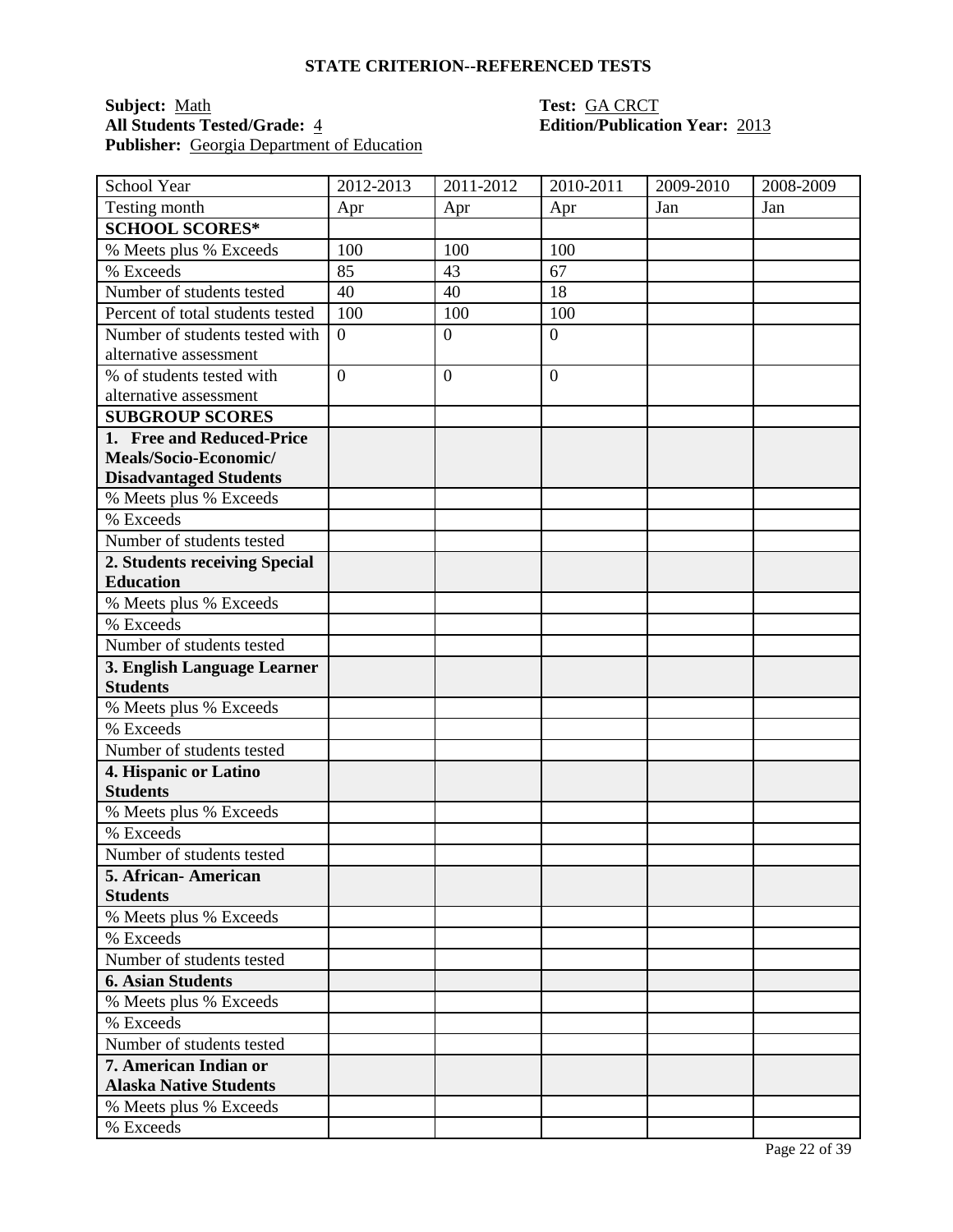| Number of students tested        |     |     |     |  |
|----------------------------------|-----|-----|-----|--|
| 8. Native Hawaiian or other      |     |     |     |  |
| <b>Pacific Islander Students</b> |     |     |     |  |
| % Meets plus % Exceeds           |     |     |     |  |
| % Exceeds                        |     |     |     |  |
| Number of students tested        |     |     |     |  |
| 9. White Students                |     |     |     |  |
| % Meets plus % Exceeds           | 100 | 100 | 100 |  |
| % Exceeds                        | 91  | 42  | 71  |  |
| Number of students tested        | 33  | 31  | 14  |  |
| <b>10. Two or More Races</b>     |     |     |     |  |
| identified Students              |     |     |     |  |
| % Meets plus % Exceeds           |     |     |     |  |
| % Exceeds                        |     |     |     |  |
| Number of students tested        |     |     |     |  |
| 11. Other 1: Other 1             |     |     |     |  |
| % Meets plus % Exceeds           |     |     |     |  |
| % Exceeds                        |     |     |     |  |
| Number of students tested        |     |     |     |  |
| 12. Other 2: Other 2             |     |     |     |  |
| % Meets plus % Exceeds           |     |     |     |  |
| % Exceeds                        |     |     |     |  |
| Number of students tested        |     |     |     |  |
| 13. Other 3: Other 3             |     |     |     |  |
| % Meets plus % Exceeds           |     |     |     |  |
| % Exceeds                        |     |     |     |  |
| Number of students tested        |     |     |     |  |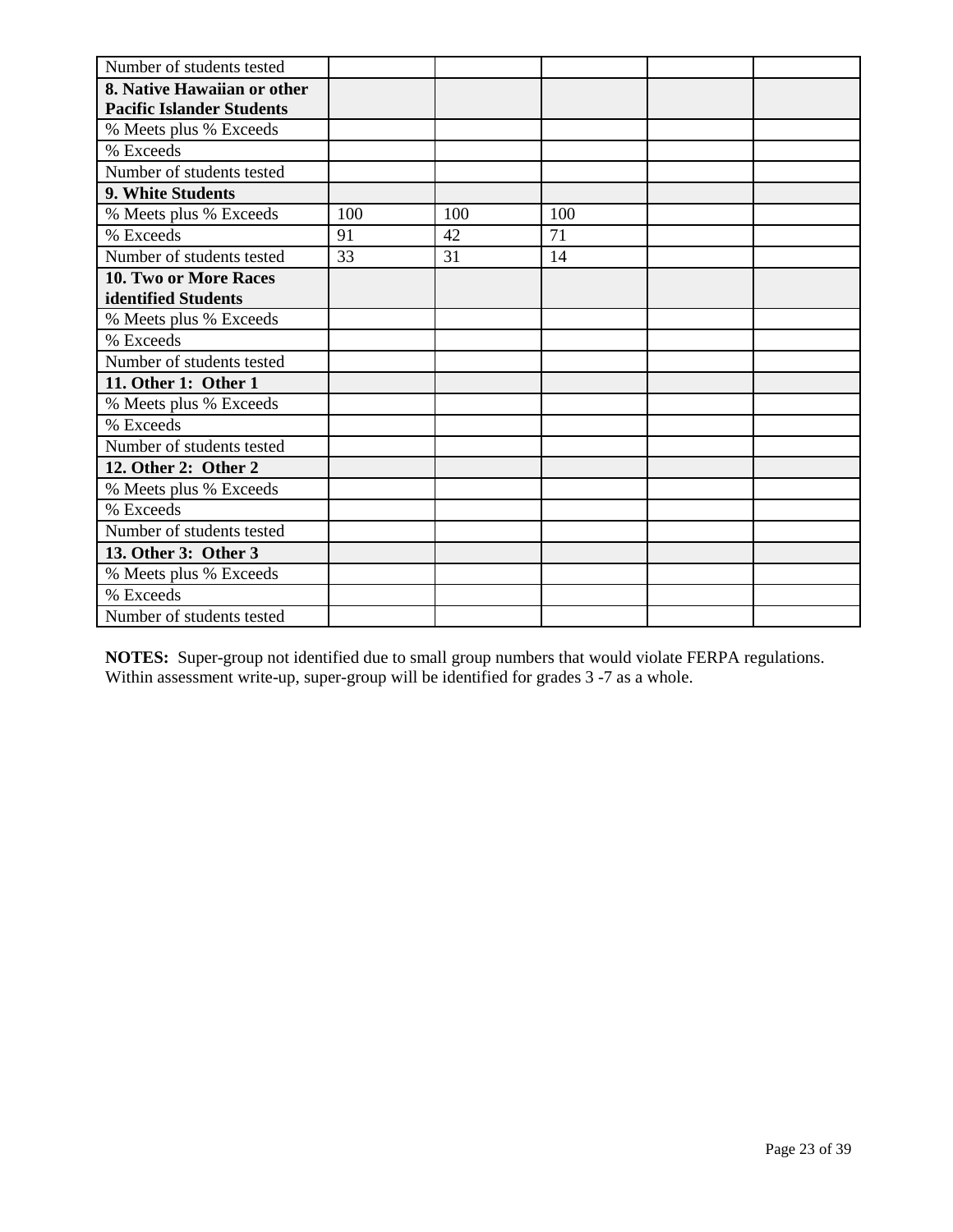### **Subject:** <u>Math **Test:** GA CRCT</u><br> **All Students Tested/Grade:** 5 **Test: GA CRCT**<br> **Edition/Publication Year:** 2013 **All Students Tested/Grade:** 5 **Edition/Publication Year:** 2013 **Publisher:** Georgia Department of Education

| School Year                      | 2012-2013      | 2011-2012        | 2010-2011      | 2009-2010 | 2008-2009 |
|----------------------------------|----------------|------------------|----------------|-----------|-----------|
| Testing month                    | Apr            | Apr              | Apr            | Jan       | Jan       |
| <b>SCHOOL SCORES*</b>            |                |                  |                |           |           |
| % Meets plus % Exceeds           | 100            | 91               | 94             |           |           |
| % Exceeds                        | 66             | 36               | 50             |           |           |
| Number of students tested        | 44             | 22               | 18             |           |           |
| Percent of total students tested | 100            | 100              | 100            |           |           |
| Number of students tested with   | $\overline{0}$ | $\overline{0}$   | $\overline{0}$ |           |           |
| alternative assessment           |                |                  |                |           |           |
| % of students tested with        | $\overline{0}$ | $\boldsymbol{0}$ | $\overline{0}$ |           |           |
| alternative assessment           |                |                  |                |           |           |
| <b>SUBGROUP SCORES</b>           |                |                  |                |           |           |
| 1. Free and Reduced-Price        |                |                  |                |           |           |
| Meals/Socio-Economic/            |                |                  |                |           |           |
| <b>Disadvantaged Students</b>    |                |                  |                |           |           |
| % Meets plus % Exceeds           |                |                  |                |           |           |
| % Exceeds                        |                |                  |                |           |           |
| Number of students tested        |                |                  |                |           |           |
| 2. Students receiving Special    |                |                  |                |           |           |
| <b>Education</b>                 |                |                  |                |           |           |
| % Meets plus % Exceeds           |                |                  |                |           |           |
| % Exceeds                        |                |                  |                |           |           |
| Number of students tested        |                |                  |                |           |           |
| 3. English Language Learner      |                |                  |                |           |           |
| <b>Students</b>                  |                |                  |                |           |           |
| % Meets plus % Exceeds           |                |                  |                |           |           |
| % Exceeds                        |                |                  |                |           |           |
| Number of students tested        |                |                  |                |           |           |
| 4. Hispanic or Latino            |                |                  |                |           |           |
| <b>Students</b>                  |                |                  |                |           |           |
| % Meets plus % Exceeds           |                |                  |                |           |           |
| % Exceeds                        |                |                  |                |           |           |
| Number of students tested        |                |                  |                |           |           |
| 5. African-American              |                |                  |                |           |           |
| <b>Students</b>                  |                |                  |                |           |           |
| % Meets plus % Exceeds           |                |                  |                |           |           |
| % Exceeds                        |                |                  |                |           |           |
| Number of students tested        |                |                  |                |           |           |
| <b>6. Asian Students</b>         |                |                  |                |           |           |
| % Meets plus % Exceeds           |                |                  |                |           |           |
| % Exceeds                        |                |                  |                |           |           |
| Number of students tested        |                |                  |                |           |           |
| 7. American Indian or            |                |                  |                |           |           |
| <b>Alaska Native Students</b>    |                |                  |                |           |           |
| % Meets plus % Exceeds           |                |                  |                |           |           |
| % Exceeds                        |                |                  |                |           |           |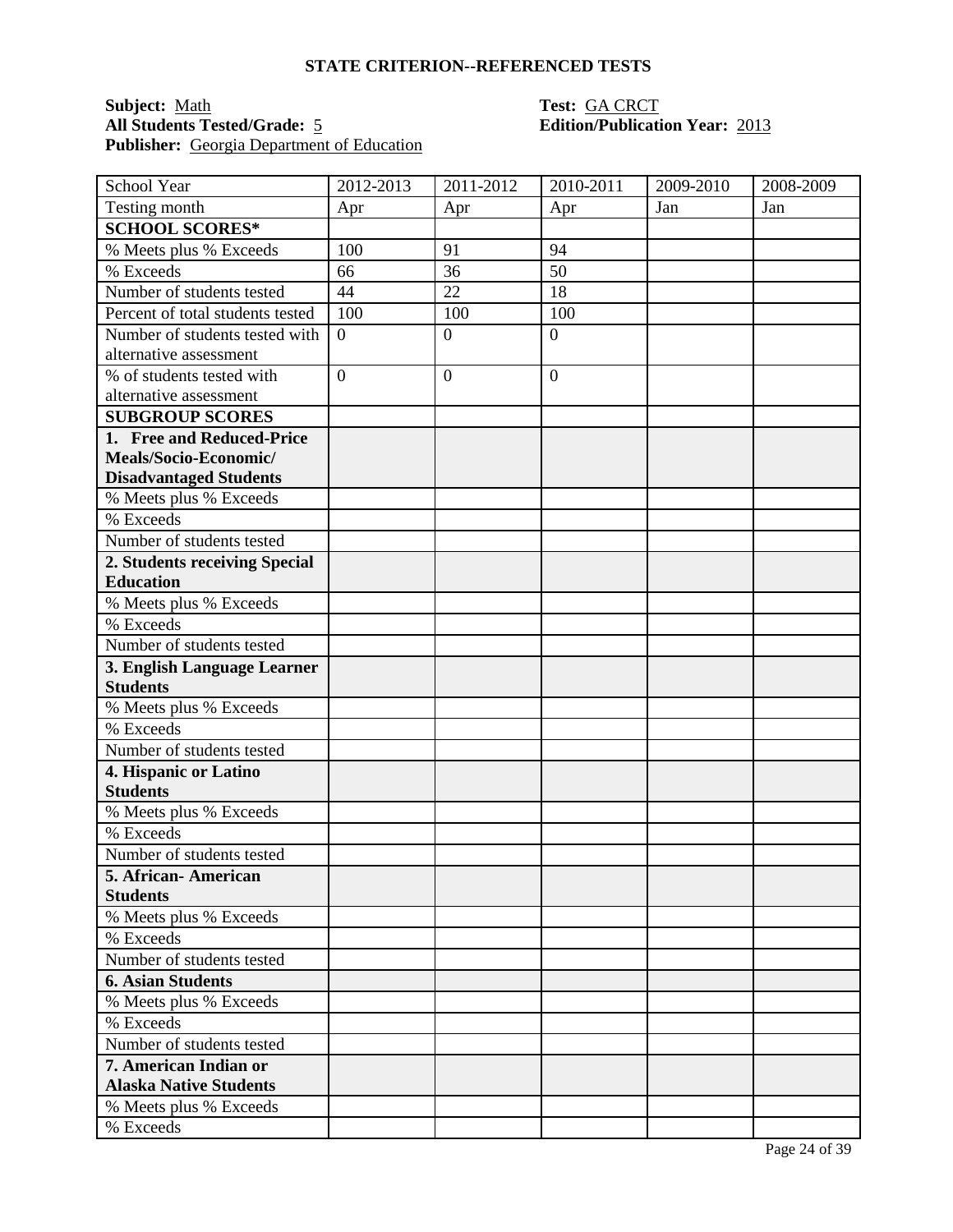| Number of students tested        |     |     |     |  |
|----------------------------------|-----|-----|-----|--|
| 8. Native Hawaiian or other      |     |     |     |  |
| <b>Pacific Islander Students</b> |     |     |     |  |
| % Meets plus % Exceeds           |     |     |     |  |
| % Exceeds                        |     |     |     |  |
| Number of students tested        |     |     |     |  |
| 9. White Students                |     |     |     |  |
| % Meets plus % Exceeds           | 100 | 100 | 100 |  |
| % Exceeds                        | 69  | 41  | 47  |  |
| Number of students tested        | 35  | 17  | 15  |  |
| 10. Two or More Races            |     |     |     |  |
| identified Students              |     |     |     |  |
| % Meets plus % Exceeds           |     |     |     |  |
| % Exceeds                        |     |     |     |  |
| Number of students tested        |     |     |     |  |
| 11. Other 1: Other 1             |     |     |     |  |
| % Meets plus % Exceeds           |     |     |     |  |
| % Exceeds                        |     |     |     |  |
| Number of students tested        |     |     |     |  |
| 12. Other 2: Other 2             |     |     |     |  |
| % Meets plus % Exceeds           |     |     |     |  |
| % Exceeds                        |     |     |     |  |
| Number of students tested        |     |     |     |  |
| 13. Other 3: Other 3             |     |     |     |  |
| % Meets plus % Exceeds           |     |     |     |  |
| % Exceeds                        |     |     |     |  |
| Number of students tested        |     |     |     |  |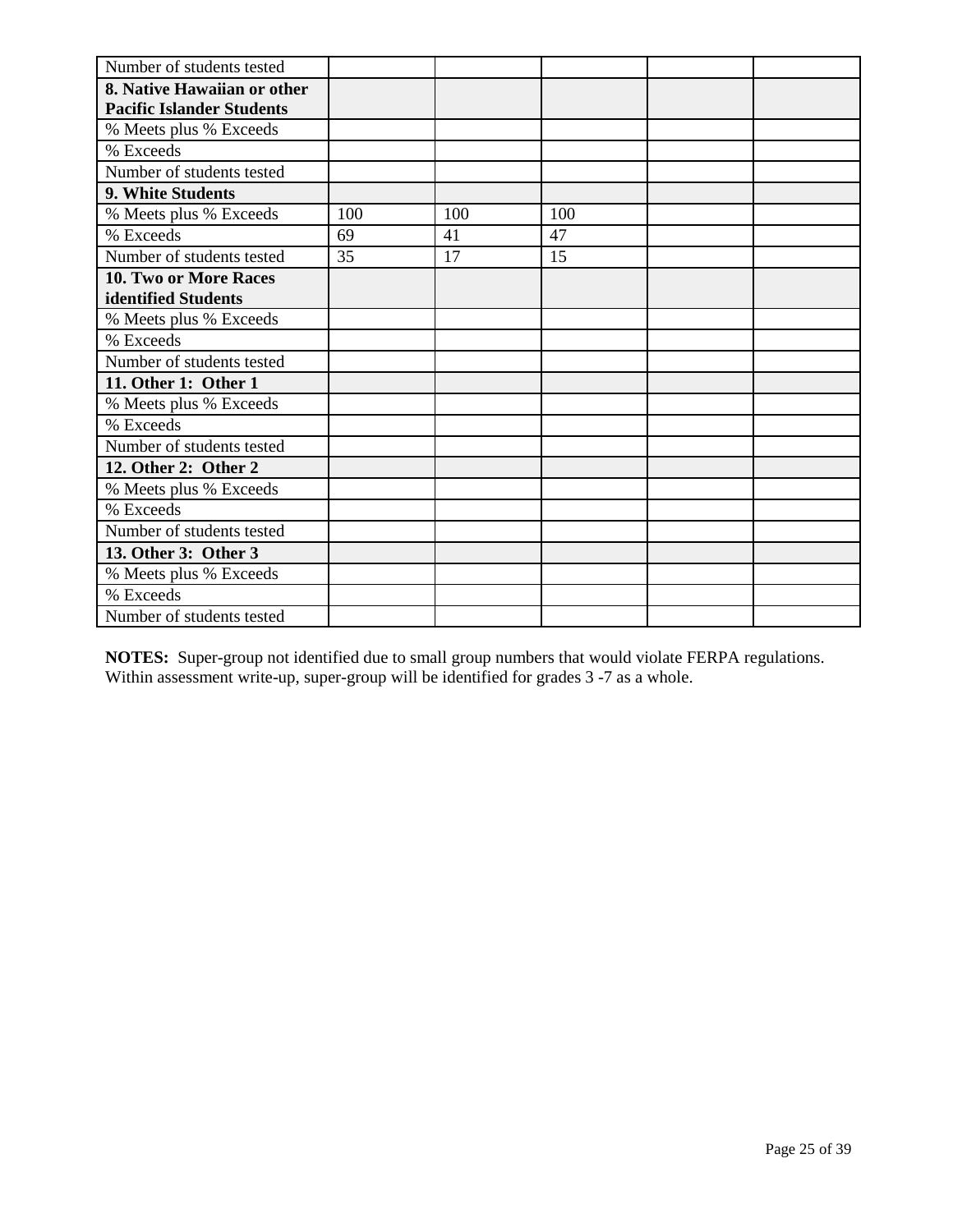## **Subject:** <u>Math</u> **Test:** <u>GA CRCT</u><br> **All Students Tested/Grade:** 6 **Test: GA CRCT**<br> **Edition/Publication** Publisher: Georgia Department of Education

# **All Students Tested/Grade:** 6 **Edition/Publication Year:** 2013

| School Year                      | 2012-2013      | $2011 - 2012$    | 2010-2011 | 2009-2010 | 2008-2009 |
|----------------------------------|----------------|------------------|-----------|-----------|-----------|
| Testing month                    | Apr            | Apr              | Jan       | Jan       | Jan       |
| <b>SCHOOL SCORES*</b>            |                |                  |           |           |           |
| % Meets plus % Exceeds           | 100            | 100              |           |           |           |
| % Exceeds                        | 50             | 41               |           |           |           |
| Number of students tested        | 22             | 22               |           |           |           |
| Percent of total students tested | 100            | 100              |           |           |           |
| Number of students tested with   | $\overline{0}$ | $\boldsymbol{0}$ |           |           |           |
| alternative assessment           |                |                  |           |           |           |
| % of students tested with        | $\overline{0}$ | $\overline{0}$   |           |           |           |
| alternative assessment           |                |                  |           |           |           |
| <b>SUBGROUP SCORES</b>           |                |                  |           |           |           |
| 1. Free and Reduced-Price        |                |                  |           |           |           |
| Meals/Socio-Economic/            |                |                  |           |           |           |
| <b>Disadvantaged Students</b>    |                |                  |           |           |           |
| % Meets plus % Exceeds           |                |                  |           |           |           |
| % Exceeds                        |                |                  |           |           |           |
| Number of students tested        |                |                  |           |           |           |
| 2. Students receiving Special    |                |                  |           |           |           |
| <b>Education</b>                 |                |                  |           |           |           |
| % Meets plus % Exceeds           |                |                  |           |           |           |
| % Exceeds                        |                |                  |           |           |           |
| Number of students tested        |                |                  |           |           |           |
| 3. English Language Learner      |                |                  |           |           |           |
| <b>Students</b>                  |                |                  |           |           |           |
| % Meets plus % Exceeds           |                |                  |           |           |           |
| % Exceeds                        |                |                  |           |           |           |
| Number of students tested        |                |                  |           |           |           |
| 4. Hispanic or Latino            |                |                  |           |           |           |
| <b>Students</b>                  |                |                  |           |           |           |
| % Meets plus % Exceeds           |                |                  |           |           |           |
| % Exceeds                        |                |                  |           |           |           |
| Number of students tested        |                |                  |           |           |           |
| 5. African-American              |                |                  |           |           |           |
| <b>Students</b>                  |                |                  |           |           |           |
| % Meets plus % Exceeds           |                |                  |           |           |           |
| % Exceeds                        |                |                  |           |           |           |
| Number of students tested        |                |                  |           |           |           |
| <b>6. Asian Students</b>         |                |                  |           |           |           |
| % Meets plus % Exceeds           |                |                  |           |           |           |
| % Exceeds                        |                |                  |           |           |           |
| Number of students tested        |                |                  |           |           |           |
| 7. American Indian or            |                |                  |           |           |           |
| <b>Alaska Native Students</b>    |                |                  |           |           |           |
| % Meets plus % Exceeds           |                |                  |           |           |           |
| % Exceeds                        |                |                  |           |           |           |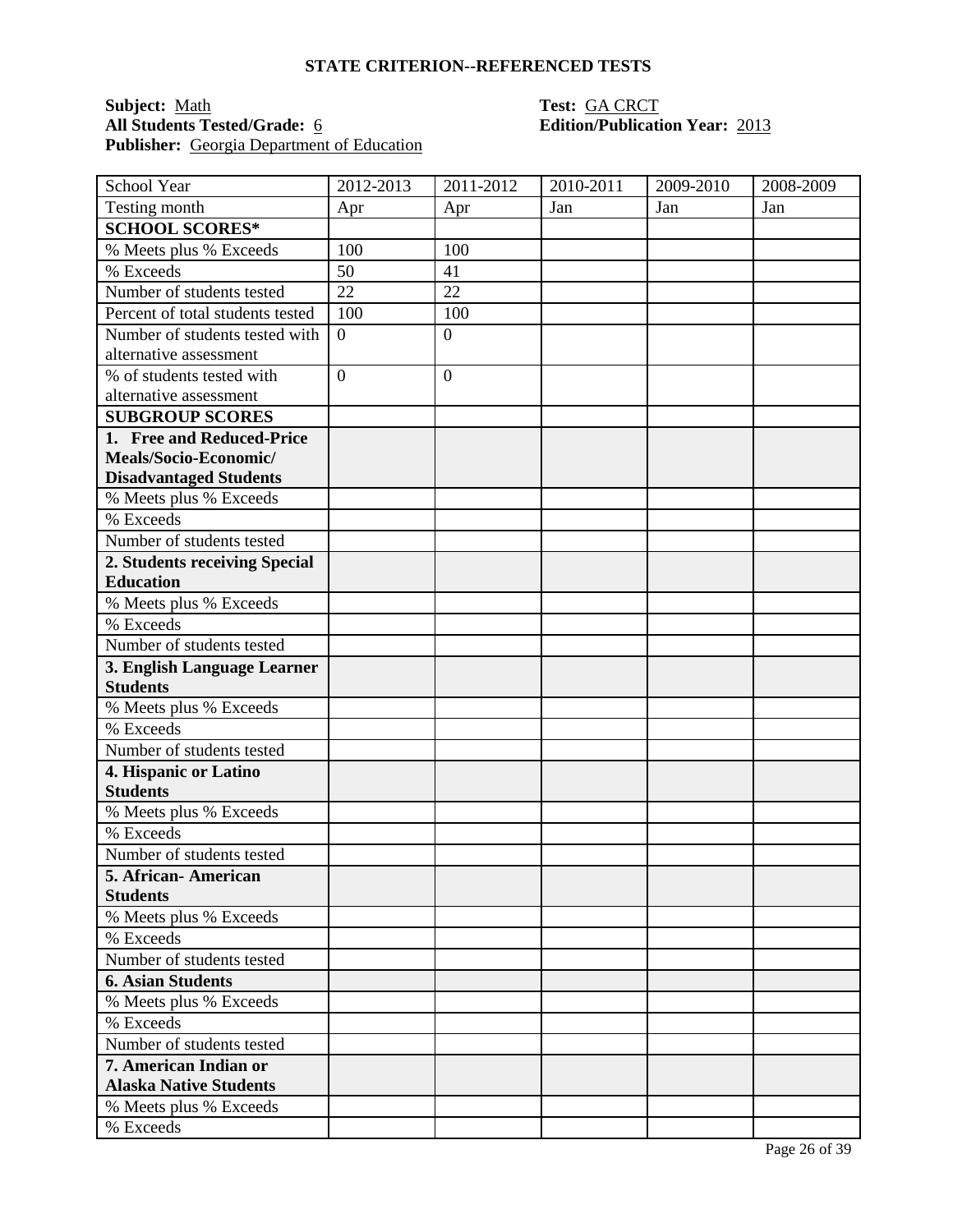| Number of students tested        |     |     |  |  |
|----------------------------------|-----|-----|--|--|
| 8. Native Hawaiian or other      |     |     |  |  |
| <b>Pacific Islander Students</b> |     |     |  |  |
| % Meets plus % Exceeds           |     |     |  |  |
| % Exceeds                        |     |     |  |  |
| Number of students tested        |     |     |  |  |
| 9. White Students                |     |     |  |  |
| % Meets plus % Exceeds           |     |     |  |  |
| % Exceeds                        |     |     |  |  |
| Number of students tested        |     |     |  |  |
| <b>10. Two or More Races</b>     |     |     |  |  |
| identified Students              |     |     |  |  |
| % Meets plus % Exceeds           | 100 | 100 |  |  |
| % Exceeds                        | 53  | 32  |  |  |
| Number of students tested        | 17  | 19  |  |  |
| 11. Other 1: Other 1             |     |     |  |  |
| % Meets plus % Exceeds           |     |     |  |  |
| % Exceeds                        |     |     |  |  |
| Number of students tested        |     |     |  |  |
| 12. Other 2: Other 2             |     |     |  |  |
| % Meets plus % Exceeds           |     |     |  |  |
| % Exceeds                        |     |     |  |  |
| Number of students tested        |     |     |  |  |
| 13. Other 3: Other 3             |     |     |  |  |
| % Meets plus % Exceeds           |     |     |  |  |
| % Exceeds                        |     |     |  |  |
| Number of students tested        |     |     |  |  |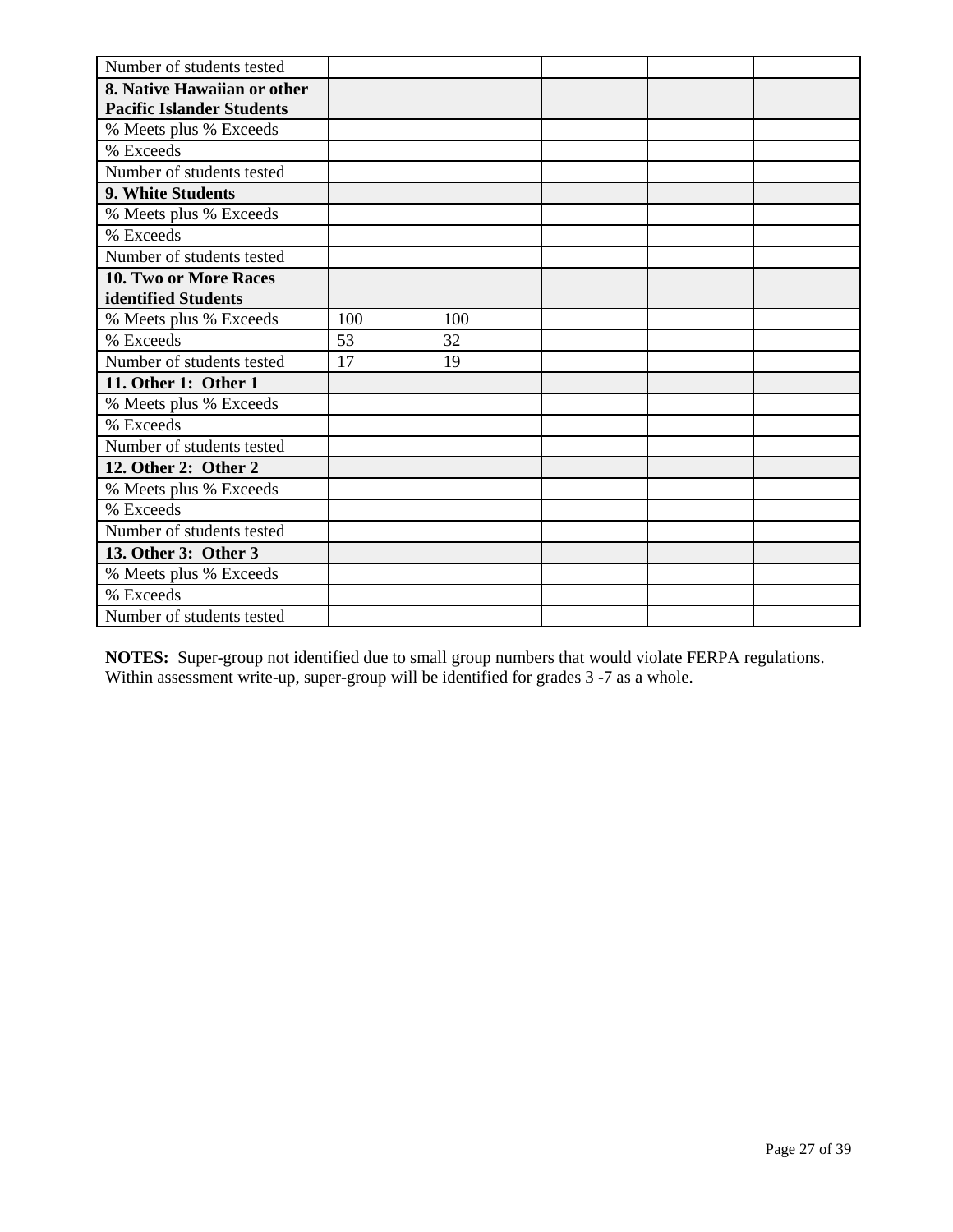## **Subject:** <u>Math</u> **Test:** <u>GA CRCT</u><br> **All Students Tested/Grade:** <u>7</u> **Calcular Edition/Publication** Publisher: Georgia Department of Education

# **Edition/Publication Year: 2013**

| School Year                              | 2012-2013        | 2011-2012 | 2010-2011 | 2009-2010 | 2008-2009 |
|------------------------------------------|------------------|-----------|-----------|-----------|-----------|
| Testing month                            | Apr              | Jan       | Jan       | Jan       | Jan       |
| <b>SCHOOL SCORES*</b>                    |                  |           |           |           |           |
| % Meets plus % Exceeds                   | 100              |           |           |           |           |
| % Exceeds                                | 82               |           |           |           |           |
| Number of students tested                | 22               |           |           |           |           |
| Percent of total students tested         | 100              |           |           |           |           |
| Number of students tested with           | $\boldsymbol{0}$ |           |           |           |           |
| alternative assessment                   |                  |           |           |           |           |
| % of students tested with                | $\overline{0}$   |           |           |           |           |
| alternative assessment                   |                  |           |           |           |           |
| <b>SUBGROUP SCORES</b>                   |                  |           |           |           |           |
| 1. Free and Reduced-Price                |                  |           |           |           |           |
| Meals/Socio-Economic/                    |                  |           |           |           |           |
| <b>Disadvantaged Students</b>            |                  |           |           |           |           |
| % Meets plus % Exceeds                   |                  |           |           |           |           |
| % Exceeds                                |                  |           |           |           |           |
| Number of students tested                |                  |           |           |           |           |
| 2. Students receiving Special            |                  |           |           |           |           |
| <b>Education</b>                         |                  |           |           |           |           |
| % Meets plus % Exceeds                   |                  |           |           |           |           |
| % Exceeds                                |                  |           |           |           |           |
| Number of students tested                |                  |           |           |           |           |
| 3. English Language Learner              |                  |           |           |           |           |
| <b>Students</b>                          |                  |           |           |           |           |
| % Meets plus % Exceeds                   |                  |           |           |           |           |
| % Exceeds                                |                  |           |           |           |           |
| Number of students tested                |                  |           |           |           |           |
| 4. Hispanic or Latino                    |                  |           |           |           |           |
| <b>Students</b>                          |                  |           |           |           |           |
| % Meets plus % Exceeds                   |                  |           |           |           |           |
| % Exceeds                                |                  |           |           |           |           |
| Number of students tested                |                  |           |           |           |           |
| 5. African - American<br><b>Students</b> |                  |           |           |           |           |
| % Meets plus % Exceeds                   |                  |           |           |           |           |
| % Exceeds                                |                  |           |           |           |           |
| Number of students tested                |                  |           |           |           |           |
| <b>6. Asian Students</b>                 |                  |           |           |           |           |
| % Meets plus % Exceeds                   |                  |           |           |           |           |
| % Exceeds                                |                  |           |           |           |           |
| Number of students tested                |                  |           |           |           |           |
| 7. American Indian or                    |                  |           |           |           |           |
| <b>Alaska Native Students</b>            |                  |           |           |           |           |
| % Meets plus % Exceeds                   |                  |           |           |           |           |
| % Exceeds                                |                  |           |           |           |           |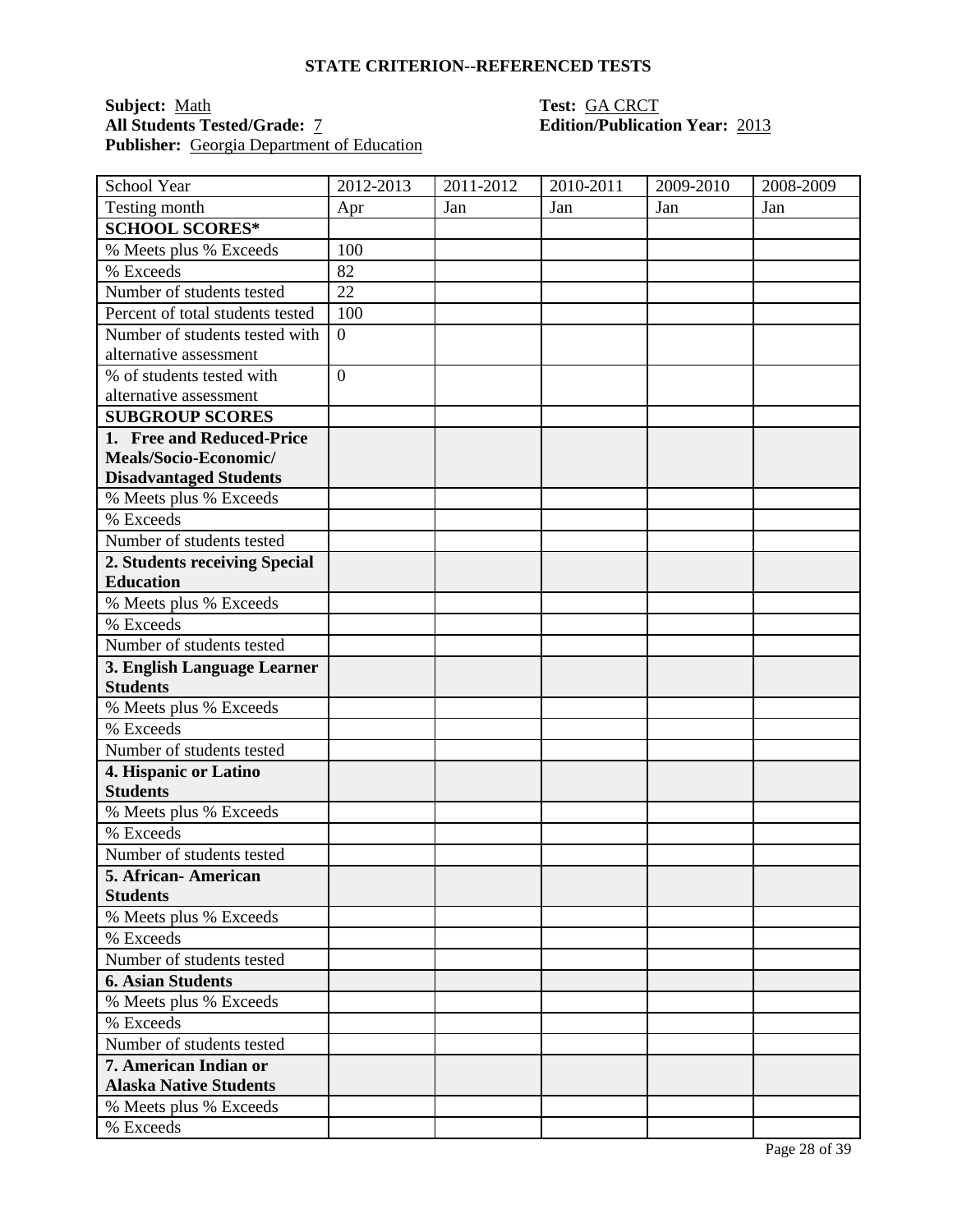| Number of students tested        |     |  |  |
|----------------------------------|-----|--|--|
| 8. Native Hawaiian or other      |     |  |  |
| <b>Pacific Islander Students</b> |     |  |  |
| % Meets plus % Exceeds           |     |  |  |
| % Exceeds                        |     |  |  |
| Number of students tested        |     |  |  |
| 9. White Students                |     |  |  |
| % Meets plus % Exceeds           | 100 |  |  |
| % Exceeds                        | 79  |  |  |
| Number of students tested        | 19  |  |  |
| <b>10. Two or More Races</b>     |     |  |  |
| identified Students              |     |  |  |
| % Meets plus % Exceeds           |     |  |  |
| % Exceeds                        |     |  |  |
| Number of students tested        |     |  |  |
| 11. Other 1: Other 1             |     |  |  |
| % Meets plus % Exceeds           |     |  |  |
| % Exceeds                        |     |  |  |
| Number of students tested        |     |  |  |
| 12. Other 2: Other 2             |     |  |  |
| % Meets plus % Exceeds           |     |  |  |
| % Exceeds                        |     |  |  |
| Number of students tested        |     |  |  |
| 13. Other 3: Other 3             |     |  |  |
| % Meets plus % Exceeds           |     |  |  |
| % Exceeds                        |     |  |  |
| Number of students tested        |     |  |  |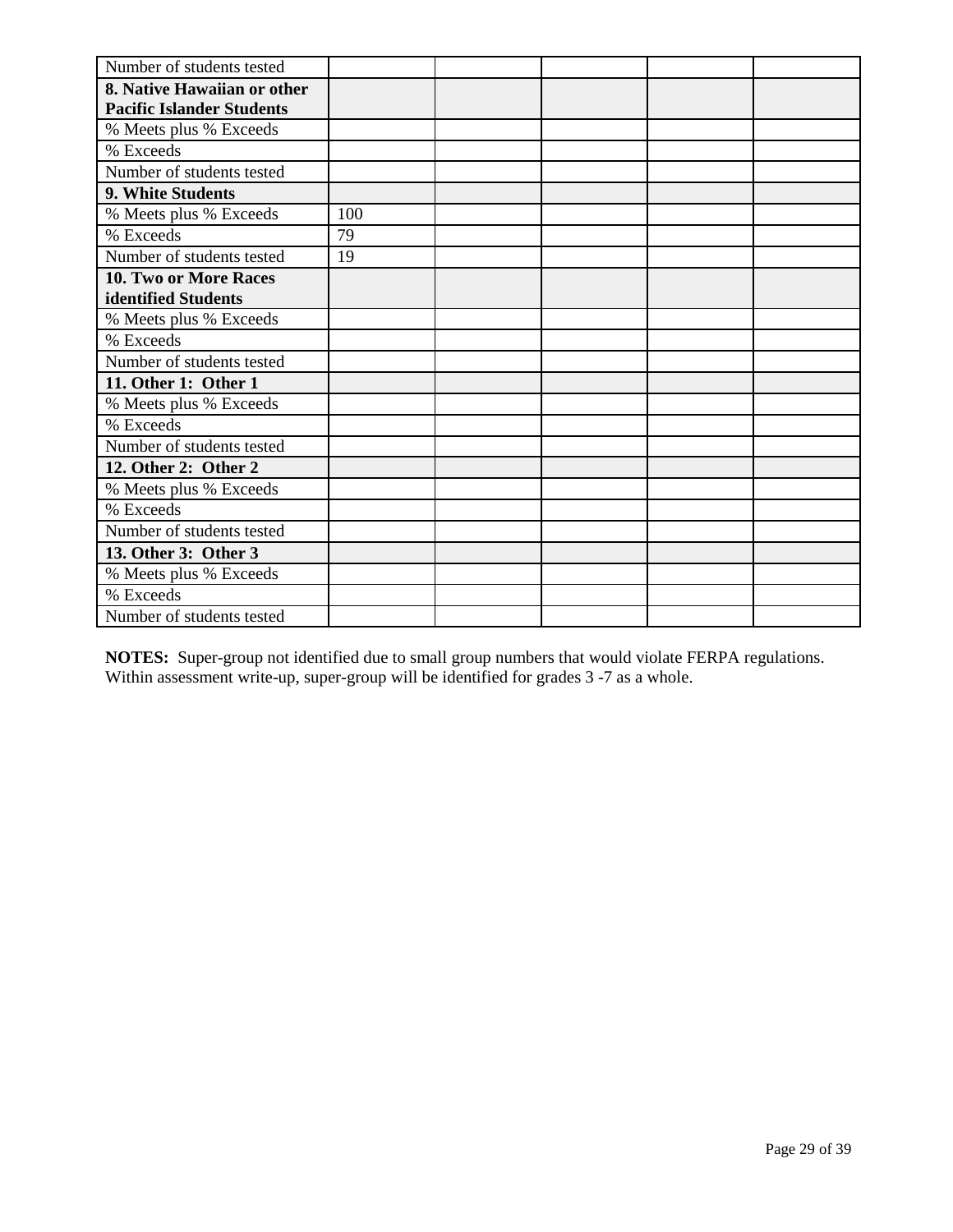### **Subject:** Reading/ELA **Test:** GA Criterion Referenced Competency Test (CRCT) **All Students Tested/Grade:** 3 **Edition/Publication Year:** 2013

Publisher: Georgia Department of Education

| School Year                                    | 2012-2013      | 2011-2012    | 2010-2011        | 2009-2010      | 2008-2009 |
|------------------------------------------------|----------------|--------------|------------------|----------------|-----------|
| Testing month                                  | Apr            | Apr          | Apr              | Apr            | Jan       |
| <b>SCHOOL SCORES*</b>                          |                |              |                  |                |           |
| % Meets plus % Exceeds                         | 100            | 100          | 97               | 100            |           |
| % Exceeds                                      | 83             | 77           | 69               | 60             |           |
| Number of students tested                      | 40             | 39           | 32               | 15             |           |
| Percent of total students tested               | 100            | 100          | 100              | 100            |           |
| Number of students tested with                 | $\theta$       | $\mathbf{0}$ | $\boldsymbol{0}$ | $\overline{0}$ |           |
| alternative assessment                         |                |              |                  |                |           |
| % of students tested with                      | $\overline{0}$ | $\mathbf{0}$ | $\boldsymbol{0}$ | $\overline{0}$ |           |
| alternative assessment                         |                |              |                  |                |           |
| <b>SUBGROUP SCORES</b>                         |                |              |                  |                |           |
| 1. Free and Reduced-Price                      |                |              |                  |                |           |
| Meals/Socio-Economic/                          |                |              |                  |                |           |
| <b>Disadvantaged Students</b>                  |                |              |                  |                |           |
| % Meets plus % Exceeds                         |                |              |                  |                |           |
| % Exceeds                                      |                |              |                  |                |           |
| Number of students tested                      |                |              |                  |                |           |
| 2. Students receiving Special                  |                |              |                  |                |           |
| <b>Education</b>                               |                |              |                  |                |           |
| % Meets plus % Exceeds                         |                |              |                  |                |           |
| % Exceeds                                      |                |              |                  |                |           |
| Number of students tested                      |                |              |                  |                |           |
| 3. English Language Learner<br><b>Students</b> |                |              |                  |                |           |
| % Meets plus % Exceeds                         |                |              |                  |                |           |
| % Exceeds                                      |                |              |                  |                |           |
| Number of students tested                      |                |              |                  |                |           |
| 4. Hispanic or Latino                          |                |              |                  |                |           |
| <b>Students</b>                                |                |              |                  |                |           |
| % Meets plus % Exceeds                         |                |              |                  |                |           |
| % Exceeds                                      |                |              |                  |                |           |
| Number of students tested                      |                |              |                  |                |           |
| 5. African-American                            |                |              |                  |                |           |
| <b>Students</b>                                |                |              |                  |                |           |
| % Meets plus % Exceeds                         |                |              |                  |                |           |
| % Exceeds                                      |                |              |                  |                |           |
| Number of students tested                      |                |              |                  |                |           |
| <b>6. Asian Students</b>                       |                |              |                  |                |           |
| % Meets plus % Exceeds                         |                |              |                  |                |           |
| % Exceeds                                      |                |              |                  |                |           |
| Number of students tested                      |                |              |                  |                |           |
| 7. American Indian or                          |                |              |                  |                |           |
| <b>Alaska Native Students</b>                  |                |              |                  |                |           |
| % Meets plus % Exceeds                         |                |              |                  |                |           |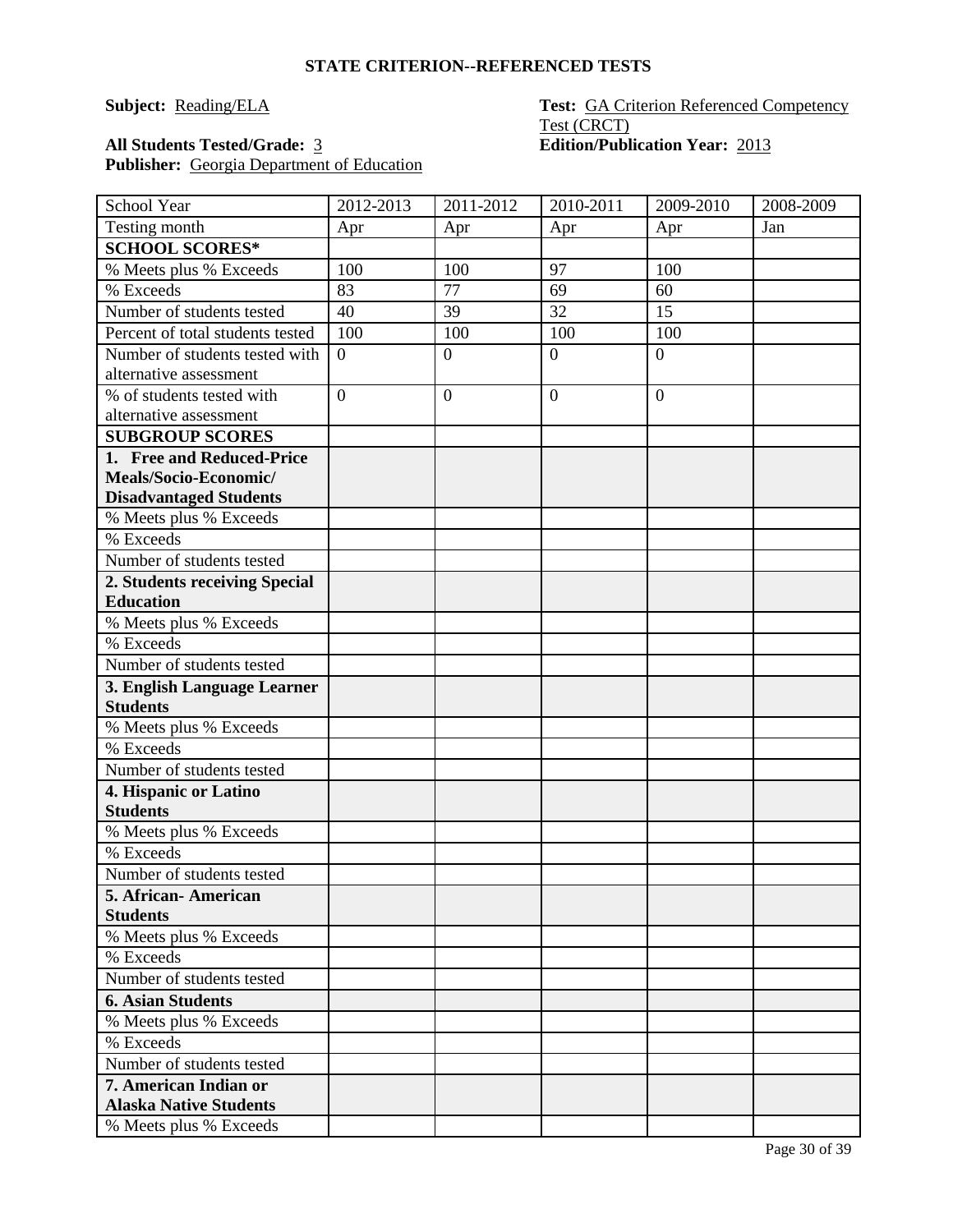| % Exceeds                                                       |     |     |     |     |  |
|-----------------------------------------------------------------|-----|-----|-----|-----|--|
| Number of students tested                                       |     |     |     |     |  |
| 8. Native Hawaiian or other<br><b>Pacific Islander Students</b> |     |     |     |     |  |
| % Meets plus % Exceeds                                          |     |     |     |     |  |
| % Exceeds                                                       |     |     |     |     |  |
| Number of students tested                                       |     |     |     |     |  |
| 9. White Students                                               |     |     |     |     |  |
| % Meets plus % Exceeds                                          | 100 | 100 | 100 | 100 |  |
| % Exceeds                                                       | 81  | 82  | 76  | 64  |  |
| Number of students tested                                       | 37  | 33  | 25  | 11  |  |
| 10. Two or More Races<br>identified Students                    |     |     |     |     |  |
| % Meets plus % Exceeds                                          |     |     |     |     |  |
| % Exceeds                                                       |     |     |     |     |  |
| Number of students tested                                       |     |     |     |     |  |
| 11. Other 1: Other 1                                            |     |     |     |     |  |
| % Meets plus % Exceeds                                          |     |     |     |     |  |
| % Exceeds                                                       |     |     |     |     |  |
| Number of students tested                                       |     |     |     |     |  |
| 12. Other 2: Other 2                                            |     |     |     |     |  |
| % Meets plus % Exceeds                                          |     |     |     |     |  |
| % Exceeds                                                       |     |     |     |     |  |
| Number of students tested                                       |     |     |     |     |  |
| 13. Other 3: Other 3                                            |     |     |     |     |  |
| % Meets plus % Exceeds                                          |     |     |     |     |  |
| % Exceeds                                                       |     |     |     |     |  |
| Number of students tested                                       |     |     |     |     |  |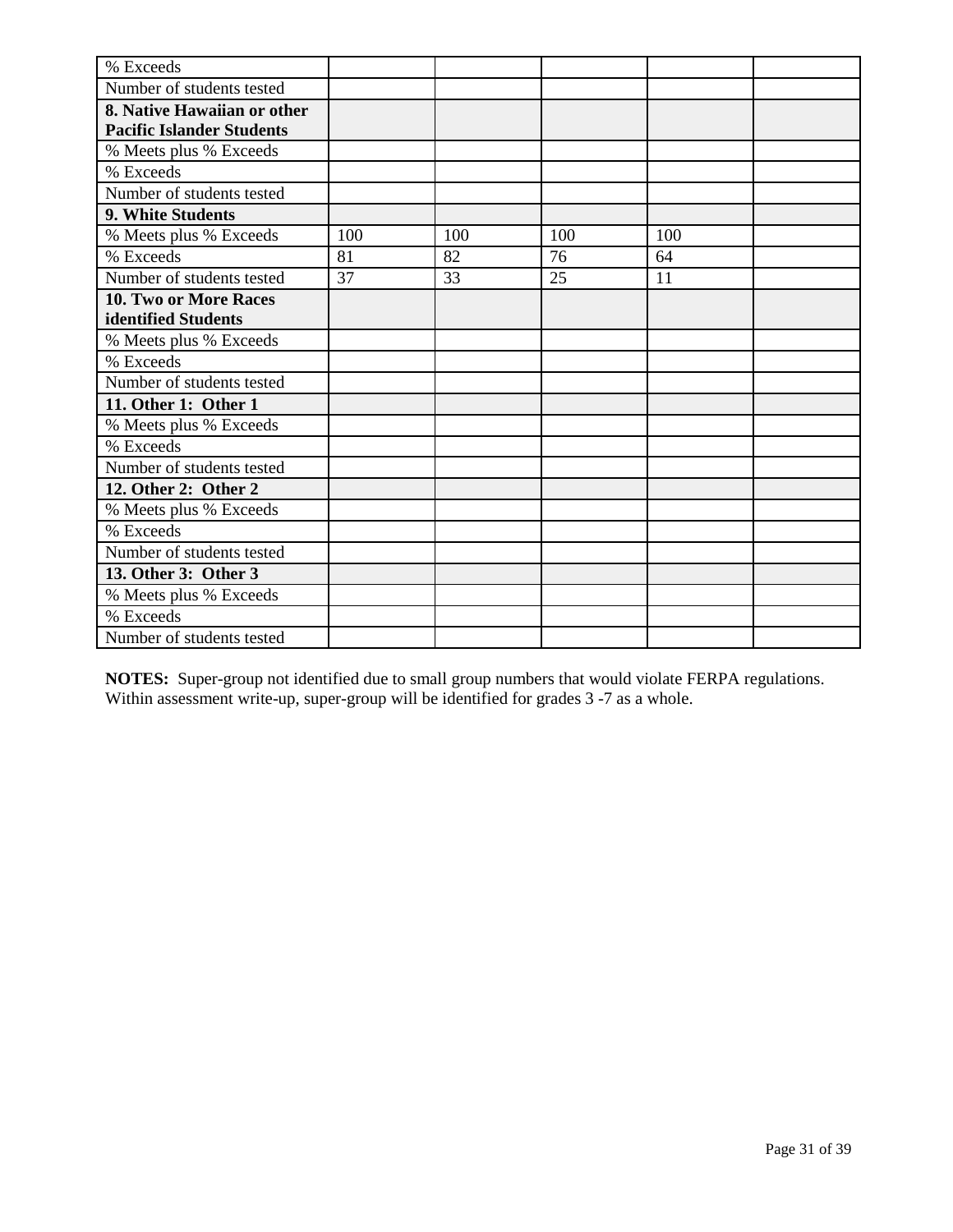## **Subject:** <u>Reading/ELA</u> **Test: GA CRCT**<br> **All Students Tested/Grade:** 4 **Edition/Publication** Publisher: Georgia Department of Education

# **All Students Tested/Grade:** 4 **Edition/Publication Year:** 2013

| School Year                      | 2012-2013      | 2011-2012        | 2010-2011      | 2009-2010 | 2008-2009 |
|----------------------------------|----------------|------------------|----------------|-----------|-----------|
| Testing month                    | Mar            | Apr              | Apr            | Jan       | Jan       |
| <b>SCHOOL SCORES*</b>            |                |                  |                |           |           |
| % Meets plus % Exceeds           | 100            | 98               | 100            |           |           |
| % Exceeds                        | 78             | 78               | 56             |           |           |
| Number of students tested        | 40             | 40               | 18             |           |           |
| Percent of total students tested | 100            | 100              | 100            |           |           |
| Number of students tested with   | $\overline{0}$ | $\overline{0}$   | $\overline{0}$ |           |           |
| alternative assessment           |                |                  |                |           |           |
| % of students tested with        | $\overline{0}$ | $\boldsymbol{0}$ | $\overline{0}$ |           |           |
| alternative assessment           |                |                  |                |           |           |
| <b>SUBGROUP SCORES</b>           |                |                  |                |           |           |
| 1. Free and Reduced-Price        |                |                  |                |           |           |
| Meals/Socio-Economic/            |                |                  |                |           |           |
| <b>Disadvantaged Students</b>    |                |                  |                |           |           |
| % Meets plus % Exceeds           |                |                  |                |           |           |
| % Exceeds                        |                |                  |                |           |           |
| Number of students tested        |                |                  |                |           |           |
| 2. Students receiving Special    |                |                  |                |           |           |
| <b>Education</b>                 |                |                  |                |           |           |
| % Meets plus % Exceeds           |                |                  |                |           |           |
| % Exceeds                        |                |                  |                |           |           |
| Number of students tested        |                |                  |                |           |           |
| 3. English Language Learner      |                |                  |                |           |           |
| <b>Students</b>                  |                |                  |                |           |           |
| % Meets plus % Exceeds           |                |                  |                |           |           |
| % Exceeds                        |                |                  |                |           |           |
| Number of students tested        |                |                  |                |           |           |
| 4. Hispanic or Latino            |                |                  |                |           |           |
| <b>Students</b>                  |                |                  |                |           |           |
| % Meets plus % Exceeds           |                |                  |                |           |           |
| % Exceeds                        |                |                  |                |           |           |
| Number of students tested        |                |                  |                |           |           |
| 5. African-American              |                |                  |                |           |           |
| <b>Students</b>                  |                |                  |                |           |           |
| % Meets plus % Exceeds           |                |                  |                |           |           |
| % Exceeds                        |                |                  |                |           |           |
| Number of students tested        |                |                  |                |           |           |
| <b>6. Asian Students</b>         |                |                  |                |           |           |
| % Meets plus % Exceeds           |                |                  |                |           |           |
| % Exceeds                        |                |                  |                |           |           |
| Number of students tested        |                |                  |                |           |           |
| 7. American Indian or            |                |                  |                |           |           |
| <b>Alaska Native Students</b>    |                |                  |                |           |           |
| % Meets plus % Exceeds           |                |                  |                |           |           |
| % Exceeds                        |                |                  |                |           |           |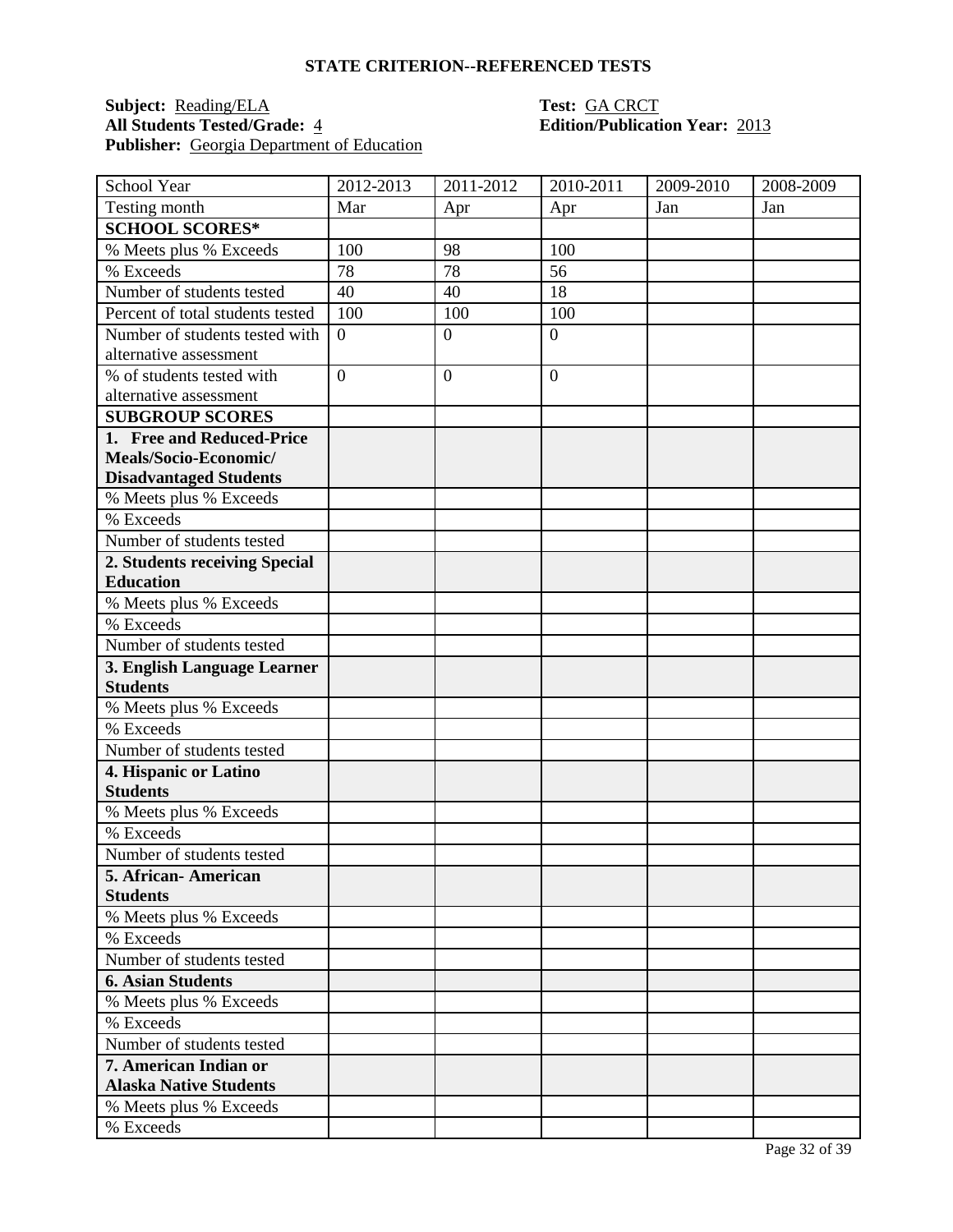| Number of students tested        |     |     |     |  |
|----------------------------------|-----|-----|-----|--|
| 8. Native Hawaiian or other      |     |     |     |  |
| <b>Pacific Islander Students</b> |     |     |     |  |
| % Meets plus % Exceeds           |     |     |     |  |
| % Exceeds                        |     |     |     |  |
| Number of students tested        |     |     |     |  |
| 9. White Students                |     |     |     |  |
| % Meets plus % Exceeds           | 100 | 100 | 100 |  |
| % Exceeds                        | 79  | 81  | 64  |  |
| Number of students tested        | 33  | 31  | 14  |  |
| 10. Two or More Races            |     |     |     |  |
| identified Students              |     |     |     |  |
| % Meets plus % Exceeds           |     |     |     |  |
| % Exceeds                        |     |     |     |  |
| Number of students tested        |     |     |     |  |
| 11. Other 1: Other 1             |     |     |     |  |
| % Meets plus % Exceeds           |     |     |     |  |
| % Exceeds                        |     |     |     |  |
| Number of students tested        |     |     |     |  |
| 12. Other 2: Other 2             |     |     |     |  |
| % Meets plus % Exceeds           |     |     |     |  |
| % Exceeds                        |     |     |     |  |
| Number of students tested        |     |     |     |  |
| 13. Other 3: Other 3             |     |     |     |  |
| % Meets plus % Exceeds           |     |     |     |  |
| % Exceeds                        |     |     |     |  |
| Number of students tested        |     |     |     |  |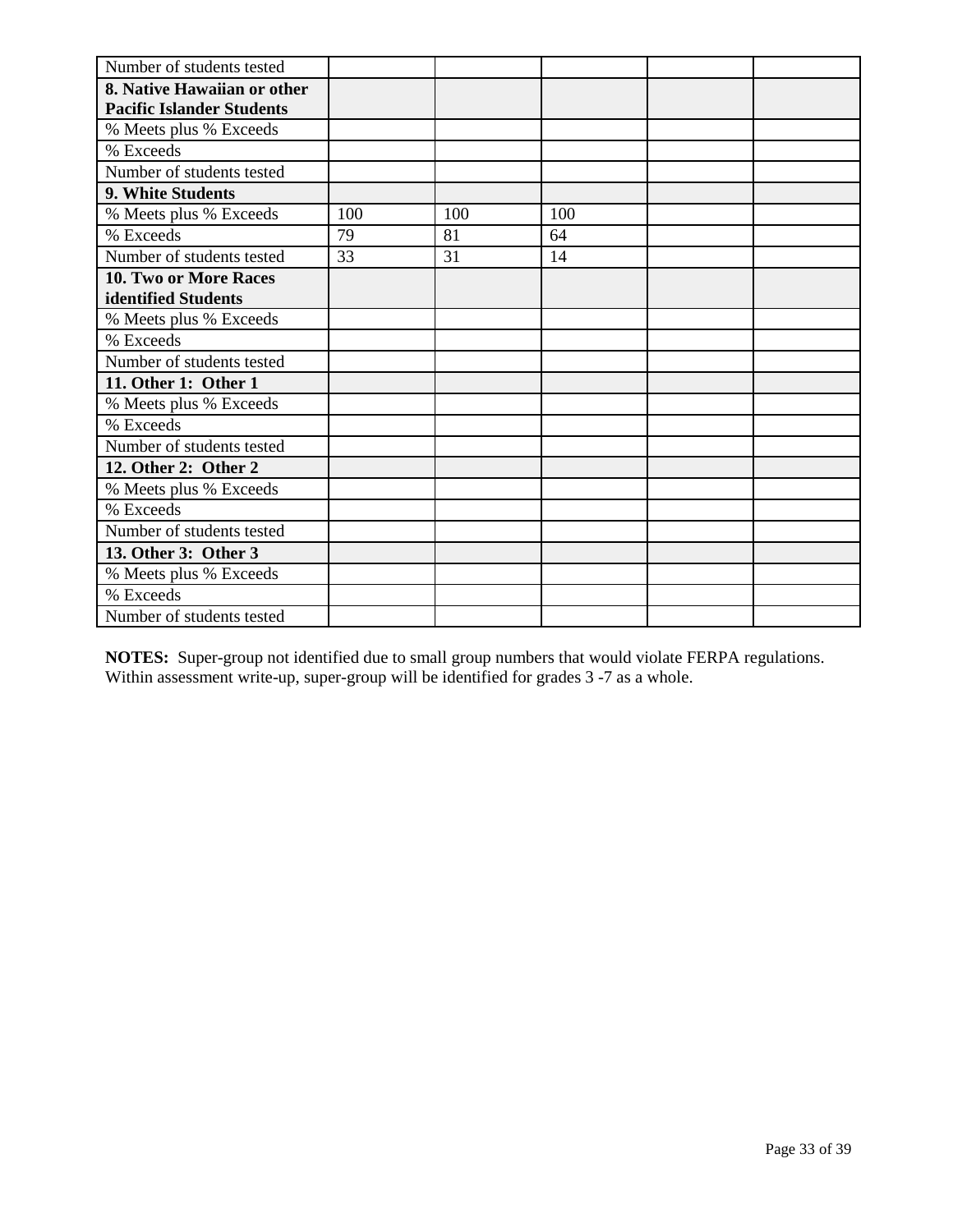## **Subject:** <u>Reading/ELA</u> **Test: GA CRCT**<br> **All Students Tested/Grade:** 5 **Edition/Publication** Publisher: Georgia Department of Education

# **All Students Tested/Grade:** 5 **Edition/Publication Year:** 2013

| School Year                      | 2012-2013      | 2011-2012        | 2010-2011      | 2009-2010 | 2008-2009 |
|----------------------------------|----------------|------------------|----------------|-----------|-----------|
| Testing month                    | Apr            | Mar              | Apr            | Jan       | Jan       |
| <b>SCHOOL SCORES*</b>            |                |                  |                |           |           |
| % Meets plus % Exceeds           | 100            | 100              | 94             |           |           |
| % Exceeds                        | 52             | 50               | 61             |           |           |
| Number of students tested        | 44             | 22               | 18             |           |           |
| Percent of total students tested | 100            | 100              | 100            |           |           |
| Number of students tested with   | $\overline{0}$ | $\overline{0}$   | $\overline{0}$ |           |           |
| alternative assessment           |                |                  |                |           |           |
| % of students tested with        | $\overline{0}$ | $\boldsymbol{0}$ | $\overline{0}$ |           |           |
| alternative assessment           |                |                  |                |           |           |
| <b>SUBGROUP SCORES</b>           |                |                  |                |           |           |
| 1. Free and Reduced-Price        |                |                  |                |           |           |
| Meals/Socio-Economic/            |                |                  |                |           |           |
| <b>Disadvantaged Students</b>    |                |                  |                |           |           |
| % Meets plus % Exceeds           |                |                  |                |           |           |
| % Exceeds                        |                |                  |                |           |           |
| Number of students tested        |                |                  |                |           |           |
| 2. Students receiving Special    |                |                  |                |           |           |
| <b>Education</b>                 |                |                  |                |           |           |
| % Meets plus % Exceeds           |                |                  |                |           |           |
| % Exceeds                        |                |                  |                |           |           |
| Number of students tested        |                |                  |                |           |           |
| 3. English Language Learner      |                |                  |                |           |           |
| <b>Students</b>                  |                |                  |                |           |           |
| % Meets plus % Exceeds           |                |                  |                |           |           |
| % Exceeds                        |                |                  |                |           |           |
| Number of students tested        |                |                  |                |           |           |
| 4. Hispanic or Latino            |                |                  |                |           |           |
| <b>Students</b>                  |                |                  |                |           |           |
| % Meets plus % Exceeds           |                |                  |                |           |           |
| % Exceeds                        |                |                  |                |           |           |
| Number of students tested        |                |                  |                |           |           |
| 5. African-American              |                |                  |                |           |           |
| <b>Students</b>                  |                |                  |                |           |           |
| % Meets plus % Exceeds           |                |                  |                |           |           |
| % Exceeds                        |                |                  |                |           |           |
| Number of students tested        |                |                  |                |           |           |
| <b>6. Asian Students</b>         |                |                  |                |           |           |
| % Meets plus % Exceeds           |                |                  |                |           |           |
| % Exceeds                        |                |                  |                |           |           |
| Number of students tested        |                |                  |                |           |           |
| 7. American Indian or            |                |                  |                |           |           |
| <b>Alaska Native Students</b>    |                |                  |                |           |           |
| % Meets plus % Exceeds           |                |                  |                |           |           |
| % Exceeds                        |                |                  |                |           |           |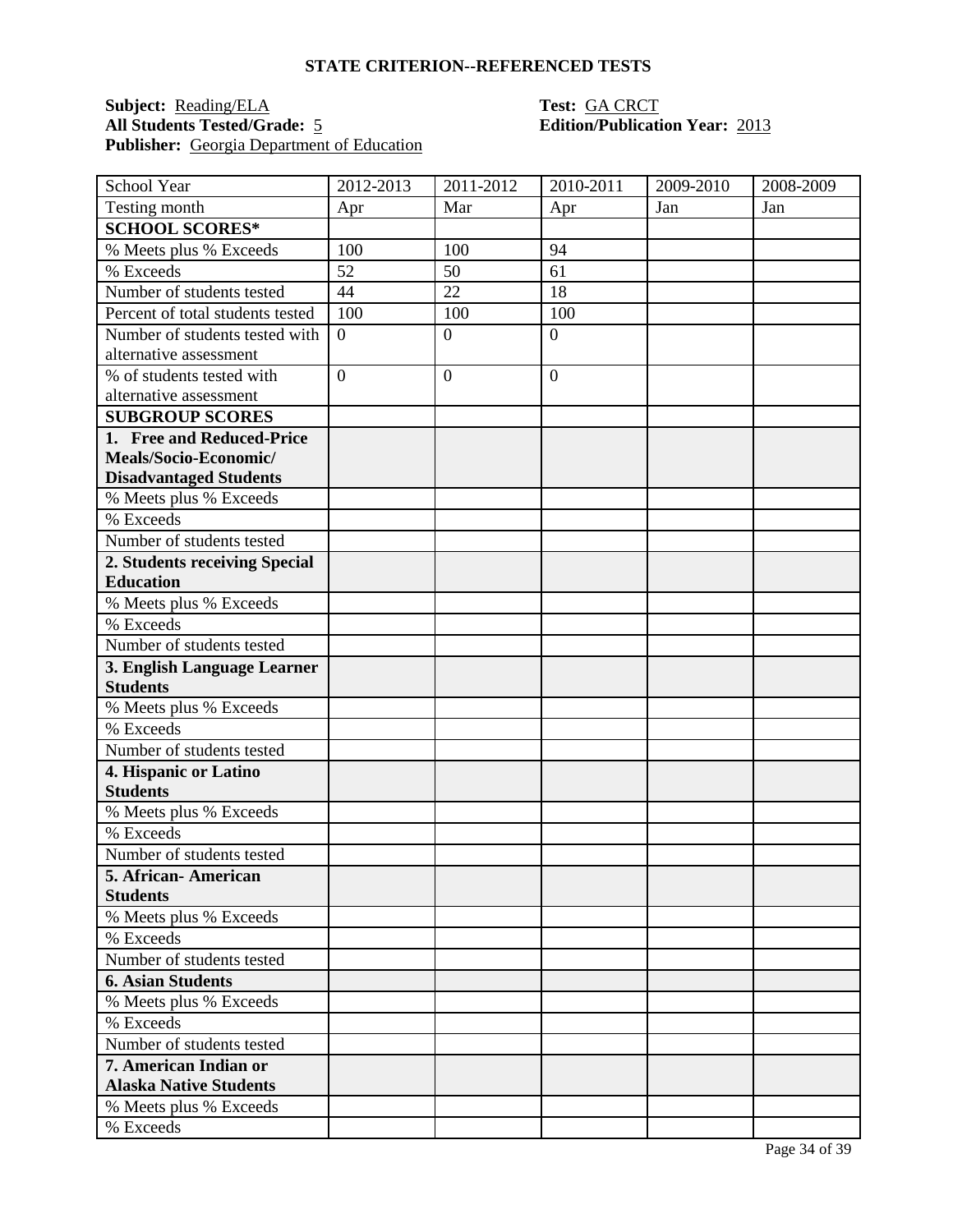| Number of students tested        |     |     |     |  |
|----------------------------------|-----|-----|-----|--|
| 8. Native Hawaiian or other      |     |     |     |  |
| <b>Pacific Islander Students</b> |     |     |     |  |
| % Meets plus % Exceeds           |     |     |     |  |
| % Exceeds                        |     |     |     |  |
| Number of students tested        |     |     |     |  |
| 9. White Students                |     |     |     |  |
| % Meets plus % Exceeds           | 100 | 100 | 100 |  |
| % Exceeds                        | 54  | 53  | 60  |  |
| Number of students tested        | 35  | 17  | 15  |  |
| 10. Two or More Races            |     |     |     |  |
| identified Students              |     |     |     |  |
| % Meets plus % Exceeds           |     |     |     |  |
| % Exceeds                        |     |     |     |  |
| Number of students tested        |     |     |     |  |
| 11. Other 1: Other 1             |     |     |     |  |
| % Meets plus % Exceeds           |     |     |     |  |
| % Exceeds                        |     |     |     |  |
| Number of students tested        |     |     |     |  |
| 12. Other 2: Other 2             |     |     |     |  |
| % Meets plus % Exceeds           |     |     |     |  |
| % Exceeds                        |     |     |     |  |
| Number of students tested        |     |     |     |  |
| 13. Other 3: Other 3             |     |     |     |  |
| % Meets plus % Exceeds           |     |     |     |  |
| % Exceeds                        |     |     |     |  |
| Number of students tested        |     |     |     |  |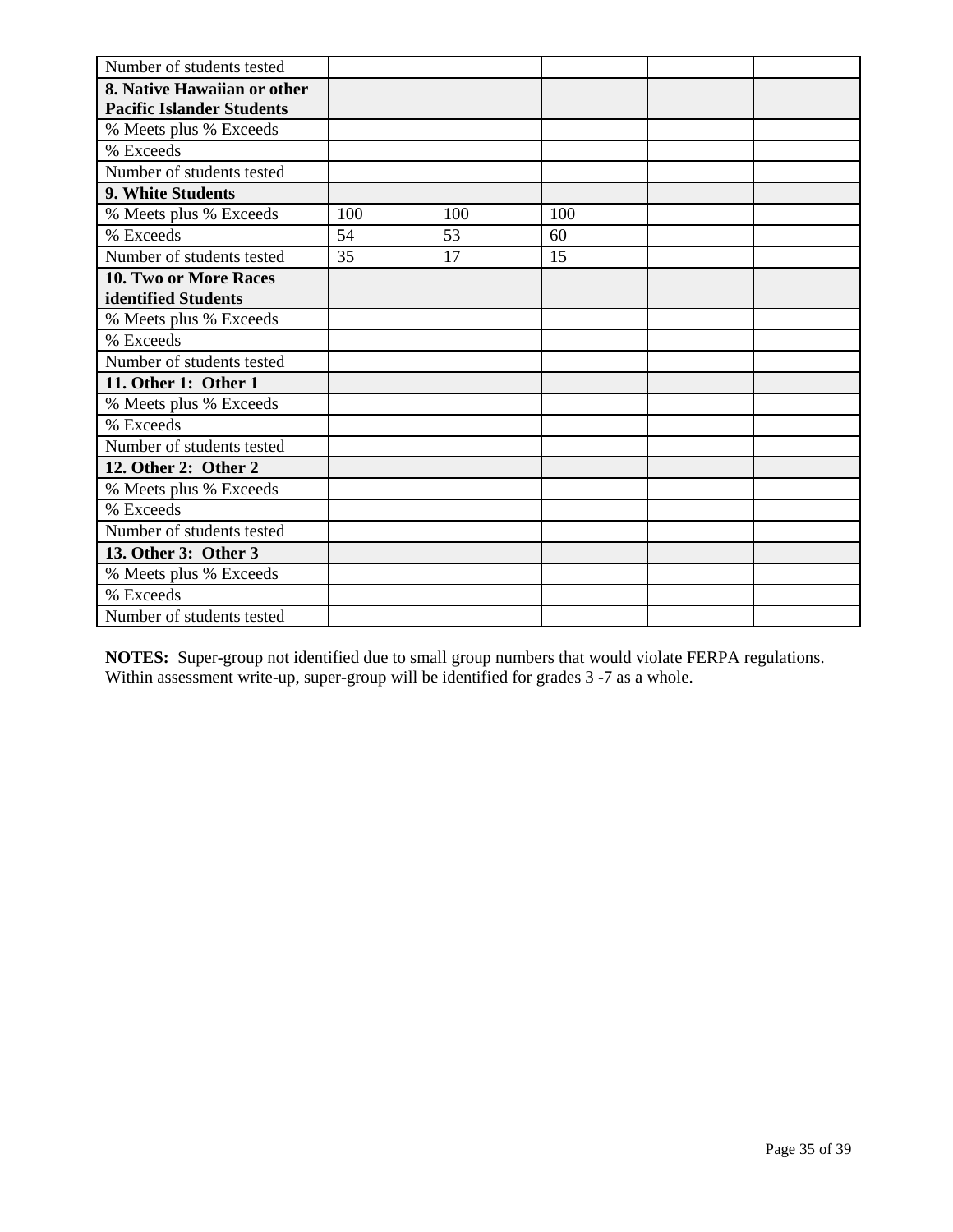## **Subject:** <u>Reading/ELA</u> **Test:** <u>GA CRCT</u><br> **All Students Tested/Grade:** 6 **CONTEXECUTE Extending Edition/Publication** Publisher: Georgia Department of Education

# **All Students Tested/Grade:** 6 **Edition/Publication Year:** 2013

| School Year                      | 2012-2013      | 2011-2012        | 2010-2011 | 2009-2010 | 2008-2009 |
|----------------------------------|----------------|------------------|-----------|-----------|-----------|
| Testing month                    | Apr            | Apr              | Jan       | Jan       | Jan       |
| <b>SCHOOL SCORES*</b>            |                |                  |           |           |           |
| % Meets plus % Exceeds           | 100            | 100              |           |           |           |
| % Exceeds                        | 73             | 82               |           |           |           |
| Number of students tested        | 22             | 22               |           |           |           |
| Percent of total students tested | 100            | 100              |           |           |           |
| Number of students tested with   | $\overline{0}$ | $\overline{0}$   |           |           |           |
| alternative assessment           |                |                  |           |           |           |
| % of students tested with        | $\overline{0}$ | $\boldsymbol{0}$ |           |           |           |
| alternative assessment           |                |                  |           |           |           |
| <b>SUBGROUP SCORES</b>           |                |                  |           |           |           |
| 1. Free and Reduced-Price        |                |                  |           |           |           |
| Meals/Socio-Economic/            |                |                  |           |           |           |
| <b>Disadvantaged Students</b>    |                |                  |           |           |           |
| % Meets plus % Exceeds           |                |                  |           |           |           |
| % Exceeds                        |                |                  |           |           |           |
| Number of students tested        |                |                  |           |           |           |
| 2. Students receiving Special    |                |                  |           |           |           |
| <b>Education</b>                 |                |                  |           |           |           |
| % Meets plus % Exceeds           |                |                  |           |           |           |
| % Exceeds                        |                |                  |           |           |           |
| Number of students tested        |                |                  |           |           |           |
| 3. English Language Learner      |                |                  |           |           |           |
| <b>Students</b>                  |                |                  |           |           |           |
| % Meets plus % Exceeds           |                |                  |           |           |           |
| % Exceeds                        |                |                  |           |           |           |
| Number of students tested        |                |                  |           |           |           |
| 4. Hispanic or Latino            |                |                  |           |           |           |
| <b>Students</b>                  |                |                  |           |           |           |
| % Meets plus % Exceeds           |                |                  |           |           |           |
| % Exceeds                        |                |                  |           |           |           |
| Number of students tested        |                |                  |           |           |           |
| 5. African-American              |                |                  |           |           |           |
| <b>Students</b>                  |                |                  |           |           |           |
| % Meets plus % Exceeds           |                |                  |           |           |           |
| % Exceeds                        |                |                  |           |           |           |
| Number of students tested        |                |                  |           |           |           |
| <b>6. Asian Students</b>         |                |                  |           |           |           |
| % Meets plus % Exceeds           |                |                  |           |           |           |
| % Exceeds                        |                |                  |           |           |           |
| Number of students tested        |                |                  |           |           |           |
| 7. American Indian or            |                |                  |           |           |           |
| <b>Alaska Native Students</b>    |                |                  |           |           |           |
| % Meets plus % Exceeds           |                |                  |           |           |           |
| % Exceeds                        |                |                  |           |           |           |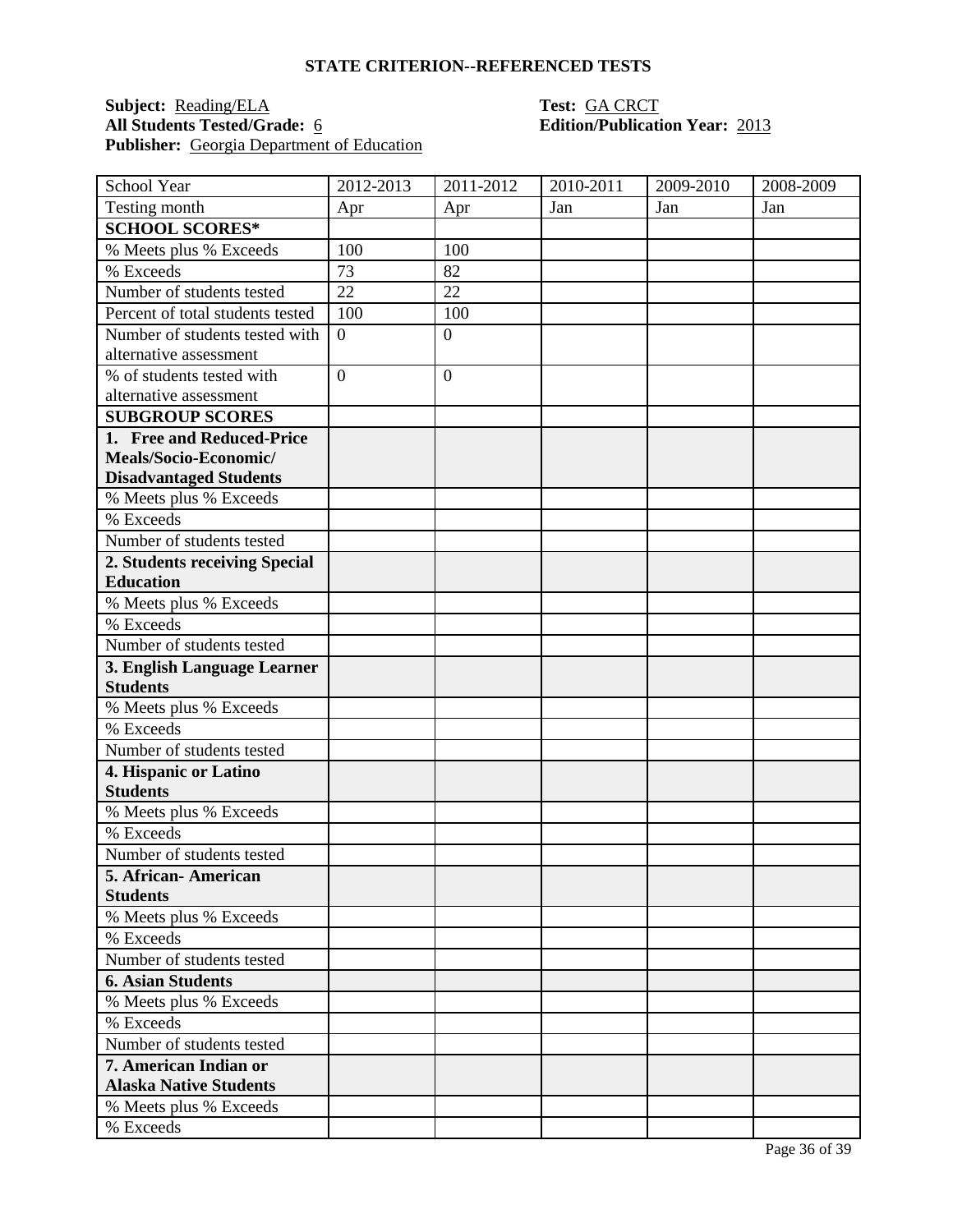| Number of students tested        |     |     |  |  |
|----------------------------------|-----|-----|--|--|
| 8. Native Hawaiian or other      |     |     |  |  |
| <b>Pacific Islander Students</b> |     |     |  |  |
| % Meets plus % Exceeds           |     |     |  |  |
| % Exceeds                        |     |     |  |  |
| Number of students tested        |     |     |  |  |
| 9. White Students                |     |     |  |  |
| % Meets plus % Exceeds           | 100 | 100 |  |  |
| % Exceeds                        | 76  | 79  |  |  |
| Number of students tested        | 17  | 19  |  |  |
| <b>10. Two or More Races</b>     |     |     |  |  |
| identified Students              |     |     |  |  |
| % Meets plus % Exceeds           |     |     |  |  |
| % Exceeds                        |     |     |  |  |
| Number of students tested        |     |     |  |  |
| 11. Other 1: Other 1             |     |     |  |  |
| % Meets plus % Exceeds           |     |     |  |  |
| % Exceeds                        |     |     |  |  |
| Number of students tested        |     |     |  |  |
| 12. Other 2: Other 2             |     |     |  |  |
| % Meets plus % Exceeds           |     |     |  |  |
| % Exceeds                        |     |     |  |  |
| Number of students tested        |     |     |  |  |
| 13. Other 3: Other 3             |     |     |  |  |
| % Meets plus % Exceeds           |     |     |  |  |
| % Exceeds                        |     |     |  |  |
| Number of students tested        |     |     |  |  |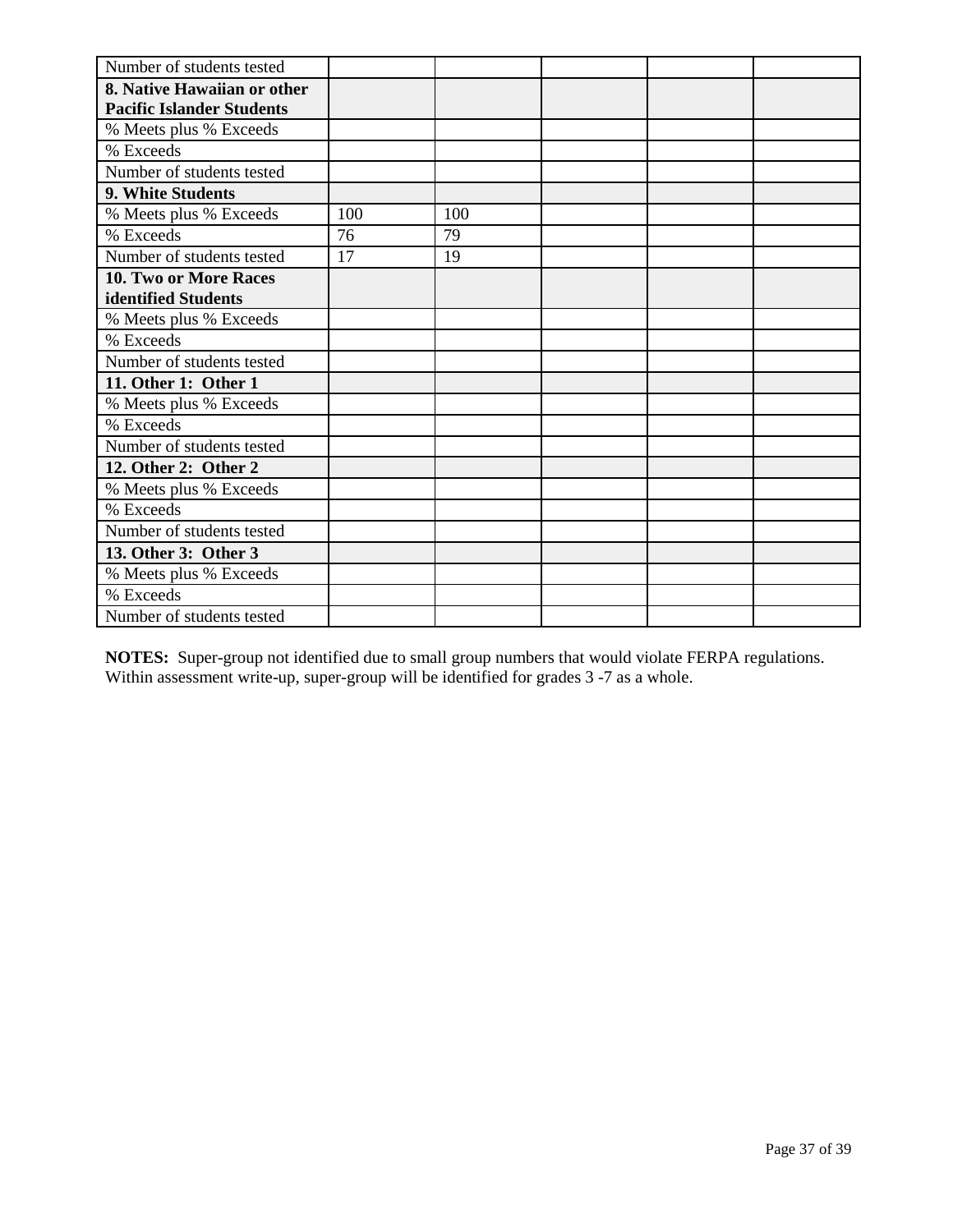## **Subject:** <u>Reading/ELA</u> **Test: GA CRCT**<br> **All Students Tested/Grade:** 7 **Test: CA CRCT**<br> **Edition/Publication** Publisher: **Georgia Department of Education**

# **Edition/Publication Year: 2013**

| School Year                                        | 2012-2013      | 2011-2012 | 2010-2011 | 2009-2010 | 2008-2009 |
|----------------------------------------------------|----------------|-----------|-----------|-----------|-----------|
| Testing month                                      | Apr            | Jan       | Jan       | Jan       | Jan       |
| <b>SCHOOL SCORES*</b>                              |                |           |           |           |           |
| % Meets plus % Exceeds                             | 100            |           |           |           |           |
| % Exceeds                                          | 64             |           |           |           |           |
| Number of students tested                          | 22             |           |           |           |           |
| Percent of total students tested                   | 100            |           |           |           |           |
| Number of students tested with                     | $\overline{0}$ |           |           |           |           |
| alternative assessment                             |                |           |           |           |           |
| % of students tested with                          | $\overline{0}$ |           |           |           |           |
| alternative assessment                             |                |           |           |           |           |
| <b>SUBGROUP SCORES</b>                             |                |           |           |           |           |
| 1. Free and Reduced-Price                          |                |           |           |           |           |
| Meals/Socio-Economic/                              |                |           |           |           |           |
| <b>Disadvantaged Students</b>                      |                |           |           |           |           |
| % Meets plus % Exceeds                             |                |           |           |           |           |
| % Exceeds                                          |                |           |           |           |           |
| Number of students tested                          |                |           |           |           |           |
| 2. Students receiving Special                      |                |           |           |           |           |
| <b>Education</b>                                   |                |           |           |           |           |
| % Meets plus % Exceeds                             |                |           |           |           |           |
| % Exceeds                                          |                |           |           |           |           |
| Number of students tested                          |                |           |           |           |           |
| 3. English Language Learner                        |                |           |           |           |           |
| <b>Students</b>                                    |                |           |           |           |           |
| % Meets plus % Exceeds                             |                |           |           |           |           |
| % Exceeds                                          |                |           |           |           |           |
| Number of students tested                          |                |           |           |           |           |
| 4. Hispanic or Latino                              |                |           |           |           |           |
| <b>Students</b>                                    |                |           |           |           |           |
| % Meets plus % Exceeds                             |                |           |           |           |           |
| % Exceeds                                          |                |           |           |           |           |
| Number of students tested                          |                |           |           |           |           |
| 5. African - American                              |                |           |           |           |           |
| <b>Students</b><br>% Meets plus % Exceeds          |                |           |           |           |           |
| % Exceeds                                          |                |           |           |           |           |
| Number of students tested                          |                |           |           |           |           |
|                                                    |                |           |           |           |           |
| <b>6. Asian Students</b>                           |                |           |           |           |           |
| % Meets plus % Exceeds                             |                |           |           |           |           |
| % Exceeds                                          |                |           |           |           |           |
| Number of students tested<br>7. American Indian or |                |           |           |           |           |
| <b>Alaska Native Students</b>                      |                |           |           |           |           |
| % Meets plus % Exceeds                             |                |           |           |           |           |
| % Exceeds                                          |                |           |           |           |           |
|                                                    |                |           |           |           |           |